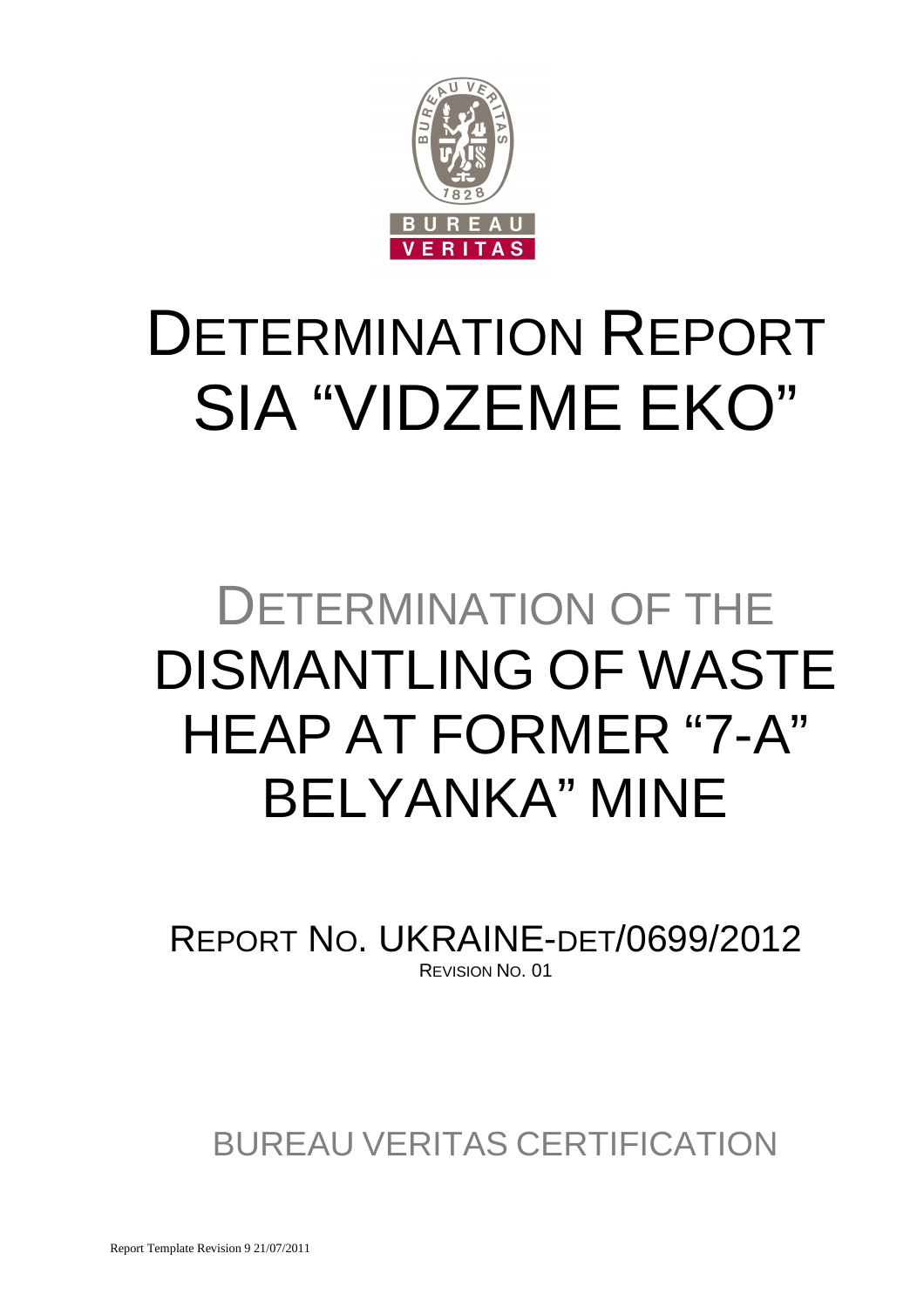



| Date of first issue:<br>21/09/2012                                                                                                                                                                                                                                                                                                                                                                                                                                                                                                                                                                                                              | Organizational unit:                                   |              | <b>Bureau Veritas Certification</b>                                                      |  |
|-------------------------------------------------------------------------------------------------------------------------------------------------------------------------------------------------------------------------------------------------------------------------------------------------------------------------------------------------------------------------------------------------------------------------------------------------------------------------------------------------------------------------------------------------------------------------------------------------------------------------------------------------|--------------------------------------------------------|--------------|------------------------------------------------------------------------------------------|--|
| Client:<br>SIA "Vidzeme Eko"                                                                                                                                                                                                                                                                                                                                                                                                                                                                                                                                                                                                                    | <b>Holding SAS</b><br>Client ref.:<br>Victor Tkachenko |              |                                                                                          |  |
| Summary:<br>Bureau Veritas Certification has made the determination of the "Dismantling of waste heap at former "7-a"<br>Bilyanka" mine" project of SIA "Vidzeme Eko" located in Yuriivka village, Lutuginskyi District, Luhansk Region,<br>Ukraine on the basis of UNFCCC criteria for the JI, as well as criteria given to provide for consistent project<br>operations, monitoring and reporting. UNFCCC criteria refer to Article 6 of the Kyoto Protocol, the JI rules and<br>modalities and the subsequent decisions by the JI Supervisory Committee, as well as the host country criteria.                                               |                                                        |              |                                                                                          |  |
| The determination scope is defined as an independent and objective review of the project design document,<br>the project's baseline study, monitoring plan and other relevant documents, and consisted of the following<br>three phases: i) desk review of the project design and the baseline and monitoring plan; ii) follow-up interviews<br>with project stakeholders; iii) resolution of outstanding issues and the issuance of the final determination report<br>and opinion. The overall determination, from Contract Review to Determination Report & Opinion, was<br>conducted using Bureau Veritas Certification internal procedures. |                                                        |              |                                                                                          |  |
| The first output of the determination process is a list of Clarification and Corrective Action Requests (CL and<br>CAR), presented in Appendix A. Taking into account this output, the project proponent revised its project<br>design document.                                                                                                                                                                                                                                                                                                                                                                                                |                                                        |              |                                                                                          |  |
| In summary, it is Bureau Veritas Certification's opinion that the project correctly applies Guidance on criteria for<br>baseline setting and monitoring and meets the relevant UNFCCC requirements for the JI and the relevant host<br>country criteria.                                                                                                                                                                                                                                                                                                                                                                                        |                                                        |              |                                                                                          |  |
| Report No.:<br><b>Subject Group:</b><br>UKRAINE-det/0699/2012<br>JI                                                                                                                                                                                                                                                                                                                                                                                                                                                                                                                                                                             |                                                        |              | <b>Indexing terms</b>                                                                    |  |
| Project title:<br>Dismantling of waste heap at former "7-a"<br>Bilyanka" mine                                                                                                                                                                                                                                                                                                                                                                                                                                                                                                                                                                   |                                                        |              |                                                                                          |  |
| Work carried out by:<br>Vyacheslav Yeriomin - Team Leader, Lead<br>Verifier<br>Serhii Verteletskyi - Team Member, Verifier                                                                                                                                                                                                                                                                                                                                                                                                                                                                                                                      |                                                        | $\boxtimes$  | No distribution without permission from the<br>Client or responsible organizational unit |  |
| Work reviewed by:<br>Ivan Sokolov - Internal Technical Reviewer<br>Nikolay Chekhmestrenko - technical<br>specialist<br>Work approved by:<br>Ivan Sokolov - Operational Manager                                                                                                                                                                                                                                                                                                                                                                                                                                                                  | <b>Bureau Veritas &amp;</b>                            | ertification | Limited distribution<br>Unrestricted distribution                                        |  |
| Date of this revision:<br>Rev. No.:<br>25/09/2012<br>01<br>50                                                                                                                                                                                                                                                                                                                                                                                                                                                                                                                                                                                   | Number of pages:                                       |              |                                                                                          |  |

1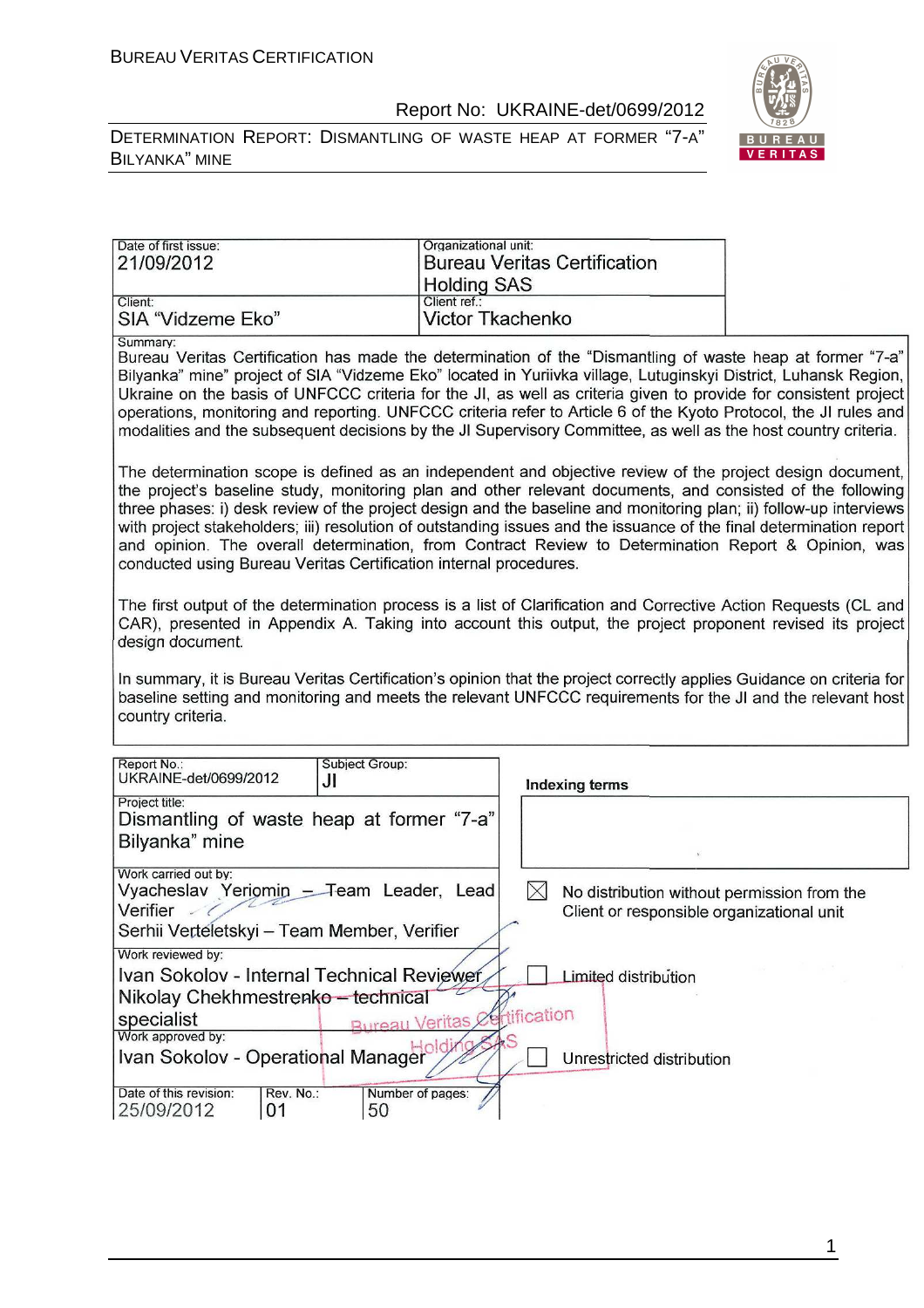DETERMINATION REPORT: DISMANTLING OF WASTE HEAP AT FORMER "7-A" BILYANKA" MINE

#### **Table of Contents Page 2018**

| $\mathbf{1}$<br>1.1 | Objective                                                                           | 3              |
|---------------------|-------------------------------------------------------------------------------------|----------------|
|                     |                                                                                     |                |
| 1.2<br>1.3          | Scope<br>Determination team                                                         | 3<br>3         |
| $\overline{2}$      |                                                                                     |                |
| 2.1                 | <b>Review of Documents</b>                                                          | $\overline{4}$ |
| 2.2                 | Follow-up Interviews                                                                | 5              |
| 2.3                 | Resolution of Clarification and Corrective Action Requests                          | 5              |
| 3                   |                                                                                     |                |
| $\overline{4}$      |                                                                                     |                |
| 4.1                 | Project approvals by Parties involved (19-20)                                       | 8              |
| 4.2                 | Authorization of project participants by Parties involved (21)                      | 8              |
| 4.3                 | Baseline setting (22-26)                                                            | 8              |
| 4.4                 | Additionality (27-31)                                                               | 12             |
| 4.5                 | Project boundary (32-33)                                                            | 13             |
| 4.6                 | Crediting period (34)                                                               | 14             |
| 4.7                 | Monitoring plan (35-39)                                                             | 15             |
| 4.8                 | Leakage (40-41)                                                                     | 20             |
| 4.9                 | Estimation of emission reductions or enhancements of net removals<br>$(42-47)$      | 21             |
| 4.10                | Environmental impacts (48)                                                          | 22             |
| 4.11                | Stakeholder consultation (49)                                                       | 23             |
| 4.12                | Determination regarding small scale projects (50-57)                                | 23             |
| 4.13                | Determination regarding land use, land-use change and forestry                      |                |
|                     | (LULUCF) projects (58-64)                                                           | 23             |
|                     | 4.14 Determination regarding programmes of activities (65-73)                       | 23             |
| 5                   | SUMMARY AND REPORT OF HOW DUE ACCOUNT WAS<br>TAKEN OF COMMENTS RECEIVED PURSUANT TO |                |
| 6                   |                                                                                     |                |
|                     |                                                                                     |                |
| $\overline{7}$      |                                                                                     |                |
|                     |                                                                                     |                |

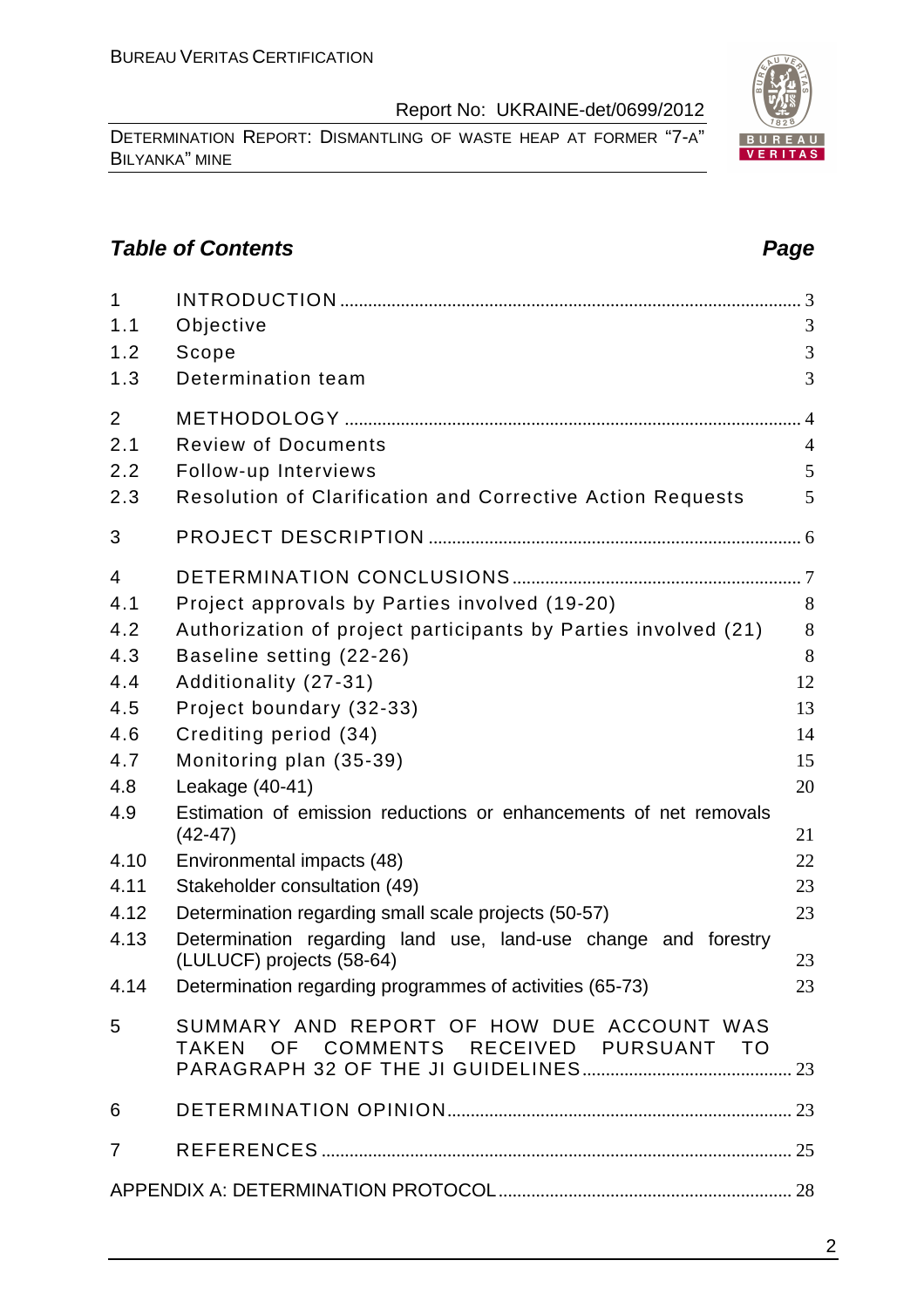DETERMINATION REPORT: DISMANTLING OF WASTE HEAP AT FORMER "7-A" BILYANKA" MINE



#### **1 INTRODUCTION**

SIA "Vidzeme Eko" has commissioned Bureau Veritas Certification to determine its JI project "Dismantling of waste heap at former "7-a" Bilyanka" mine" (hereafter called "the project") at Yuriivka village, Lutuginskyi district, Luhansk Region, Ukraine.

This report summarizes the findings of the determination of the project, performed on the basis of UNFCCC criteria, as well as criteria given to provide for consistent project operations, monitoring and reporting.

#### **1.1 Objective**

The determination serves as project design verification and is a requirement of all projects. The determination is an independent third party assessment of the project design. In particular, the project's baseline, the monitoring plan (MP), and the project's compliance with relevant UNFCCC and host country criteria are determined in order to confirm that the project design, as documented, is sound and reasonable, and meets the stated requirements and identified criteria. Determination is a requirement for all JI projects and is seen as necessary to provide assurance to stakeholders of the quality of the project and its intended generation of emission reduction units (ERUs).

UNFCCC criteria refer to Article 6 of the Kyoto Protocol, the JI rules and modalities and the subsequent decisions by the JI Supervisory Committee, as well as the host country criteria.

#### **1.2 Scope**

The determination scope is defined as an independent and objective review of the project design document, the project's baseline study and monitoring plan and other relevant documents. The information in these documents is reviewed against Kyoto Protocol requirements, UNFCCC rules and associated interpretations.

The determination is not meant to provide any consulting towards the Client. However, stated requests for clarifications and/or corrective actions may provide input for improvement of the project design.

#### **1.3 Determination team**

The determination team consists of the following personnel:

Vyacheslav Yeriomin

Bureau Veritas Certification Team Leader, Climate Change Verifier

Serhii Verteletskyi

Bureau Veritas Certification Climate Change Verifier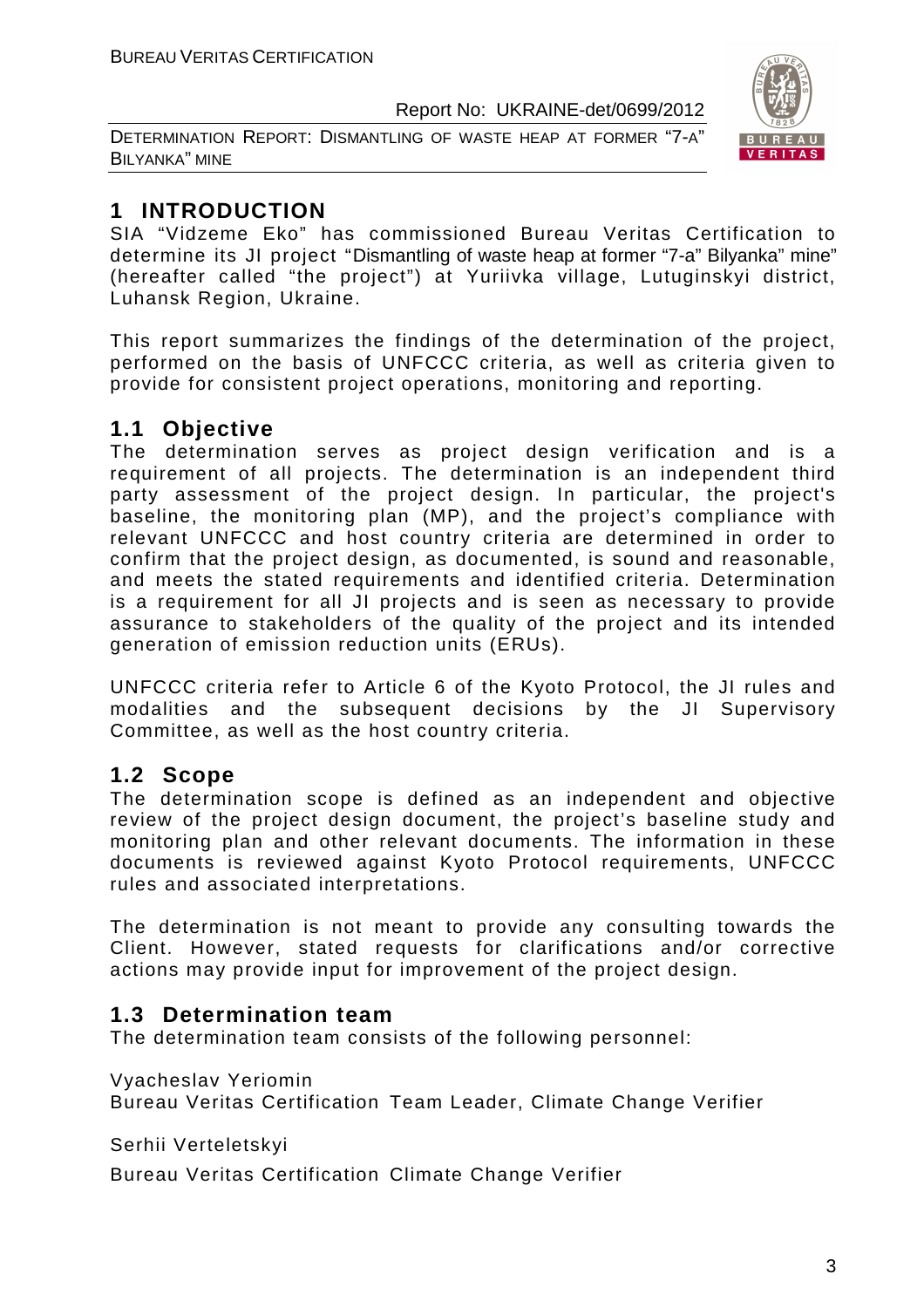DETERMINATION REPORT: DISMANTLING OF WASTE HEAP AT FORMER "7-A" BILYANKA" MINE



This determination report was reviewed by:

Ivan Sokolov Bureau Veritas Certification, Internal reviewer

Nikolay Chekhmestrenko

Bureau Veritas Certification, Technical Specialist

#### **2 METHODOLOGY**

The overall determination, from Contract Review to Determination Report & Opinion, was conducted using Bureau Veritas Certification internal procedures.

In order to ensure transparency, a determination protocol was customized for the project, according to the version 01 of the Joint Implementation Determination and Verification Manual, issued by the Joint Implementation Supervisory Committee at its 19 meeting on 04/12/2009. The protocol shows, in a transparent manner, criteria (requirements), means of determination and the results from determining the identified criteria. The determination protocol serves the following purposes:

- It organizes, details and clarifies the requirements a JI project is expected to meet;
- It ensures a transparent determination process where the determiner will document how a particular requirement has been determined and the result of the determination.

The completed determination protocol is enclosed in Appendix A to this report.

#### **2.1 Review of Documents**

The Project Design Document (PDD) submitted by SIA "Vidzeme Eko" and additional background documents related to the project design and baseline, i.e. country Law, Guidelines for users of the joint implementation project design document form, Approved CDM methodology and/or Guidance on criteria for baseline setting and monitoring, Kyoto Protocol, Clarifications on Determination Requirements to be Checked by an Accredited Independent Entity were reviewed.

To address Bureau Veritas Certification corrective action and clarification requests, SIA "Vidzeme Eko" revised the PDD and resubmitted it on 25/09/2012.

The determination findings presented in this report relate to the project as described in the PDD version(s) 2.0.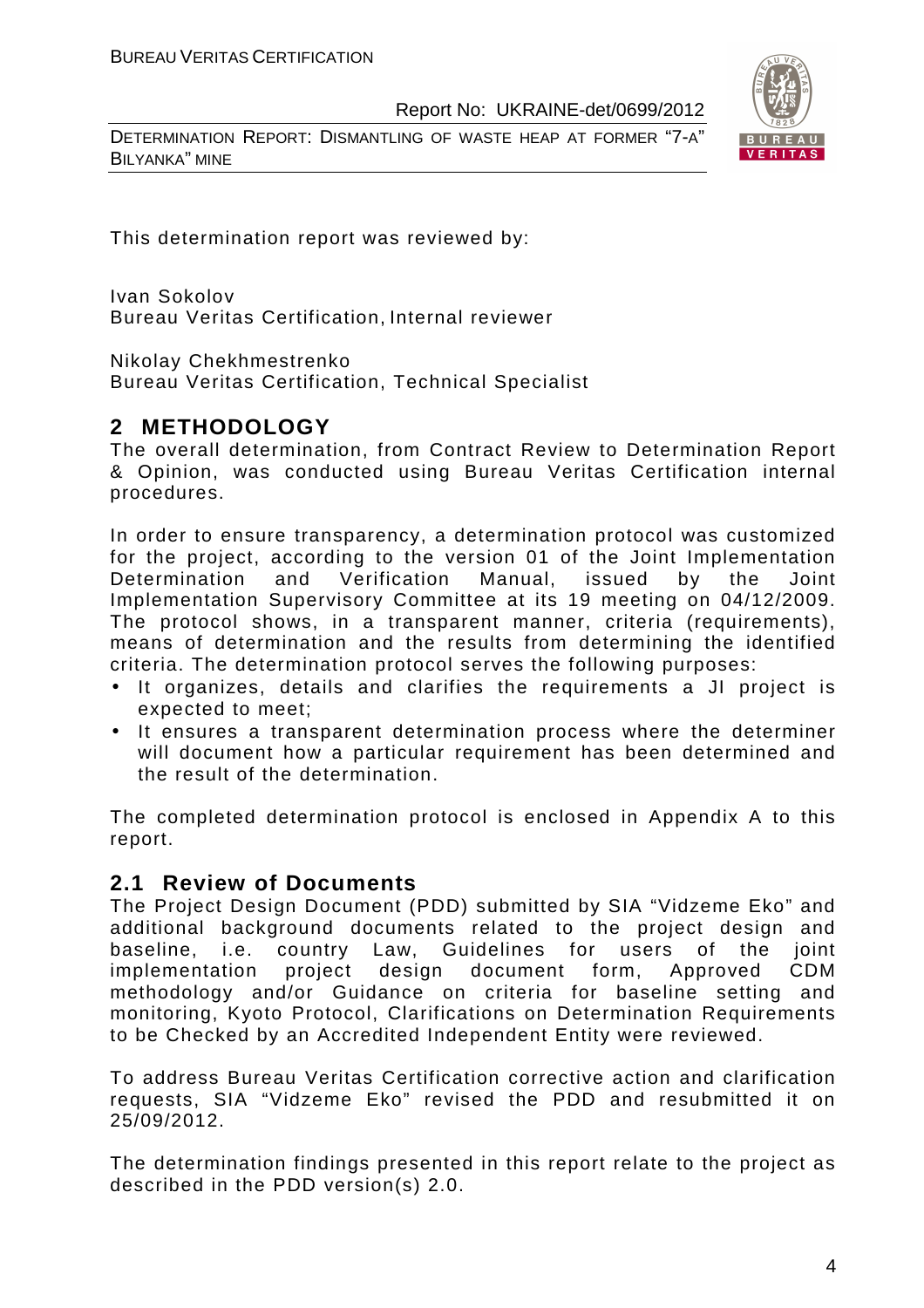DETERMINATION REPORT: DISMANTLING OF WASTE HEAP AT FORMER "7-A" BILYANKA" MINE



#### **2.2 Follow-up Interviews**

On 04/10/2012 Bureau Veritas Certification performed on-site interviews with project stakeholders to confirm selected information and to resolve issues identified in the document review. Representatives of PE "SPETSMONTAZH FC" and SIA "Vidzeme Eko" were interviewed (see References). The main topics of the interviews are summarized in Table 1.

| Table 1 Interview topics |  |
|--------------------------|--|
|--------------------------|--|

| <b>Interviewed</b> | <b>Interview topics</b>                               |
|--------------------|-------------------------------------------------------|
| organization       |                                                       |
| PE.                | <b>Project History</b><br>≻                           |
| "SPETSMONTAZH      | Project Approach<br>⋗                                 |
| FC"                | Project boundary<br>⋗                                 |
|                    | <b>Implementation Schedule</b>                        |
|                    | Organization structure                                |
|                    | Authorities and responsibilities                      |
|                    | Training of personnel<br>➤                            |
|                    | Quality management procedures and technologies<br>≻   |
|                    | Records on rehabilitation/implementation of equipment |
|                    | Metering equipment control                            |
|                    | Metering record keeping system, database              |
|                    | <b>Technical documentation</b>                        |
|                    | Monitoring plan and procedures                        |
|                    | Permits and licenses                                  |
| <b>CONSULTANT</b>  | Baseline methodology                                  |
| SIA "Vidzeme Eko"  | Monitoring plan<br>⋗                                  |
|                    | Additionality proofs<br>⋗                             |
|                    | Calculation of emission reductions                    |

#### **2.3 Resolution of Clarification and Corrective Action Requests**

The objective of this phase of the determination is to raise the requests for corrective actions and clarification and any other outstanding issues that needed to be clarified for Bureau Veritas Certification positive conclusion on the project design.

If the determination team, in assessing the PDD and supporting documents, identifies issues that need to be corrected, clarified or improved with regard to JI project requirements, it will raise these issues and inform the project participants of these issues in the form of:

(a) Corrective action request (CAR), requesting the project participants to correct a mistake in the published PDD that is not in accordance with the (technical) process used for the project or relevant JI project requirement or that shows any other logical flaw;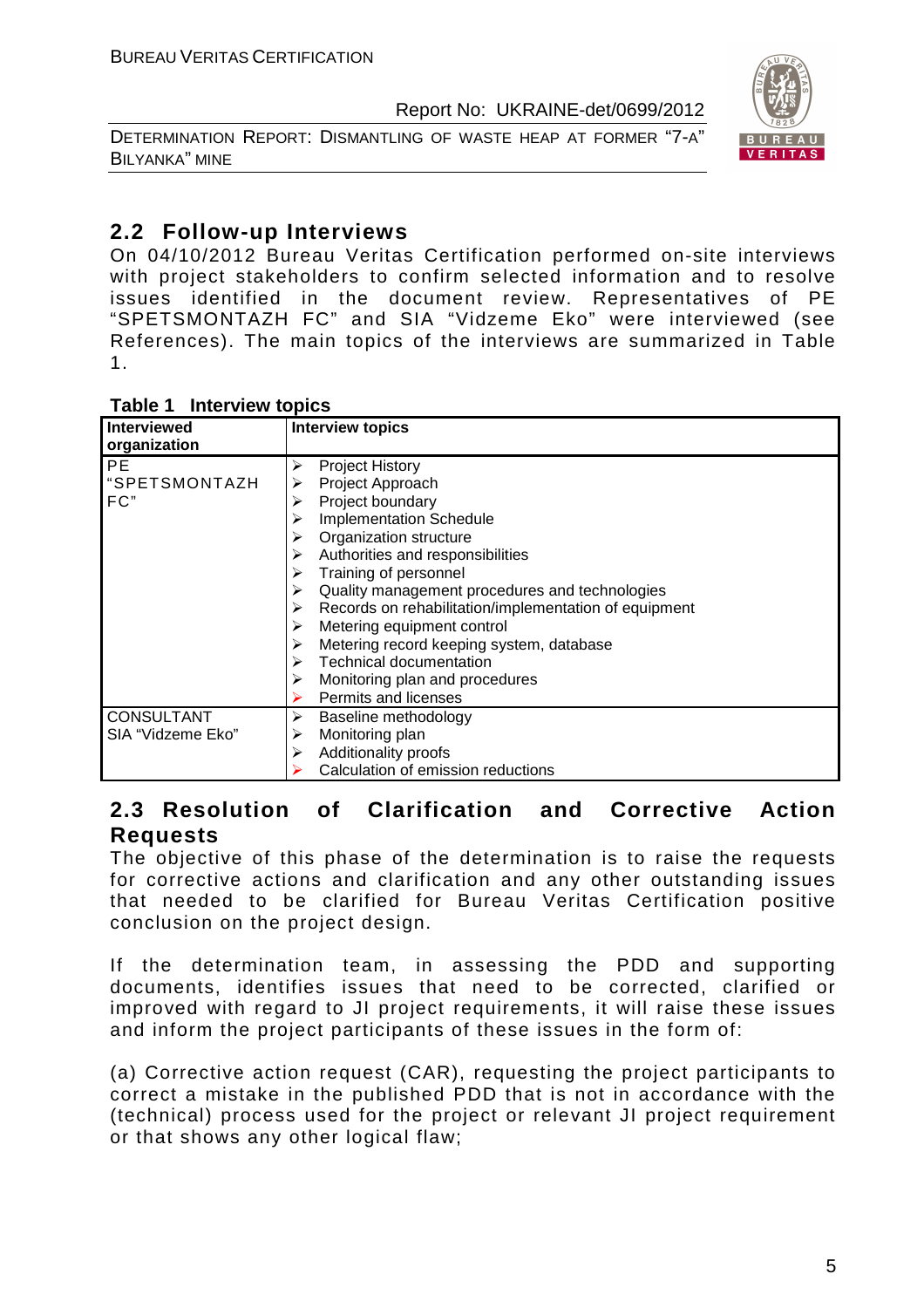DETERMINATION REPORT: DISMANTLING OF WASTE HEAP AT FORMER "7-A" BILYANKA" MINE



(b) Clarification request (CL), requesting the project participants to provide additional information for the determination team to assess compliance with the JI project requirement in question;

(c) Forward action request (FAR), informing the project participants of an issue, relating to project implementation but not project design, that needs to be reviewed during the first verification of the project.

The determination team will make an objective assessment as to whether the actions taken by the project participants, if any, satisfactorily resolve the issues raised, if any, and should conclude its findings of the determination.

To guarantee the transparency of the verification process, the concerns raised are documented in more detail in the determination protocol in Appendix A.

#### **3 PROJECT DESCRIPTION**

Proposed project provides complete dismantling of the dump at the mine "7-a Bilyanka" with further reclamation of the area by restoring its fertile layer. During dismantling of the dump, the rocks will be divided into fractions, which will be used for blending with steam coal and subsequently supplied to heat power plants and boiler houses for burning as fuel. After sorting, the large fractions will be used for building and repairing of roads. As the result, rock mass of the dump will be fully utilized, and the received coal will replace coal, which otherwise would have had to be mined. As the result of the project, the opportunity of selfignition of heap will be eliminated. An important component of the project is its second phase – complex reclamation of the area by restoring its fertile layer and full restoration of natural ecological community. This part of the project is required, but totally expensive, due to this mechanism of joint implementation was one of the prominent factors of the project from the beginning, and financial benefits as part of this mechanism considered one of the reasons of the project implementation.

The project provides the assemblage and installation of sorting rock mass complex of dump of former mine "7-a Bilyanka" consisting of:

- Point of loading rock mass on Conveyor SP-202MS;
- -Point of sorting rock mass in classes 0-30 mm and 30 mm (vibrating inertial sifter GIL-52);
- Point of storage class 0-30 mm (sheds).

Class +30 mm is expected (as required under discharging tray of sifter) to be loaded in transports and delivered to customers for building and repairing of category 4-5 roads. Class 0-30 mm is expected to be loaded in transports, undergoes a mandatory procedure of weighting and is sent to the consumer for blending and subsequent combustion in the thermal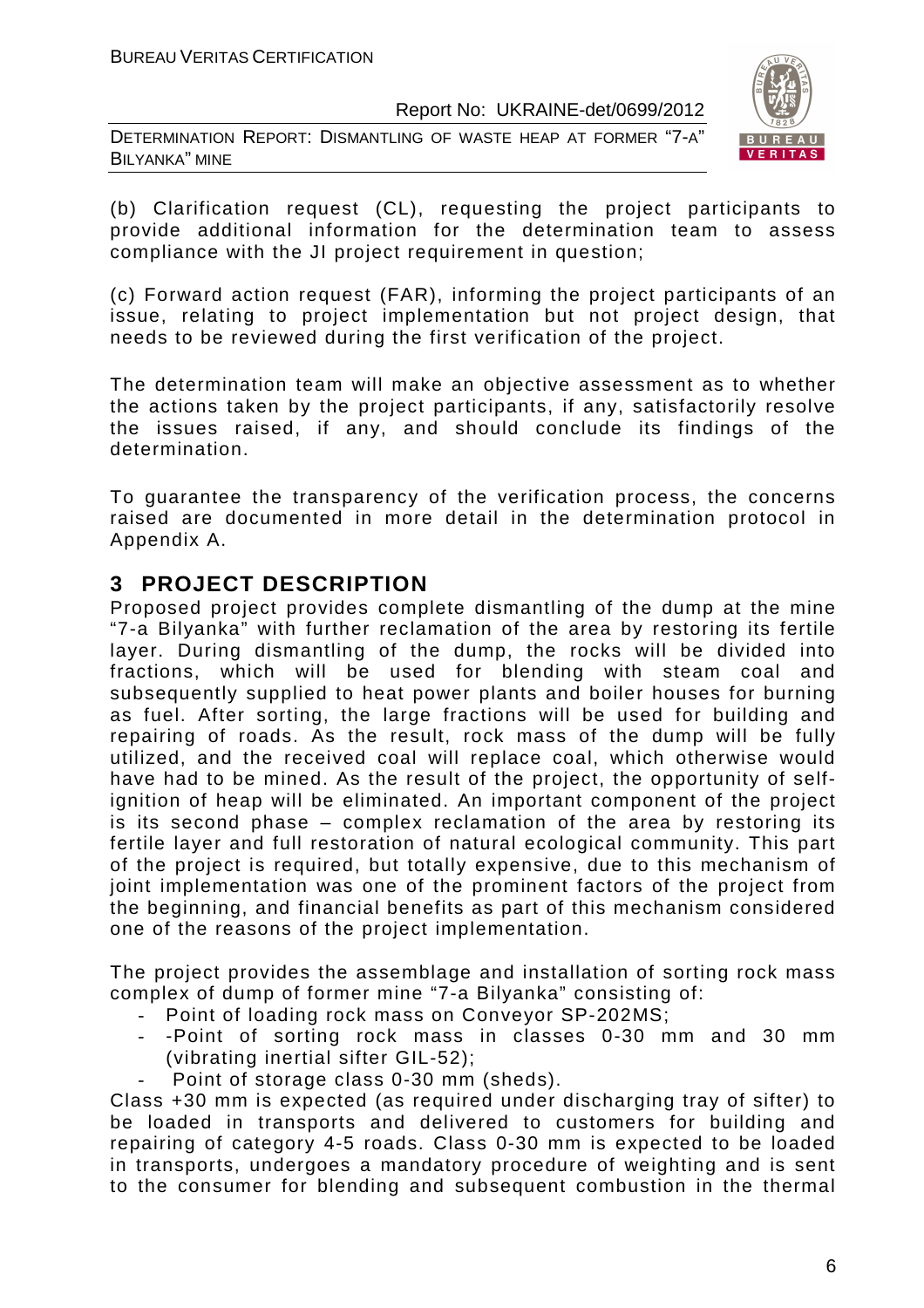DETERMINATION REPORT: DISMANTLING OF WASTE HEAP AT FORMER "7-A" BILYANKA" MINE



power plants or boiler houses. Blending of fraction (0- 30) with a steam coal allows to realize the fine finishing of quality the energy coal to the requirements of Standard 4083-2002, without compromising the quality of fuel on the one hand, but resulting in saving valuable energy coal on the other hand

Technological scheme of the complex is described as follows:

The rock mass, after been dismantled bulldozers T-170 is delivered to the feeding conveyor SP-202 by frontal loader HK 632L. Before the delivery of rock mass on the belt conveyor, the moisture is applied (humidity of raw materials does not exceed 8%) with sprinklers.

After bulldozers, layer by layer, get to the height, where the entrance road can be made- the combined method is used for the dump dismantling; further dismantling is made by excavator EO-5126 with the direct rock loading on the conveyor, or on the intermediate site, where, with the help of the loader, the rock is delivered to the scraper conveyor SP – 202

Product of sorting class 0-30 through handling unit of sifter supplied on belt conveyor KLS. From the belt conveyor rock mass of class 0-30 mm through the handling unit of conveyor with built-in nozzles for humidification, emptied on the intermediate platform without significant accumulation, where loader HK 319L loads it in trucks or on a platform (warehouse) for storage. Warehouse is used if necessary without longterm storage. From storage the rock mass 0-30 mm by loader is loaded into trucks

Identified problem areas for project description, project participants' responses and conclusions of Bureau Veritas Certification are described in Annex A (CAR01, CL01-CL04)

#### **4 DETERMINATION CONCLUSIONS**

In the following sections, the conclusions of the determination are stated.

The findings from the desk review of the original project design documents and the findings from interviews during the follow up visit are described in the Determination Protocol in Appendix A.

The Clarification and Corrective Action Requests are stated, where applicable, in the following sections and are further documented in the Determination Protocol in Appendix A. The determination of the Project resulted in 7 Corrective Action Requests and 2 Clarification Requests.

The number between brackets at the end of each section corresponds to the DVM paragraph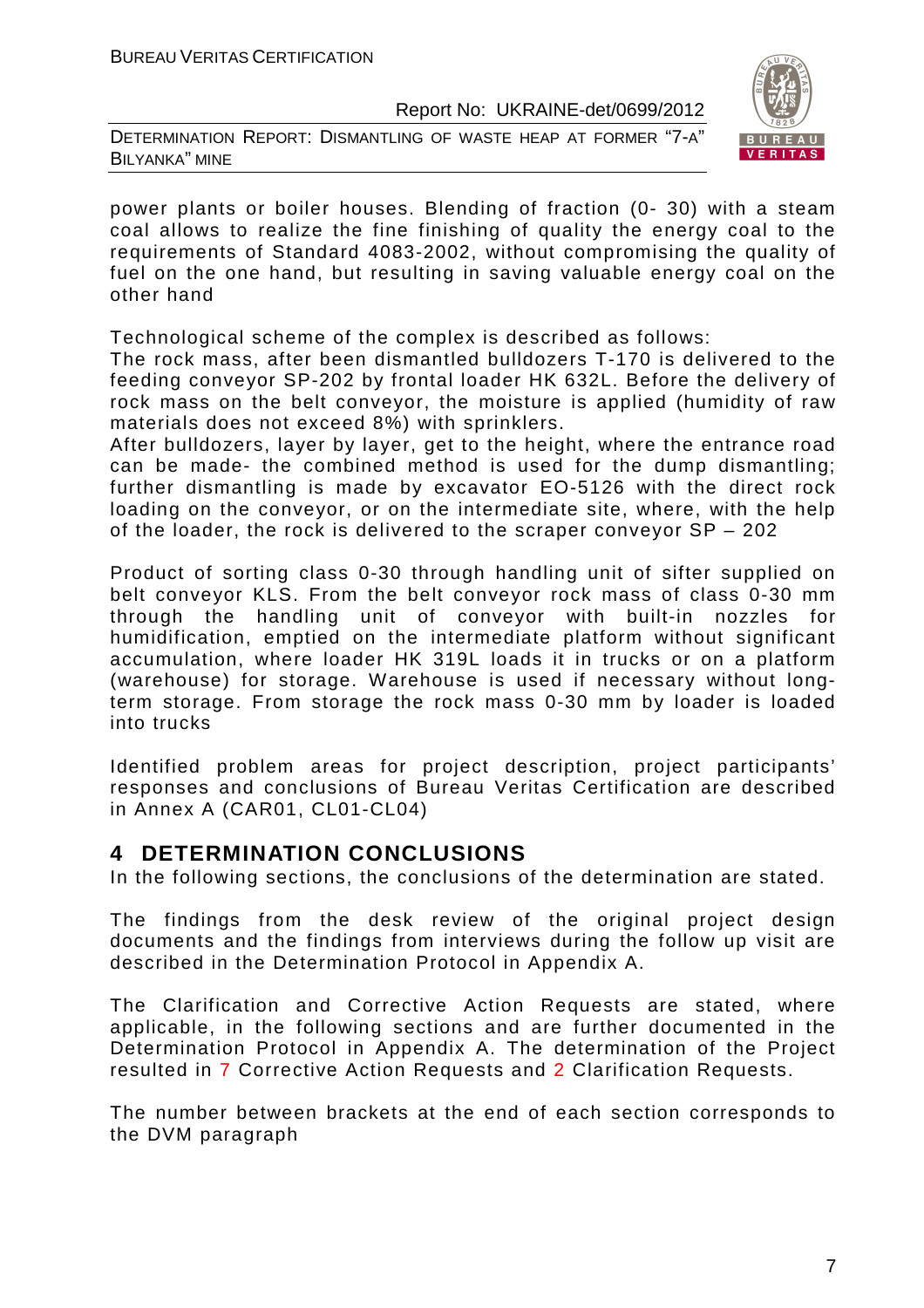DETERMINATION REPORT: DISMANTLING OF WASTE HEAP AT FORMER "7-A" BILYANKA" MINE



#### **4.1 Project approvals by Parties involved (19-20)**

The project has already received Letter of Endorsement #2560/23/7 dated 12/09/2012 issued by State Environmental Investment Agency.

The Bureau Veritas Certification obtained Letter of Endorsement from SIA "Vidzeme-Eko" and doesn't doubt in its authenticity.

As for this time no written project approvals of the project from the Parties Involved are available (see CAR01 pending till the Host Party LoA received). After receiving Determination Report from the Accredited Independent Entity (AIE) project documentation will be submitted to the Ukrainian Designated Focal Point (DFP) which is State Environment Investment Agency for receiving the Letter of Approval.

The written approvals from the other Party will be obtained later on.

Identified problem areas for written project approvals, project participants' responses and conclusions of Bureau Veritas Certification are described in Annex A (CAR02, CAR03)

#### **4.2 Authorization of project participants by Parties involved (21)**

In accordance with paragraph 21 of the DVM the assessment of this area focuses on whether each of the legal entities listed as project participants in the PDD is authorized by a Party involved, which is also listed in the PDD.

Authorisation of the project participants by Parties involved is expected through a written project approval, see CAR01 that is pending

#### **4.3 Baseline setting (22-26)**

The PDD explicitly indicates that using a methodology for baseline setting and monitoring developed in accordance with appendix B of the JI guidelines (hereinafter referred to as JI specific approach) was the selected approach for identifying the baseline.

The PDD provides a detailed theoretical description in a complete and transparent manner, as well as justification, that the baseline is established:

(a) By listing and describing the following plausible future scenarios on the basis of conservative assumptions and selecting the most plausible one:

#### Scenario 1. Continuation of existing situation

This scenario does not anticipate any activities and therefore does not face any barriers.

Scenario 2. Direct energy production from the heat energy of burning waste heap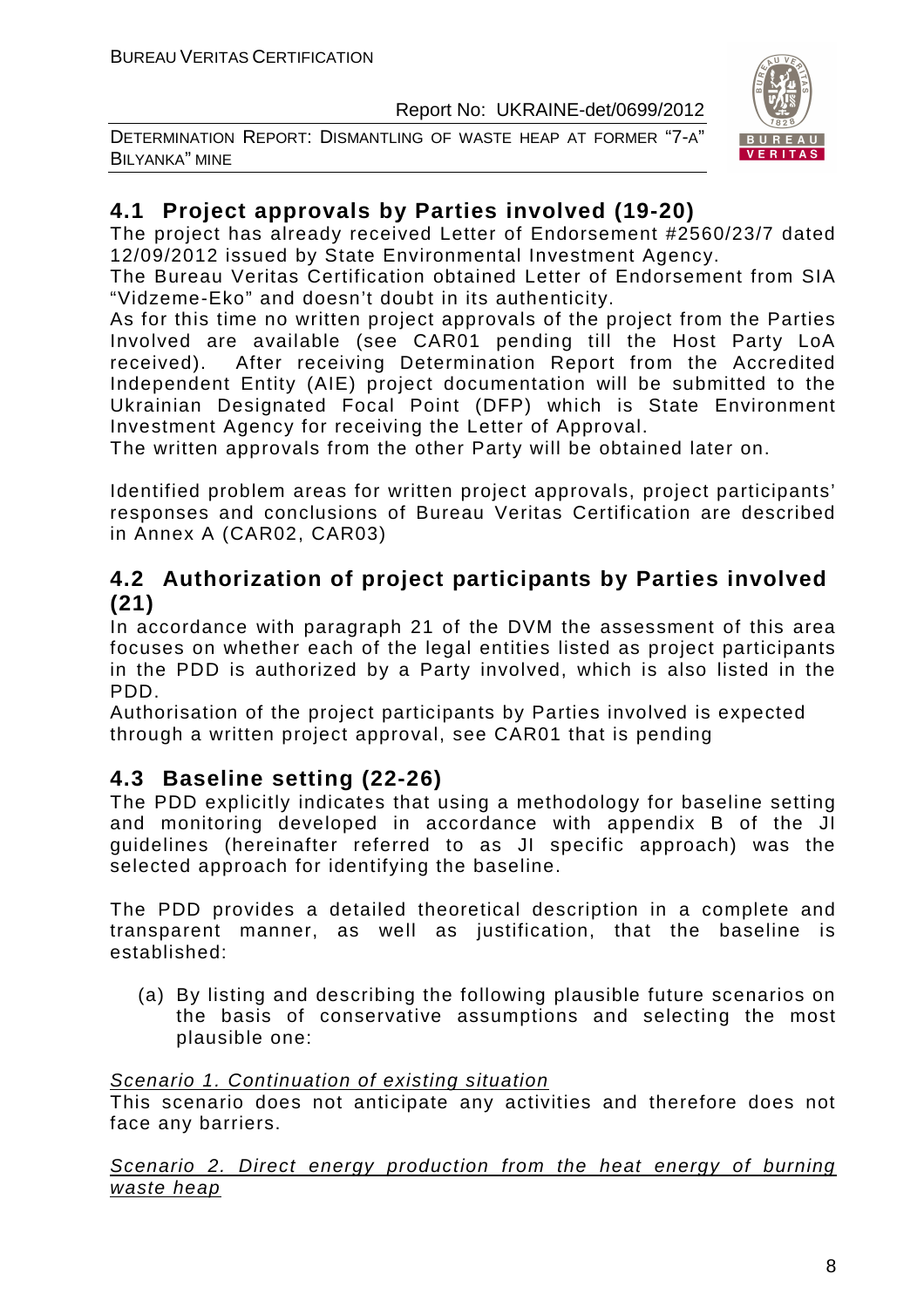DETERMINATION REPORT: DISMANTLING OF WASTE HEAP AT FORMER "7-A" BILYANKA" MINE



#### Technological barrier:

This scenario is based on the highly experimental technology, which has not been implemented even in a pilot project. It is also not suitable for all waste heaps as the project owner will have to balance the energy resource availability (i.e. waste heap location) and the location of the energy user. On-site generation of electricity addresses this problem but requires additional interconnection engineering. In general this technology has yet to prove its viability. In addition it does not allow the control and management of the emitted gases. This technology can be applied only in the presence of dumps with developed combustion centre. Even if the probability of burning rock dump is very high, it is currently impossible to predict the time of its outbreak and therefore predict the start of the use of thermal energy released during its combustion.

#### Investment barrier:

Investment into unproven technology carries a high risk. In case of Ukraine, which carries a high country risk, investment into such unproven energy projects are less likely to attract investors than some other opportunities in the energy sector with higher returns. The pioneering character of the project may appeal to development programmes and governmental incentives but cost of the produced energy is likely to be much higher than alternatives.

#### Scenario 3. Production of construction materials from waste heap matter Technological barrier:

This scenario is based on known technology, however, this technology is not currently available in Ukraine and there is no evidence that such projects will be implemented in the near future. It is also not suitable for all types of waste heaps as the content of waste heap has to be predictable in order for project owner to be able to produce quality materials. High contents of sulphur and moisture can reduce the suitability of the waste heap for processing. A large scale deep exploration of the waste heap has to be performed before the project can start.

#### Scenario 4. Coal extraction from waste heaps without JI incentives

Investment barrier: This scenario is financially unattractive and faces barriers. Detailed description of proposed scenario barriers is provided in the section B.2 of the PDD version 2.0.

#### Scenario 5. Systematic monitoring of waste heaps condition and regular fire prevention and extinguishing measures

Investment barrier: This scenario does not represent any revenues but anticipates additional costs for waste heaps owners. Monitoring of the waste heap status is not done systematically and in general actions are left to the discretion of the individual owners. Waste heaps are mostly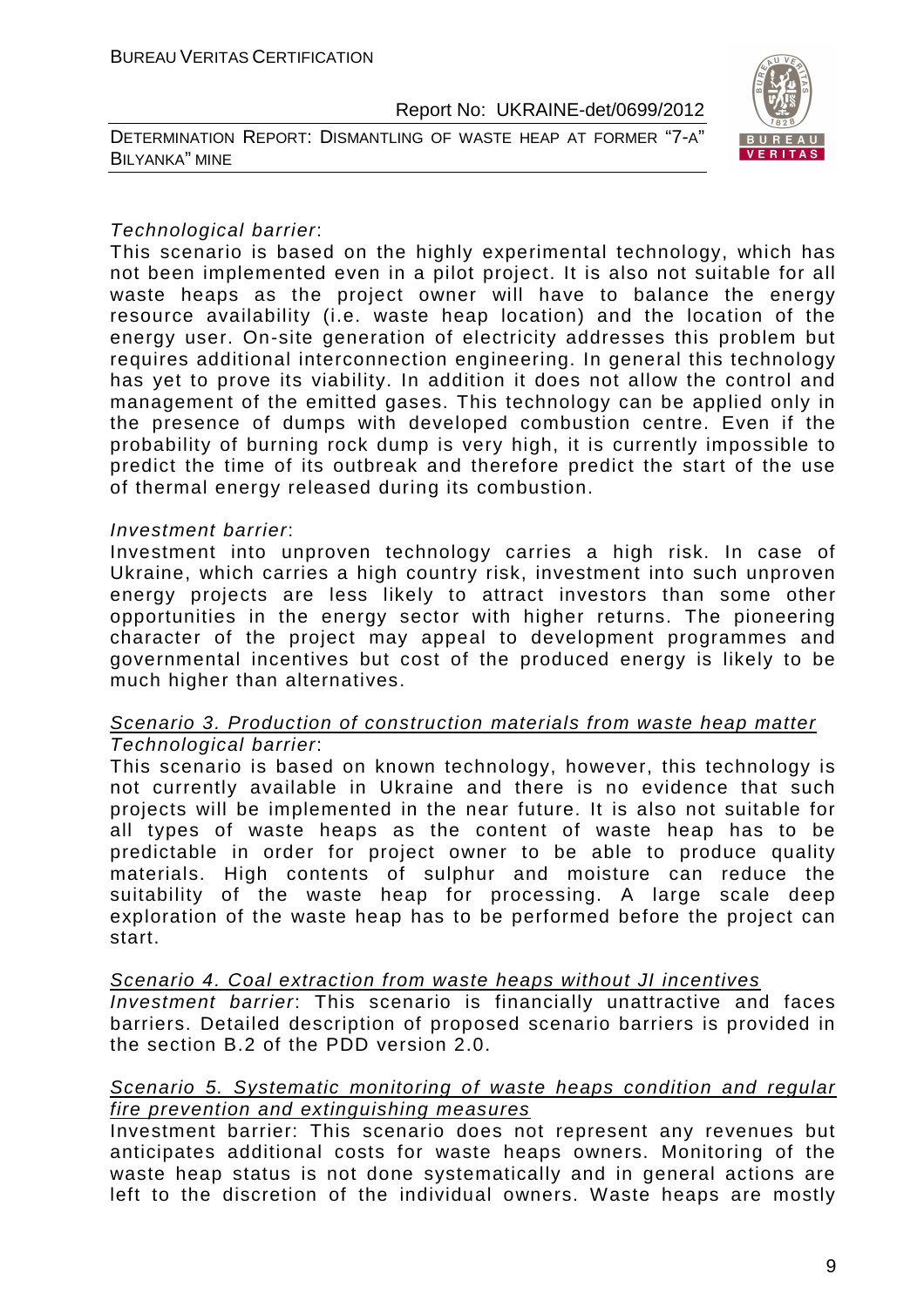DETERMINATION REPORT: DISMANTLING OF WASTE HEAP AT FORMER "7-A" BILYANKA" MINE



owned by mines or regional coal mining associations. Coal mines in Ukraine suffer from limited investment resulting often in safety problems due to complicated mining conditions and financial constraints, with miners' salaries often being delayed by few months. Waste heaps in this situation are considered as additional burdens and mines often do not even perform minimum required maintenance. Exact data are not always available. From a commercial view point the fines that are usually levied by the authorities are considerably lower than costs of all the measures outlined by this scenario.

- (b) Taking into account relevant national and/or sectoral policies and circumstances, such as sectoral reform initiatives, local fuel availability, power sector expansion plans, and the economic situation in the project sector. In this context, the following key factors that affect a baseline are taken into account:
- (c) Taking into account relevant national and/or sectoral policies and circumstances, such as sectoral reform initiatives, local fuel availability, power sector expansion plans, and the economic situation in the project sector. In this context, the following key factors that affect a baseline are taken into account:
	- A comprehensive analysis and an in-depth description of the reform policies and legislation concerning the development and reforming of the Ukrainian coal industry. At this time effective united complex state program for prevention of waste heaps burning and reclamation with extraction of coal is absent. Fines paid by pollution costs much less than money spent on measures to prevent ignition or burning For this time 78 % of Luhansk Region waste heaps burned or burning.
	- Describing economic situation. Inner coal market in Ukraine is significantly controlled by Ukrainian government, which is owner of number of mines and significantly influencing on coal costs. Level of coal content in waste heap is difficultly predicted, and "Spetsmontazh" LLC is a small company which cannot supply coal in big quantities in long range time.
	- As far as availability of capital there is a summary of key indicators of business practices in Ukraine as well as a comparison country risk premiums for Ukraine, and Russia are provided by the PP's vividly demonstrating that Ukraine has been always considered a high-risk country for investments and doing business, which extremely limits the opportunities of the project as for its access to financial resources at the international level.
	- It is stated by the project participants that modern technologies and best practices existing in the developed countries are unavailable due to their high cost and necessity of the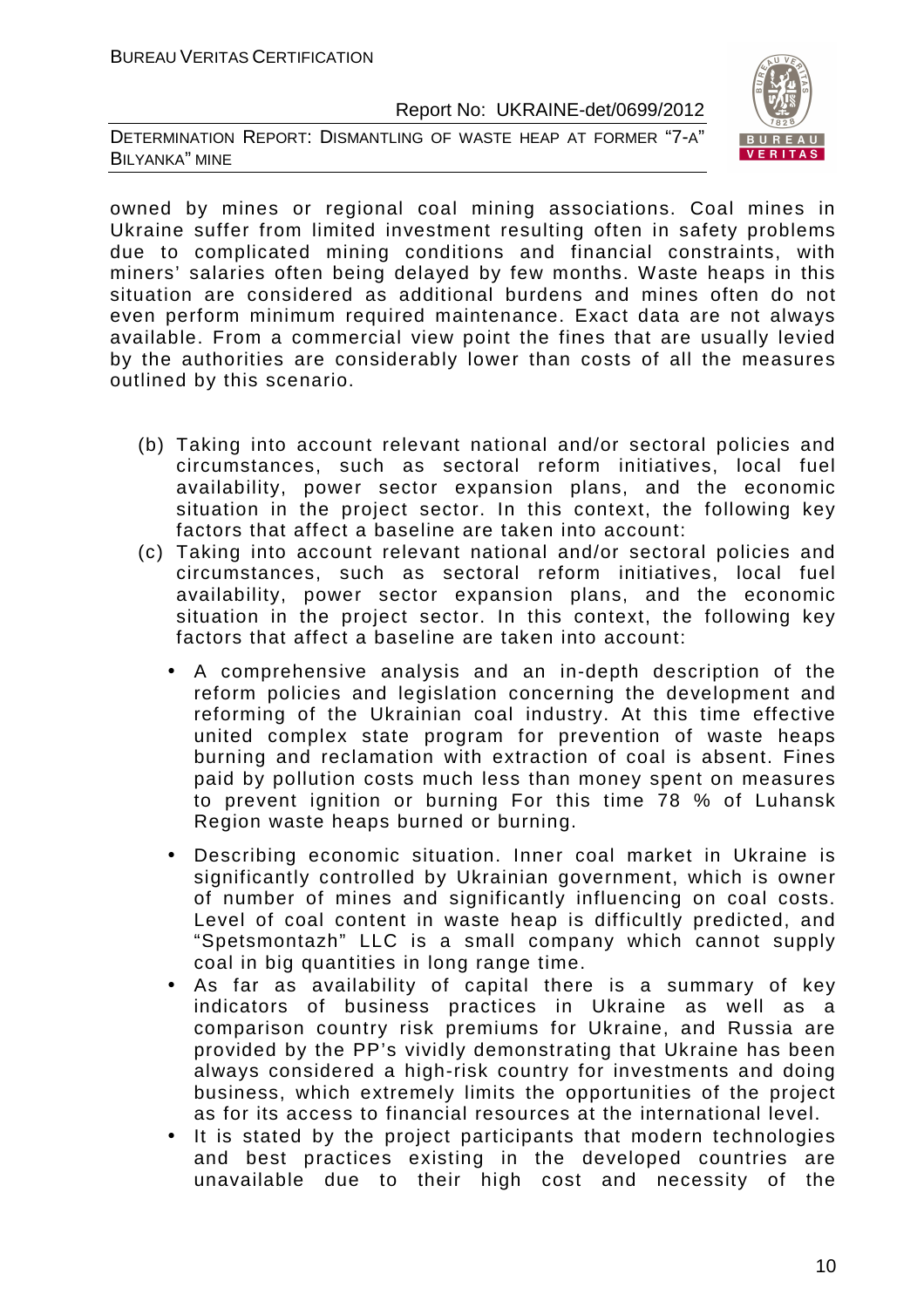DETERMINATION REPORT: DISMANTLING OF WASTE HEAP AT FORMER "7-A" BILYANKA" MINE



knowledgeable personnel able to introduce and operate the equipment.

• As far as the fuel prices and its availability, the PDD states that electricity and diesel fuel are widely used in Ukrainian industry. Prices for diesel fuel that is mostly imported from the Russian Federation are regulated by Ukrainian Government. Electric energy in Ukraine is produced at the thermal and nuclear power stations mainly by use of fossil fuel. Wholesale Electricity Market of Ukraine is managed by the state enterprise "Energorynok"; the level of prices for electric energy ranges greatly for different types of consumers.

 (c) In such a way that emission reduction units (ERUs) cannot be earned for decreases in activity levels outside the project activity or due to force majeure. According to the proposed approach emission reductions will be earned only when project activity will generate coal concentrate, so no emission reductions can be earned due to any changes outside the project activity.

(d) Taking into account uncertainties and using conservative assumptions such as the following:

- Lower range of parameters is used for calculation of baseline emissions and higher range of parameters is used for calculation of project activity emissions;
- Default values were used to the extent possible in order to reduce uncertainty and provide conservative data for emission calculations.
- The emissions of nitrous oxide have not taken into consideration for conservatism

For more details, please, refer to Section B.1. of the PDD.

Emissions in the baseline scenario are calculated as follows:

$$
BE_y = BE_{WHB,y}, \t\t(1)
$$

Where:

 $BE<sub>WHB-V</sub>$  - baseline emissions due to burning of the waste heap in the year y (tCO2 equivalent ),

Baseline emissions due to burning dumps in year y calculated by the formula:

 $BE_{WHB,y} = FC_{BE,Coal,y}$ /1000 $\rho_{WHB}$  · NCV  $_{Coal}$  · OXID  $_{Coal}$  · K  $_{Coal}$  <sup>c</sup> · 44/12 (2) where: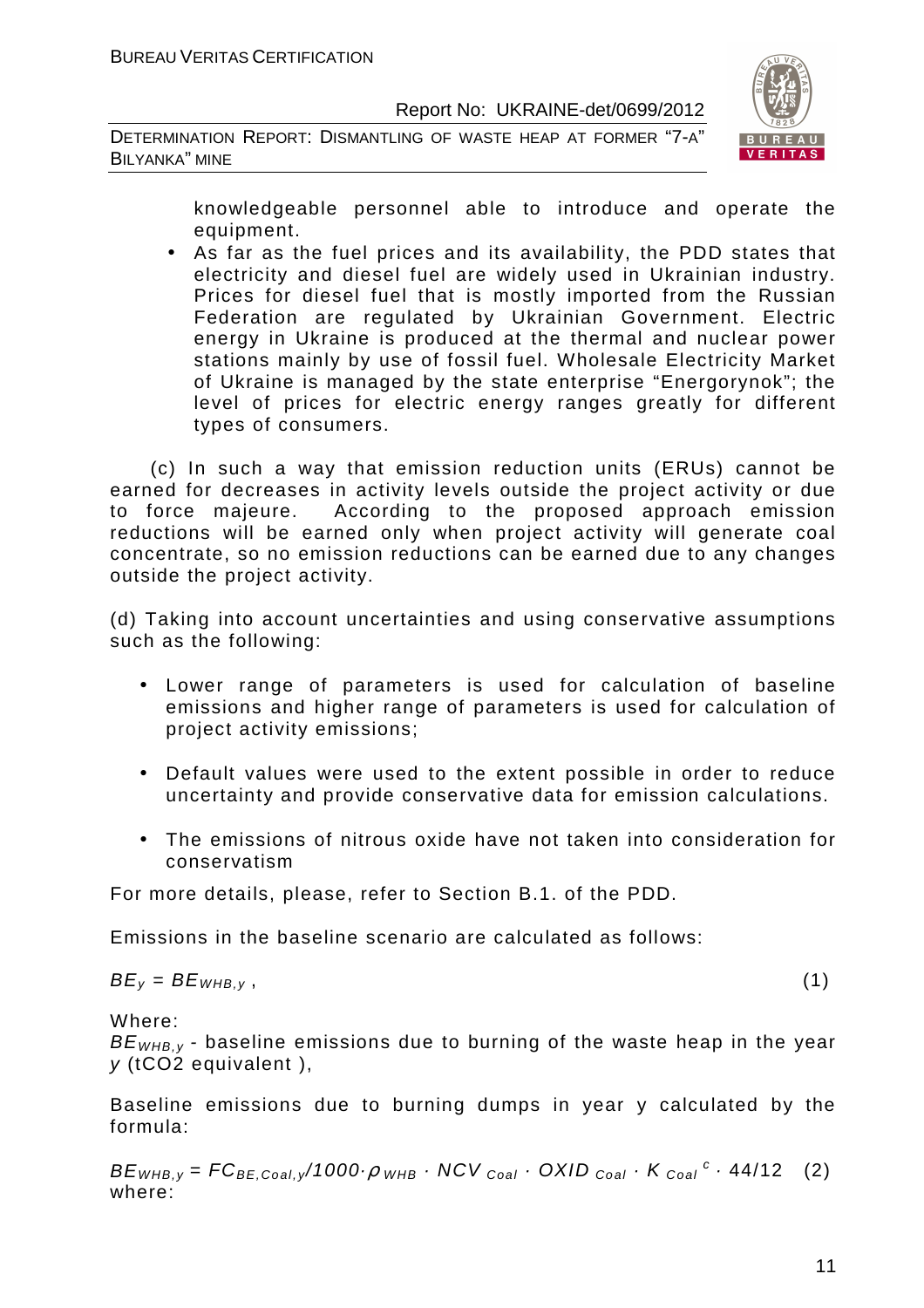DETERMINATION REPORT: DISMANTLING OF WASTE HEAP AT FORMER "7-A" BILYANKA" MINE



 $FC_{BE, coal,v}$  - amount of coal that has been mined in the baseline scenario and combusted for energy use, equivalent to the amount of coal extracted from the waste heap because of the project activity in the year y, t;  $\rho$  <sub>WHB</sub> - probability of waste heap burning, d/l; NCV Coal - net Calorific Value of coal, TJ/kt;

OXID  $_{Coal}$  - carbon Oxidation factor of coal, d/l:

 $K_{\text{Coal}}^{\text{c}}$  - carbon content of coal, tC/TJ;

1/1000 - conversion factor from tons in kilotonnes, d / l

44/12 - stoichiometric relationship between the molecular weight of carbon dioxide and carbon.

The amount of coal produced in mines in the baseline scenario is calculated by the formula:

 $FC_{BE,Coal,y} = FR_{Coal,y} \cdot (1-A_{rock,y}/100-W_{rock,y}/100) \cdot (1-A_{Coal}/100-W_{Coal}/100)$  (3)

where:

 $FR_{\text{Coal,v}}$  - amount of sorted fraction (0-30mm), which is extracted from the dumps because of the project in a year y, that came to blending with further combustion in thermal power plants, t;

 $A_{rock,y}$  - the average ash content of sorted fractions (0-30mm), which is extracted from dump in year y,%

 $W_{rock, v}$  - the average humidity of sorted fractions (0-30mm), which is extracted from dump in year y, %;

 $A_{Coal}$  - the average ash content of coal, mined in Donetsk region of Ukraine, %;

 $W_{Coal}$  - the average humidity of coal, mined in Donetsk region of Ukraine, %;

100 - conversion factor from percent to fraction, d/l.

Identified problem areas for baseline for baseline setting, project participants' responses and conclusions of Bureau Veritas Certification are described in Annex A (CAR04-CAR06)

#### **4.4 Additionality (27-31)**

The project "WASTE HEAP DISMANTLING BY PE "ARDS-SERVIS" WITH THE AIM OF DECREASING GREENHOUSE GASES EMISSIONS INTO THE ATMOSPHERE"" project ITL UA1000362 is selected as the comparable JI project. Accredited independent entity has already positively determined that it would result in a reduction of anthropogenic emissions by sources or an enhancement of net anthropogenic removals by sinks that is additional to any that would otherwise occur. This determination has already been deemed final by the JISC. Appropriate documentation such as PDD and Determination Report regarding this project is available traceably and transparently on the UNFCCC JI Website.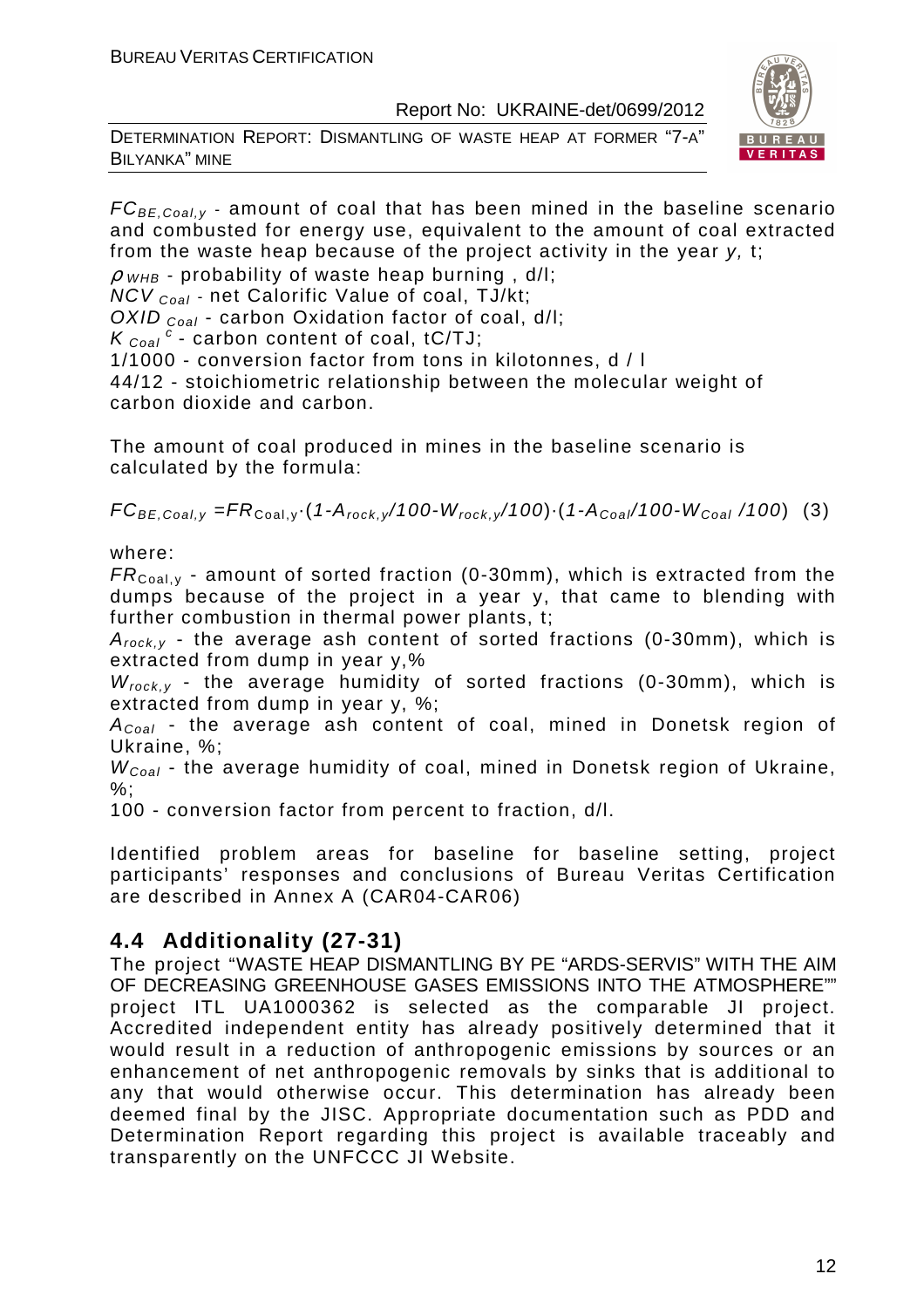DETERMINATION REPORT: DISMANTLING OF WASTE HEAP AT FORMER "7-A" BILYANKA" MINE



http://ji.unfccc.int/JIITLProject/DB/XVDE1L6O88BNKAKN29NAZ3WEDEPDSU/details

Additionality of the project was demonstrated adequately by demonstrating that the indicated project is implemented under comparable circumstances:

a) Both projects propose **same GHG mitigation measure:** The proposed GHG mitigation measure under both projects is coal extraction from the mine's waste heaps. This will prevent greenhouse gas emissions into the atmosphere during combustion of the heaps and will contribute an additional amount of coal, without the need for mining. Criteria is satisfied

b) Both projects are implemented within the **same country and the same time**: The proposed project and identified comparable project are both located in Ukraine, project crediting periods are divided by 23 months. Criteria is satisfied

c) **Scale.** The difference between the proposed project and the other project(s) is less than 50 per cent in terms of the projects output (i.e. power output, capacity increase, etc.) or service provided.

The projects envisage production of the same product (rock mass sorting). Both projects use similar technological equipment (vibrating sieves GIL-52, belt conveyors SP-202 and KSL). Capacity of both projects are limited by coal contains in the waste heap and waste heaps size and differ less than 50% tons of sorted rock mass 0-30 mm per year with work in two-shift regime. Criteria is satisfied

d) There were no significant changes in **regulatory framework** between the starting dates of two projects. Criteria is satisfied.

The desk review of provided information and follow-up interviews enabled Bureau Veritas Certification Holding SAS to assess that all explanations, descriptions and analyses in the demonstration of additionality were made in accordance with criteria of "Guidance on criteria for baseline setting and monitoring" version 03 and this projects is indeed comparable project, implemented under comparable circumstances. The proposed JI activity provides the reductions in emissions by sources that are additional to any that would otherwise occur.

Identified problem areas for project additionality, project participants' responses and conclusions of Bureau Veritas Certification are described in Annex A (CAR06-CAR08).

#### **4.5 Project boundary (32-33)**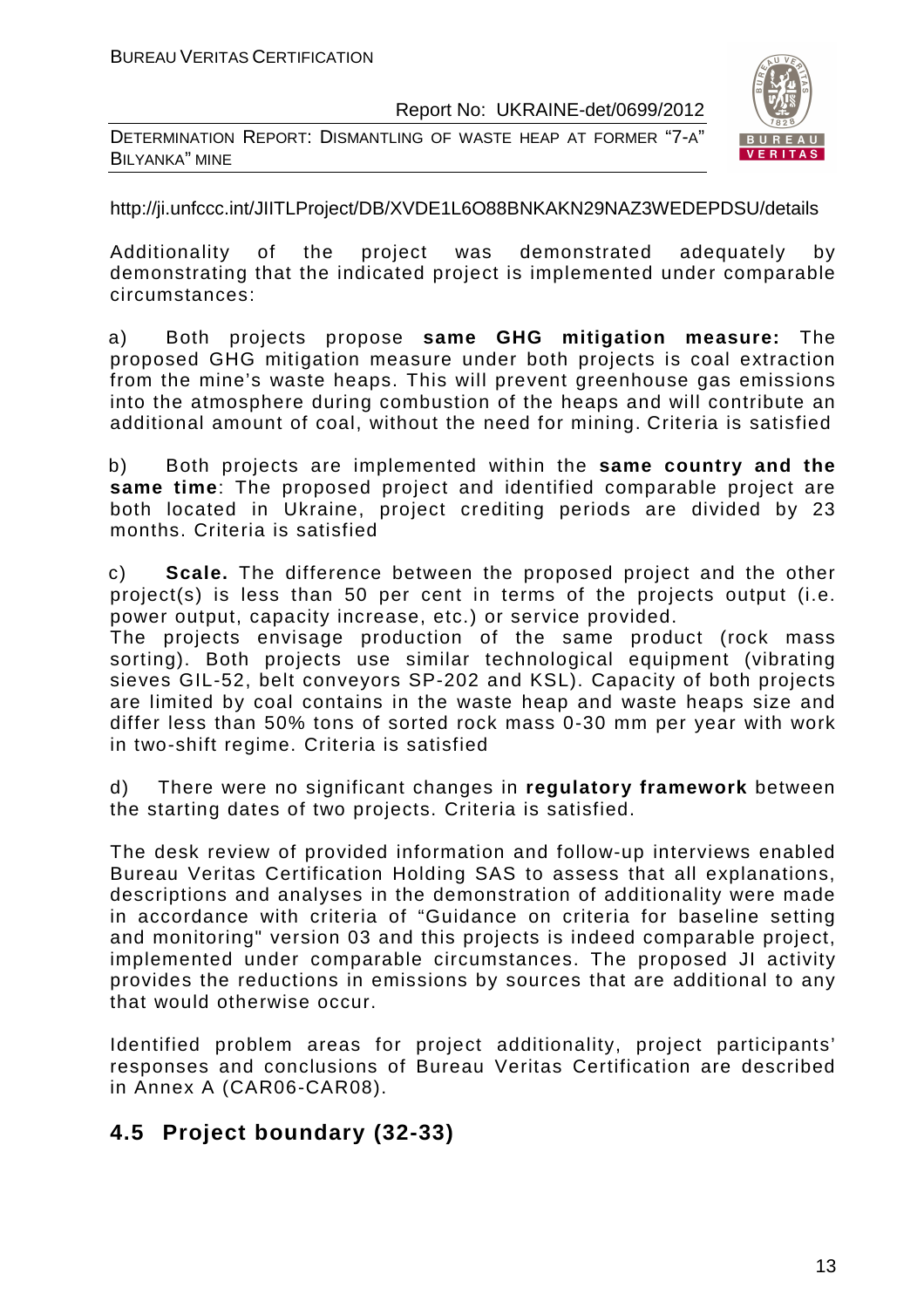DETERMINATION REPORT: DISMANTLING OF WASTE HEAP AT FORMER "7-A" BILYANKA" MINE



The details on the project boundary were provided in section B.3 of the PDD. The desk review of submitted documentation enabled Bureau Veritas Certification to assess that the project boundary defined in the PDD encompasses all anthropogenic emissions by sources of GHGs that are:

- Under the control of the project participants;
- Reasonably attributable to the project; and
- Significant.

The baseline emission sources of GHGs that are included in the project boundaries are listed below. Emissions of carbon dioxide due to:

- Waste heap burning;

- Consumption of coal for energy production (excluded, does not take into the consideration in calculation).

The project emission sources of GHGs that were included in the project boundaries are listed below. Emissions of carbon dioxide due to:

- Consumption of electricity due to extracting coal from dump;

- Consumption of fossil fuel (diesel fuel) due to extracting coal from dump;

- Consumption of coal for energy production (excluded, does not take into the consideration in calculation).

Leakages:

- Fugitive emissions of methane in the mining activities;
- Consumption of electricity from a grid at coal mine.
- Use of other types of energy sources due to mining (excluded).

All gases and sources included in the project boundary were explicitly stated, and the exclusions of any sources related to the baseline or the project are appropriately justified and provided in Table 20 of the PDD.

The delineation of the project boundary and the gases and sources included are appropriately described and justified in the PDD by using Figures 7-8 in section B.3 of the PDD.

Identified problem areas for project boundaries, project participants' responses and conclusions of Bureau Veritas Certification are described in Annex A (CAR09).

#### **4.6 Crediting period (34)**

The PDD states the starting date of the project as the date on which the implementation or construction of the project began, and the starting date is 03/07/2008, which is after the beginning of 2000.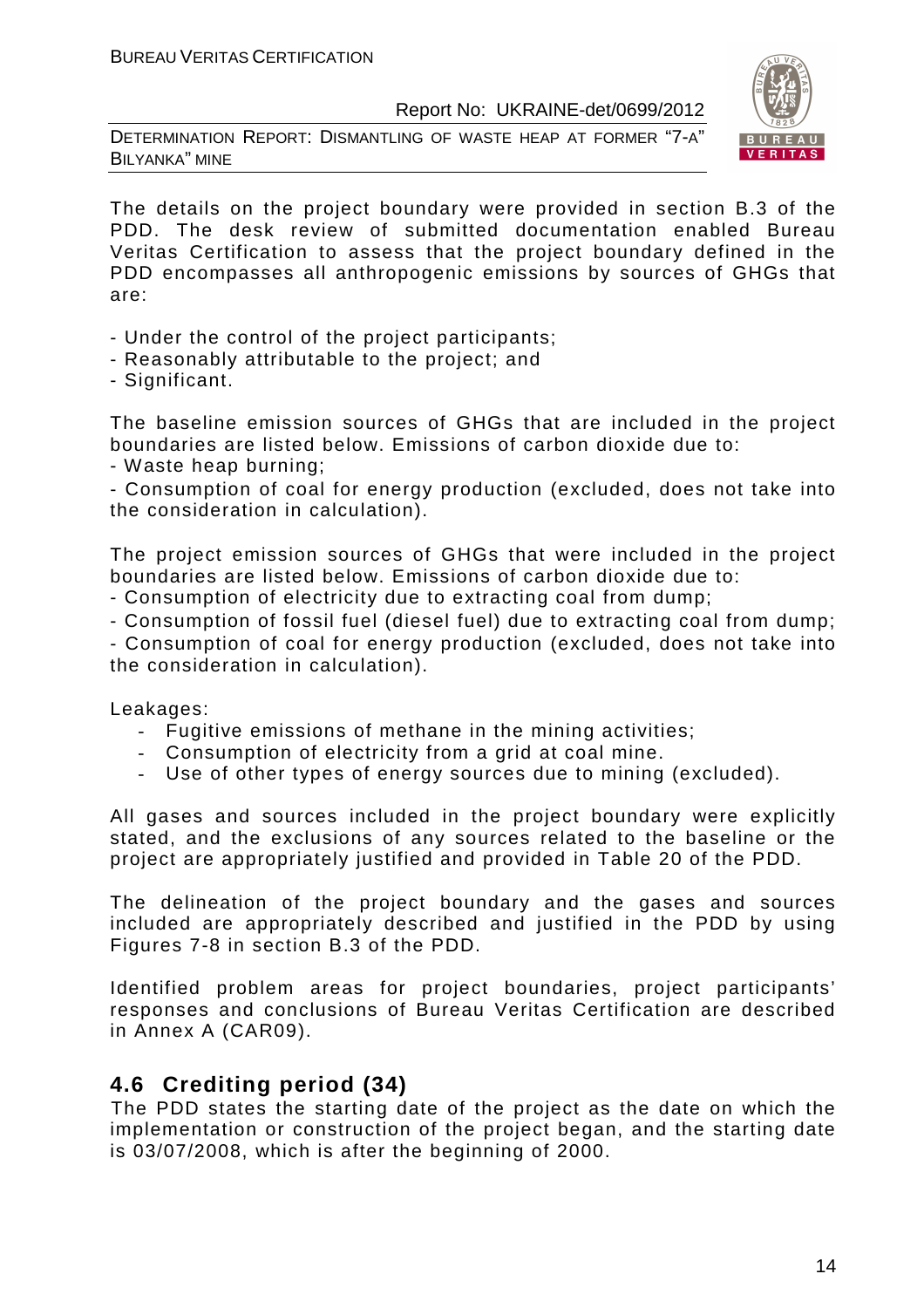DETERMINATION REPORT: DISMANTLING OF WASTE HEAP AT FORMER "7-A" BILYANKA" MINE



The PDD states the expected operational lifetime of the project in years and months, which is 4 years and 4 months or 52 months.

The PDD states the length of the crediting period in years and months, which is 4 years and 4 months or 52 months, and its starting date as 01/09/2008, which is on the date the first emission reductions are generated by the project.

The PDD states that the crediting period for the issuance of ERUs starts only after the beginning of 2008 and does not extend beyond the operational lifetime of the project.

Identified problem areas for project crediting period, project participants' responses and conclusions of Bureau Veritas Certification are described in Annex A (CL05).

#### **4.7 Monitoring plan (35-39)**

The PDD, in its monitoring plan section, explicitly indicates that JI specific approach was the selected.

The monitoring plan describes all relevant factors and key characteristics that will be monitored, and the period in which they will be monitored, in particular also all decisive factors for the control and reporting of project performance, such as value of extracted coal, values of consumed electricity, diesel fuel.

The monitoring plan specifies the indicators, constants and variables that are reliable (i.e. provide consistent and accurate values), valid (i.e. are clearly connected with the effect to be measured), and that provide a transparent picture of the emission reductions or enhancements of net removals to be monitored such as Net Calorific Value of Coal, Net calorific value of Diesel fuel, Carbon Oxidation Factor of Coal, Carbon Oxidation Factor of Diesel Fuel, Carbon content of coal, Carbon content of diesel fuel, Emission factor for fugitive methane emissions from coal mining, Specific carbon dioxide emissions due to production of electricity at TPP and by its consumptions, The average ash content of coal produced in Donetsk region, the average moisture of coal produced in Donetsk Region, probability of waste heap burning, average electricity consumption per tonne of coal, produced in Ukraine.

The monitoring plan draws on the list of standard variables indicated in appendix B of "Guidance on criteria for baseline setting and monitoring" developed by the JISC.

The monitoring plan explicitly and clearly distinguishes: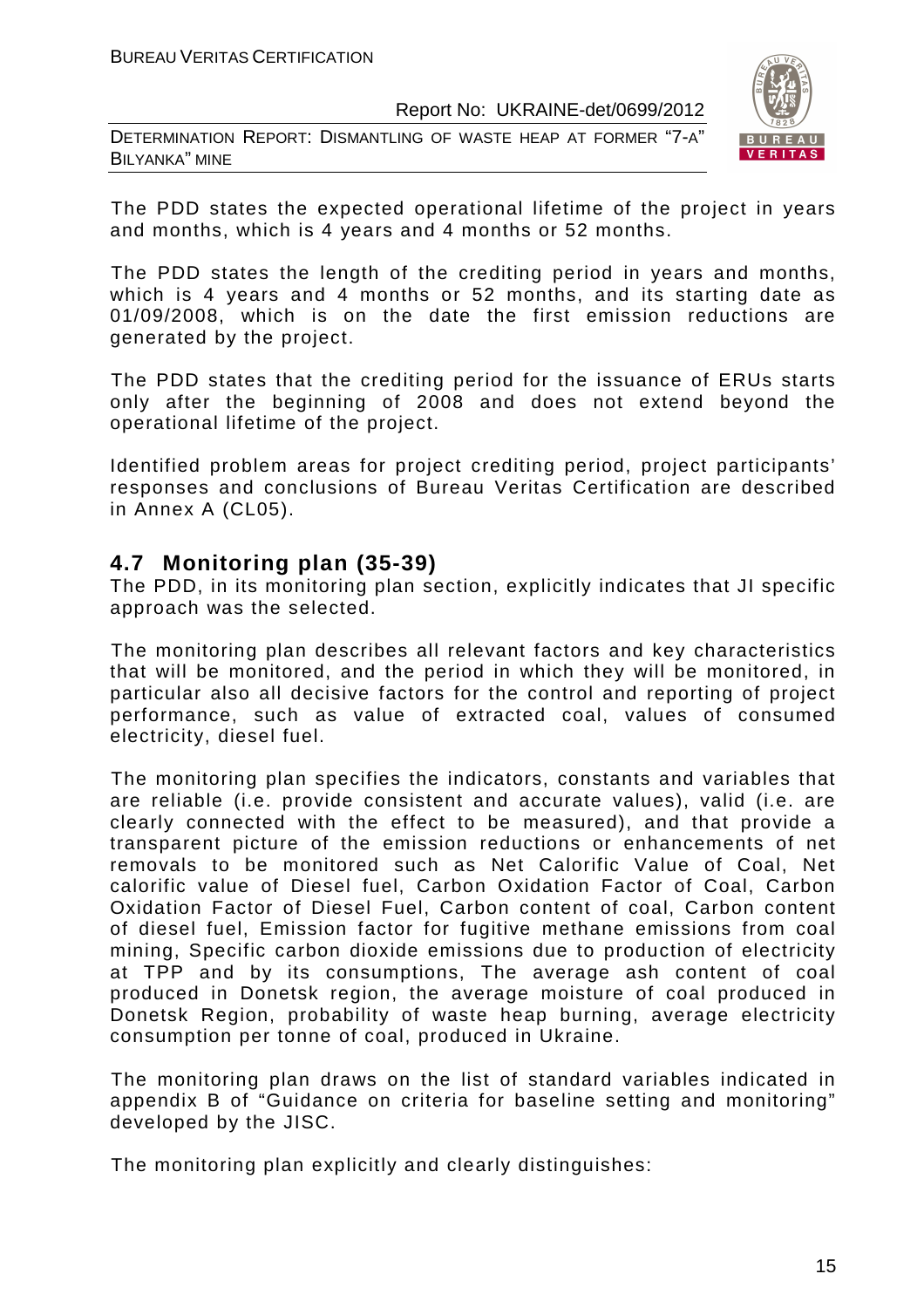DETERMINATION REPORT: DISMANTLING OF WASTE HEAP AT FORMER "7-A" BILYANKA" MINE



(i) Data and parameters that are not monitored throughout the crediting period, but are determined only once (and thus remain fixed throughout the crediting period), and that are available already at the stage of determination, such as Global Warming potential of the Methane, Methane Density, Net Calorific Value of Coal, Net calorific value of Diesel fuel, Carbon Oxidation Factor of Coal, Carbon Oxidation Factor of Diesel Fuel, Carbon content of coal, Carbon content of diesel fuel, Emission factor for fugitive methane emissions from coal mining, Specific carbon dioxide emissions due to production of electricity at TPP and by its consumptions, The average ash content of coal produced in Donetsk region, the average moisture of coal produced in Donetsk Region, probability of waste heap burning, average electricity consumption per tonne of coal, produced in Ukraine

(ii) Data and parameters that are not monitored throughout the crediting period, but are determined only once (and thus remain fixed throughout the crediting period), but that are not already available at the stage of determination, such as absent.

(iii) Data and parameters that are monitored throughout the crediting period, such as Additional amount of electricity consumed in project, amount of diesel fuel consumed in project year, value of produced coal.

The monitoring plan describes the methods employed for data monitoring (including its frequency) and recording, such as direct monitoring of electricity consumption by meters, sampling of produced coal, etc. Description of employed methods is provided in the section D.1 of the PDD.

The monitoring plan elaborates all algorithms and formulae used for the estimation/calculation of baseline emissions/removals and project emissions/removals or direct monitoring of emission reductions from the project, leakage, as appropriate, such as described below

The annual emission reductions are calculated as follows:

$$
ER_y = BE_y - PE_y - LE_y, \tag{4}
$$

where:

 $ER<sub>v</sub>$  - emissions reductions of the JI project in year y (tCO2 equivalent);

 $BE_v$  - baseline emission in year y (tCO2 equivalent):

 $PE<sub>y</sub>$  - project emission in year y (tCO2 equivalent):

 $LE_v$  - leakages in year y, (tCO2 equivalent).

Emissions in the baseline scenario are calculated as follows:

$$
BE_y = BE_{WHB,y}, \t\t(5)
$$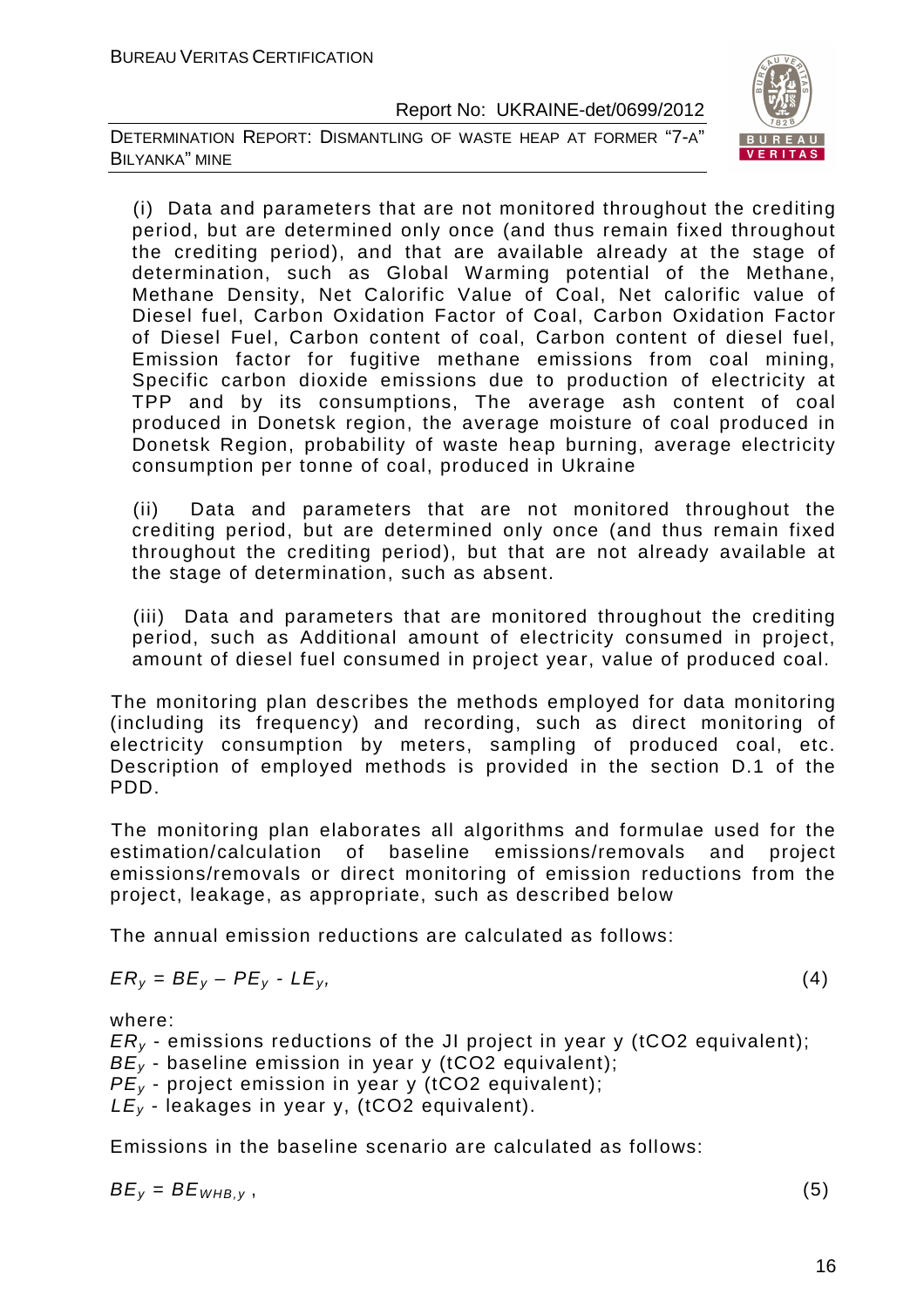DETERMINATION REPORT: DISMANTLING OF WASTE HEAP AT FORMER "7-A" BILYANKA" MINE



Where:

 $BE<sub>WHB,v</sub>$  - baseline emissions due to burning of the waste heap in the year y (tCO2 equivalent ),

Baseline emissions due to burning dumps in year y calculated by the formula:

 $BE_{WHB,y} = FC_{BE,Coal,y}$ /1000 $\rho_{WHB}$  · NCV <sub>Coal</sub> · OXID <sub>Coal</sub> · K <sub>Coal</sub> <sup>c</sup> · 44/12 (6) where:

 $FC_{BE,Coal,v}$  - amount of coal that has been mined in the baseline scenario and combusted for energy use, equivalent to the amount of coal extracted from the waste heap because of the project activity in the year y, t;

 $\rho$  w<sub>HB</sub> - probability of waste heap burning, d/l;

NCV <sub>Coal</sub> - net Calorific Value of coal, TJ/kt;

OXID  $_{Coal}$  - carbon Oxidation factor of coal, d/l;

 $K_{\text{Coal}}^c$  - carbon content of coal, tC/TJ;

1/1000 - conversion factor from tons in kilotonnes, d / l

44/12 - stoichiometric relationship between the molecular weight of carbon dioxide and carbon.

The amount of coal produced in mines in the baseline scenario is calculated by the formula:

 $FC_{BE,Coal,v} = FR_{Coal,v} (1-A_{rock,v}/100-W_{rock,v}/100) (1-A_{Coal}/100-W_{Coal}/100)$  (7)

where:

 $FR_{\text{Coal,v}}$  - amount of sorted fraction (0-30mm), which is extracted from the dumps because of the project in a year y, that came to blending with further combustion in thermal power plants, t;

 $A_{rock, v}$  - the average ash content of sorted fractions (0-30mm), which is extracted from dump in year y,%

 $W_{rock,y}$  - the average humidity of sorted fractions (0-30mm), which is extracted from dump in year y, %;

 $A_{Coal}$  - the average ash content of coal, mined in Donetsk region of Ukraine, %;

 $W_{Coal}$  - the average humidity of coal, mined in Donetsk region of Ukraine, %;

100 - conversion factor from percent to fraction, d/l.

Emissions from the project activity are calculated as follows:

$$
PE_y = PE_{EL,y} + PE_{Diesel,y}
$$
 (8)

where:

 $PE<sub>v</sub>$  - project emissions due to project activity in the year  $v$  (tCO2) equivalent),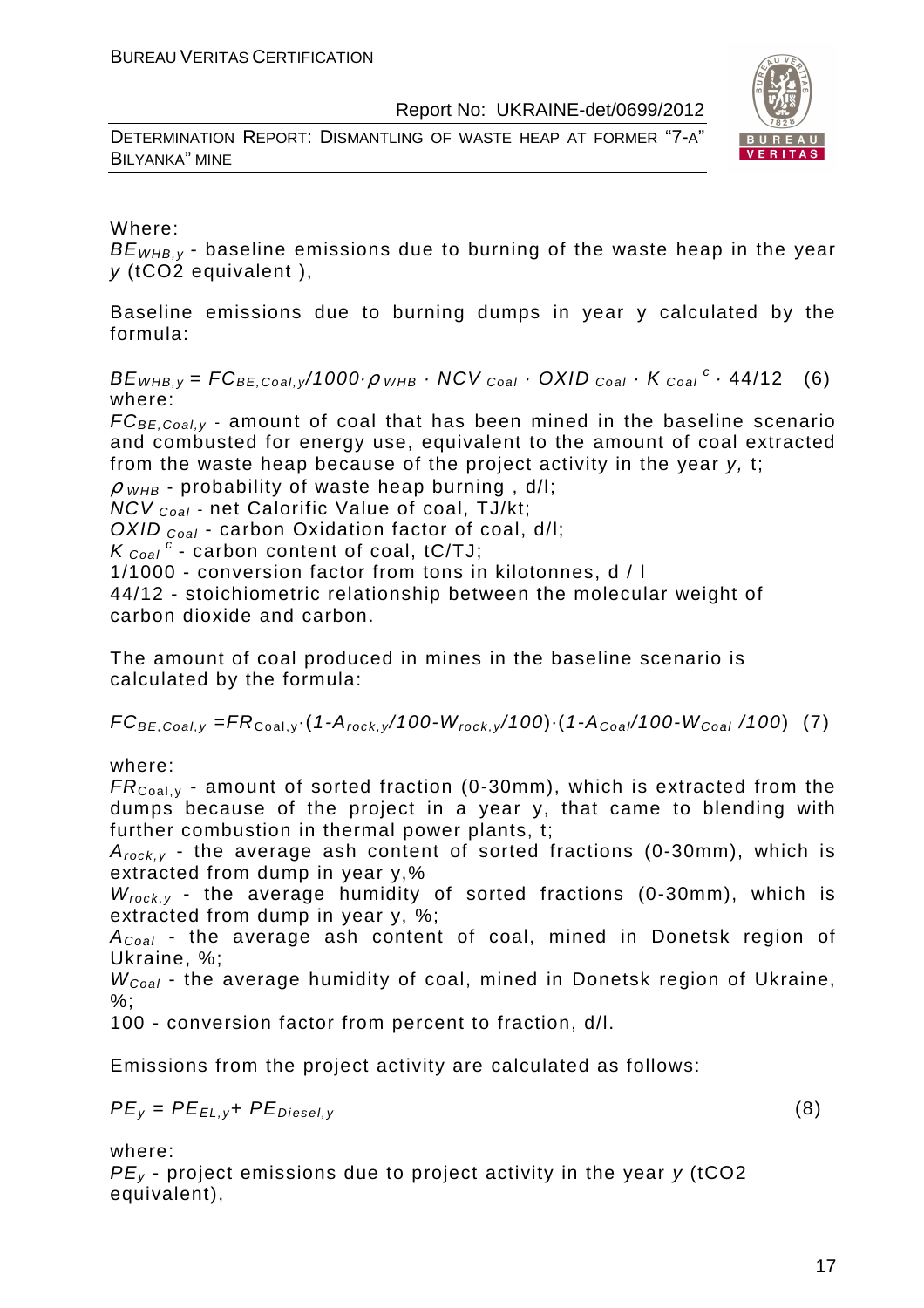DETERMINATION REPORT: DISMANTLING OF WASTE HEAP AT FORMER "7-A" BILYANKA" MINE



 $PE_{\text{Diegel, V}}$  - project emissions due to consumption of diesel fuel by the project activity in the year y (tCO2 equivalent).

The Project emissions due to consumption of electricity from a grid in a year y are calculated as follows:

$$
PE_{EL,y} = EC_{PE,y} \cdot EF_{CO2,EL}
$$
 (9)

where:

 $EC_{PE,v}$  - additional amount of electricity, consumed in project in year y, MWh;

EF<sup>C</sup>*О*2,EL - Specific carbon dioxide emissions due to production of electricity at TPP and by its consumption, tCO2/MWh;

Project emissions due to consumption of diesel fuel by the project activity in the year y are calculated as follows:

$$
PEDiesel,y = FCBE,Diesel,y/1000 \cdot NCVDiesel \cdot OXIDDiesel \cdot KDiesel \cdot 44/12
$$
 (10)

where:

 $FC_{BE, Diesel, y}$  - amount of diesel fuel, consumed in project in year y, t;  $NCV_{Diesel}$  - Net Calorific Value of diesel fuel, TJ/kt;

 $OXID<sub>Diesel</sub>$  - carbon Oxidation factor of diesel fuel, d/l;

 $K_{Diesel}^c$  - carbon content of diesel, tC/TJ;

44/12 - stoichiometric relationship between the molecular weight of carbon dioxide and carbon.

1/1000 - conversion factor from tons in kilotonnes, d / l

Leakages in year y are calculated as follows:

$$
LE_y = LE_{CH4,y} + LE_{EL,y}
$$
 (11)

where::

 $LE<sub>v</sub>$  - leakages in year y, (t CO2e);

 $LE<sub>CH4,V</sub>$  - leakages due to fugitive emissions of methane in the mining activities in the year y, (t СО2е);

 $LE_{EL, y}$  - leakages due to consumption of electricity from a grid at coal mine in a year y,(t СО2е);

Leakages due to fugitive emissions of methane in the mining activities in the year y are calculated as follows:

$$
LE_{\text{CH4},y} = -FC_{BE,Coal,y} \cdot EF_{CH4} \cdot \rho_{CH4} \cdot GWP_{CH4}, \qquad (12)
$$



$$
(11)
$$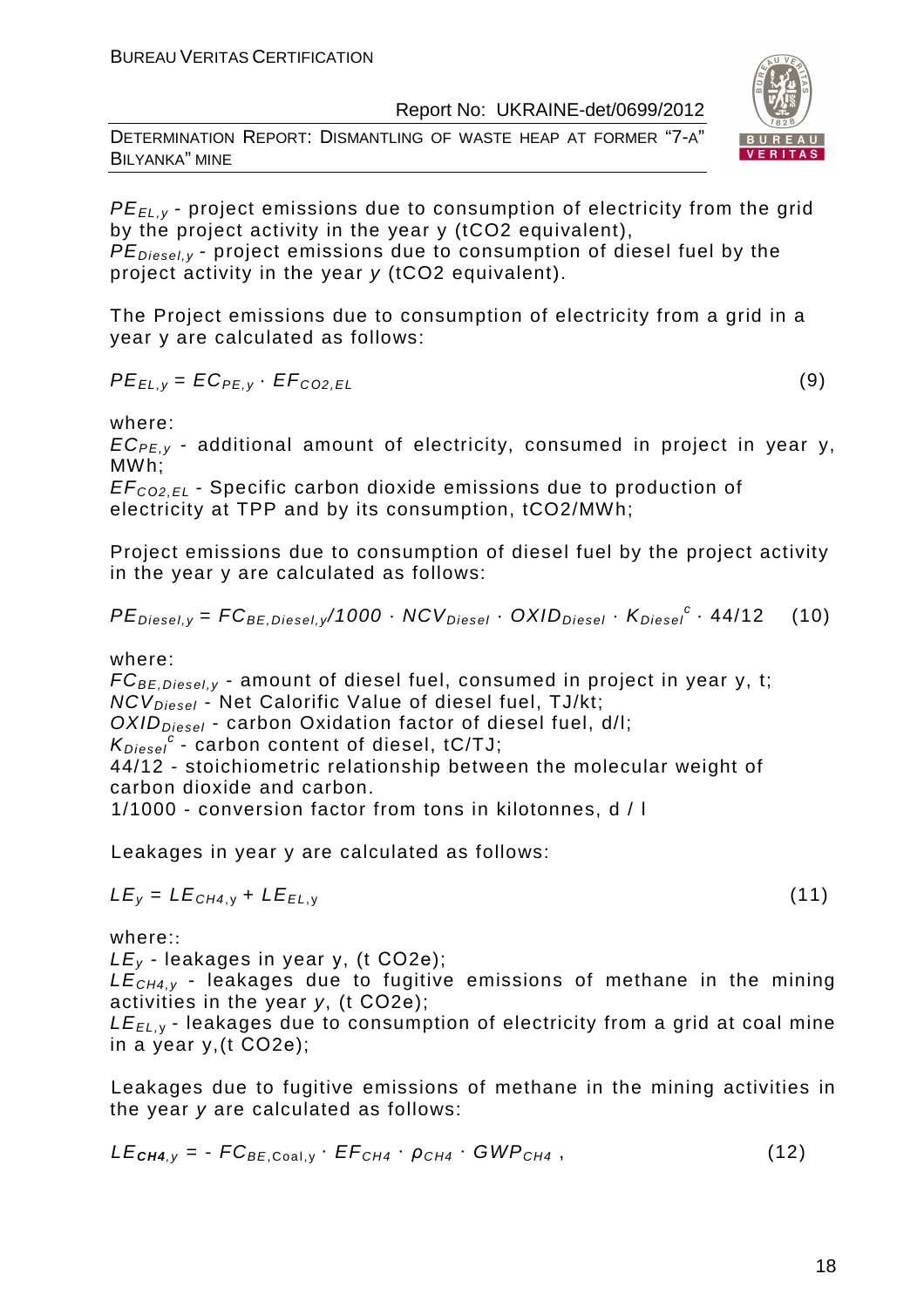DETERMINATION REPORT: DISMANTLING OF WASTE HEAP AT FORMER "7-A" BILYANKA" MINE



 $FC_{BE, coal,v}$  - amount of coal that has been mined in the baseline scenario and combusted for energy use, equivalent to the amount of coal extracted from the waste heaps because of the project activity in the year y, t, calculated as (4);

 $EF<sub>CH4</sub>$  - emission factor for fugitive methane emissions from coal mining,  $m3/t$ :

 $\rho_{CH4}$  - methane density at standard conditions t/m3;

GWPCH4 - Global Warming Potential of Methane, tСО2/ tСН4.

Leakages due to consumption of electricity from a grid at coal mine in a year y are calculated as follows:

$$
LE_{EL,y} = -FC_{BE,Coal,y} \cdot N_{Coal,y}^{E} \cdot EF_{CO2,EL,y}
$$
 (13)

Where

 $FC_{BE, coal,v}$  - amount of coal that has been mined in the baseline scenario and combusted for energy use, equivalent to the amount of coal extracted from the waste heaps because of the project activity in the year y, t, calculated as (2);

 $N_{Coal,y}$ <sup>E</sup> - Average electricity consumption per tonne of coal, produced in Ukraine in the year y, MWh/t;

EF<sup>C</sup>*О*2,EL, <sup>у</sup> - Specific carbon dioxide emissions due to production of electricity at TPP and by its consumption, tСО2/MWh

The monitoring plan presents the quality assurance and control procedures for the monitoring process described in the section D.2 of the PDD. This includes, as appropriate, information on calibration and on how records on data and/or method validity and accuracy are kept and made available on request.

The monitoring plan clearly identifies the responsibilities and the authority regarding the monitoring activities. Clear and transparent scheme of monitoring data flow is provided in the section D.3 of the PDD.

On the whole, the monitoring plan reflects good monitoring practices appropriate to the project type.

The monitoring plan provides, in tabular form, a complete compilation of the data that need to be collected for its application, including data that are measured or sampled and data that are collected from other sources (e.g. official statistics, expert judgment, proprietary data, IPCC, commercial and scientific literature etc.) but not including data that are calculated with equations.

The monitoring plan indicates that the data monitored and required for verification are to be kept for two years after the last transfer of ERUs for the project.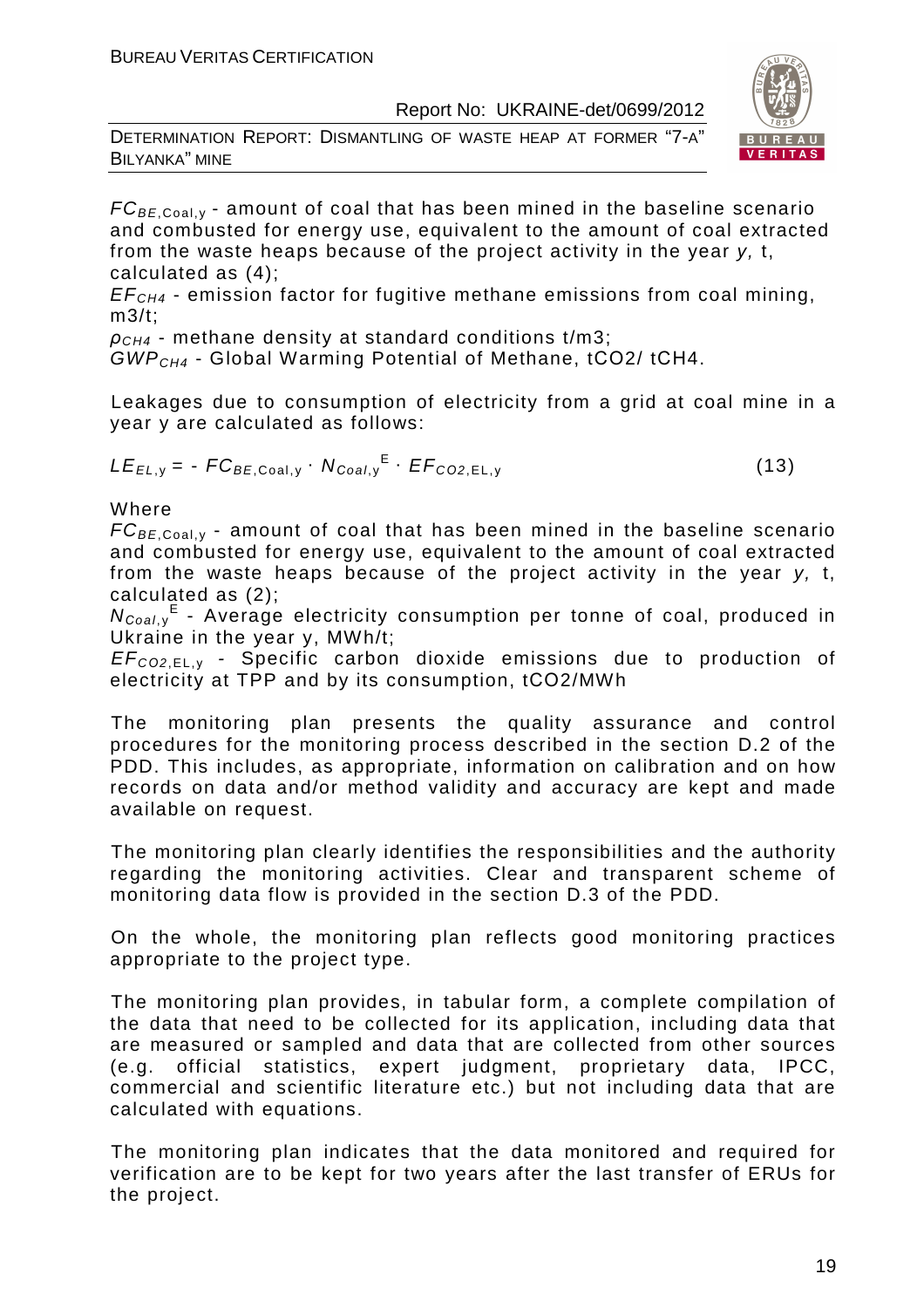DETERMINATION REPORT: DISMANTLING OF WASTE HEAP AT FORMER "7-A" BILYANKA" MINE



Identified problem areas for project monitoring plan, project participants' responses and conclusions of Bureau Veritas Certification are described in Annex A to the Determination Report (refer to CAR10, CL06)

#### **4.8 Leakage (40-41)**

This project will result in a net change in fugitive methane emissions due to the mining activities. As coal in the baseline scenario is only coming from mines it causes fugitive emissions of methane. These are calculated as standard country specific emission factor applied to the amount of coal that is extracted from the waste heaps in the project scenario (which is the same as the amount of coal that would have been mined in the baseline scenario. Source of the leakage are the fugitive methane emissions due to coal mining. These emissions are specific to the coal that is being mined. Coal produced by the project activity is not mined but extracted from the waste heap through the advanced beneficiation process. Therefore, coal produced by the project activity substitutes the coal would have been otherwise mined in the baseline. Coal that is mined in the baseline has fugitive methane emissions associated with it and the coal produced by the project activity does not have such emissions associated with it.

As reliable and accurate national data on fugitive CH4 emissions associated with the production of coal are available, project participants used this data to calculate the amount of fugitive CH4 emission as described below.

This leakage is measurable: through the same procedure as used in 2006 IPCC Guidelines (See Volume 2, Chapter 4, Page 4-11) and also used in CDM approved methodology ACM009, Version 03.2 (Page 8). Activity data (in our case amount of coal extracted from the waste heap which is monitored directly) is multiplied by the emission factor (which is sourced from the relevant national study – National Inventory Report of Ukraine under the Kyoto Protocol) and any conversion coefficients.

Electricity consumption and related greenhouse gas emissions due to dismantling of waste heap to be taken into account in calculating the project emissions. Carbon dioxide emissions due to electricity consumption in the coal mine way in an amount, equivalent to the design of coal - a leakage that can be taken into account at base of the State Statistics Committee data, concerning unit costs of electricity at coal mines in Ukraine in the relevant year.

This leakage is directly attributable to the JI project activity according to the following assumption: the coal produced by the project activity from the waste heap will substitute the coal produced by underground mines of the region in the baseline scenario. This assumption is explained by the following logic: Energy coal market is demand driven as it is not feasible to produce coal without demand for it. Coal is a commodity that can be freely transported to the source of demand and coal of identical quality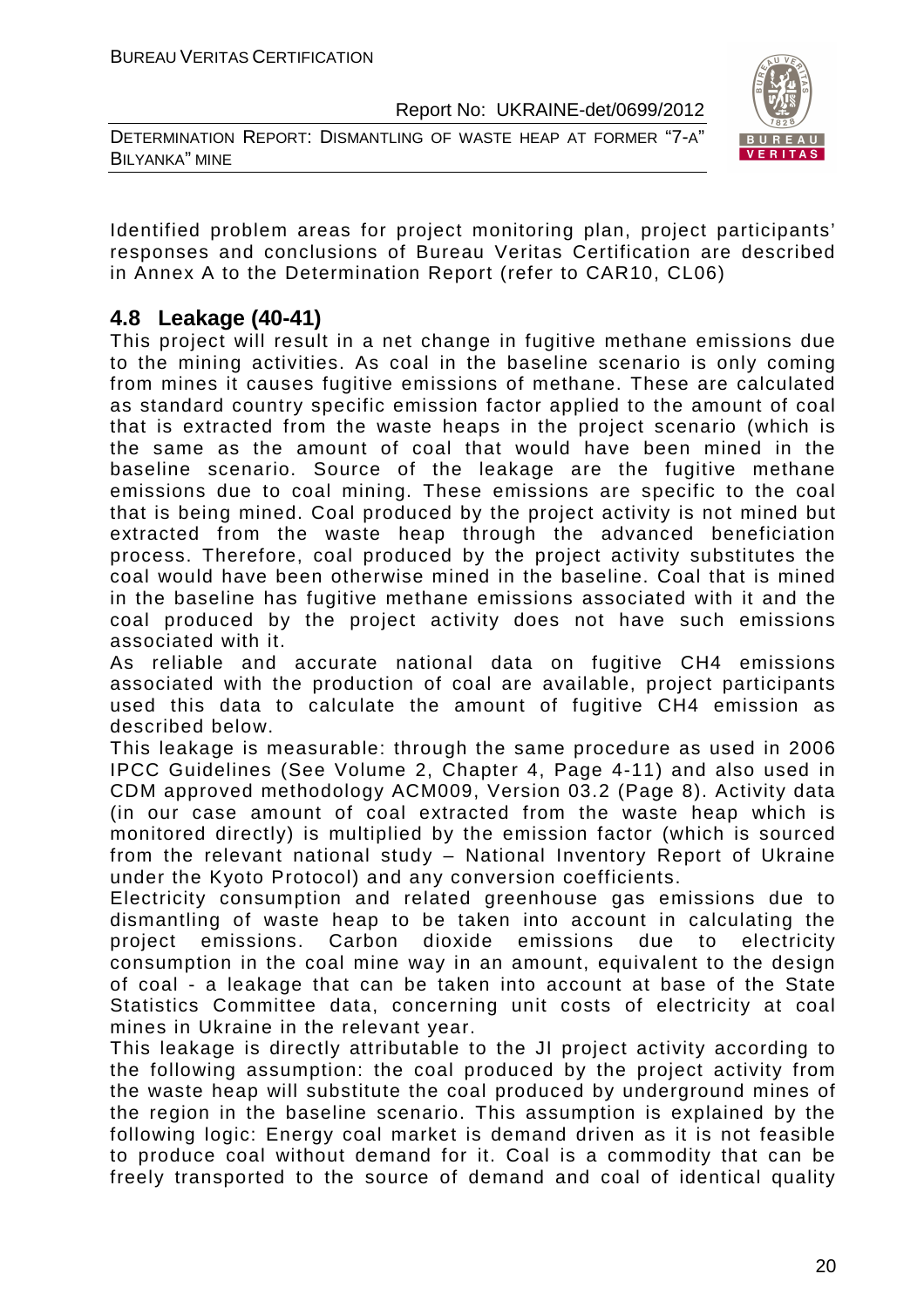DETERMINATION REPORT: DISMANTLING OF WASTE HEAP AT FORMER "7-A" BILYANKA" MINE



can substitute some other coal easily. The project activity cannot influence demand for coal on the market and supplies coal extracted from the waste heaps. In the baseline scenario demand for coal will stay the same and will be met by the traditional source – underground mines of the region. Therefore, the coal supplied by the project in the project scenario will have to substitute the coal mined in the baseline scenario. According to this approach equivalent product supplied by the project activity (with lower associated specific green-house gas emissions) will substitute the baseline product (with higher associated specific green-house gas emissions). This methodological approach is very common and is applied in all renewable energy projects (substitution of grid electricity with renewable-source electricity), projects in cement sector (e.g. JI0144 Slag usage and switch from wet to semi-dry process at JSC "Volyn-Cement", Ukraine), projects in metallurgy sector (e.g. UA1000181 Implementation of Arc Furnace Steelmaking Plant "Electrostal" at Kurakhovo, Donetsk Region) and others

#### **4.9 Estimation of emission reductions or enhancements of net removals (42-47)**

The PDD indicates assessment of emissions or net removals in the baseline scenario and in the project scenario as the approach chosen to estimate the emission reductions or enhancement of net removals generated by the project.

The PDD provides the ex ante estimates of:

(a) Emissions or net removals for the project scenario (within the project boundary), which are 69 613 tonnes of CO2eq for period 01/09/2008-31/12/2012;

(b) Leakage, as applicable, which are -566 526 tonnes of CO2eq for period 01/09/2008-31/12/2012;

(c) Emissions or net removals for the baseline scenario (within the project boundary), which are 1 582 715 tonnes of CO2eq for period 01/09/2008-31/12/2012;

(d) Emission reductions or enhancements of net removals adjusted by leakage (based on (a)-(c) above), which are 2 079 628 tonnes of CO2eq for period 01/09/2008- 31/12/2012.

The PDD provides the ex ante estimates of:

The estimates referred to above are given:

- (a) On a yearly basis;
- (b) From 01/09/2008 to 31/12/2012, covering the whole crediting period;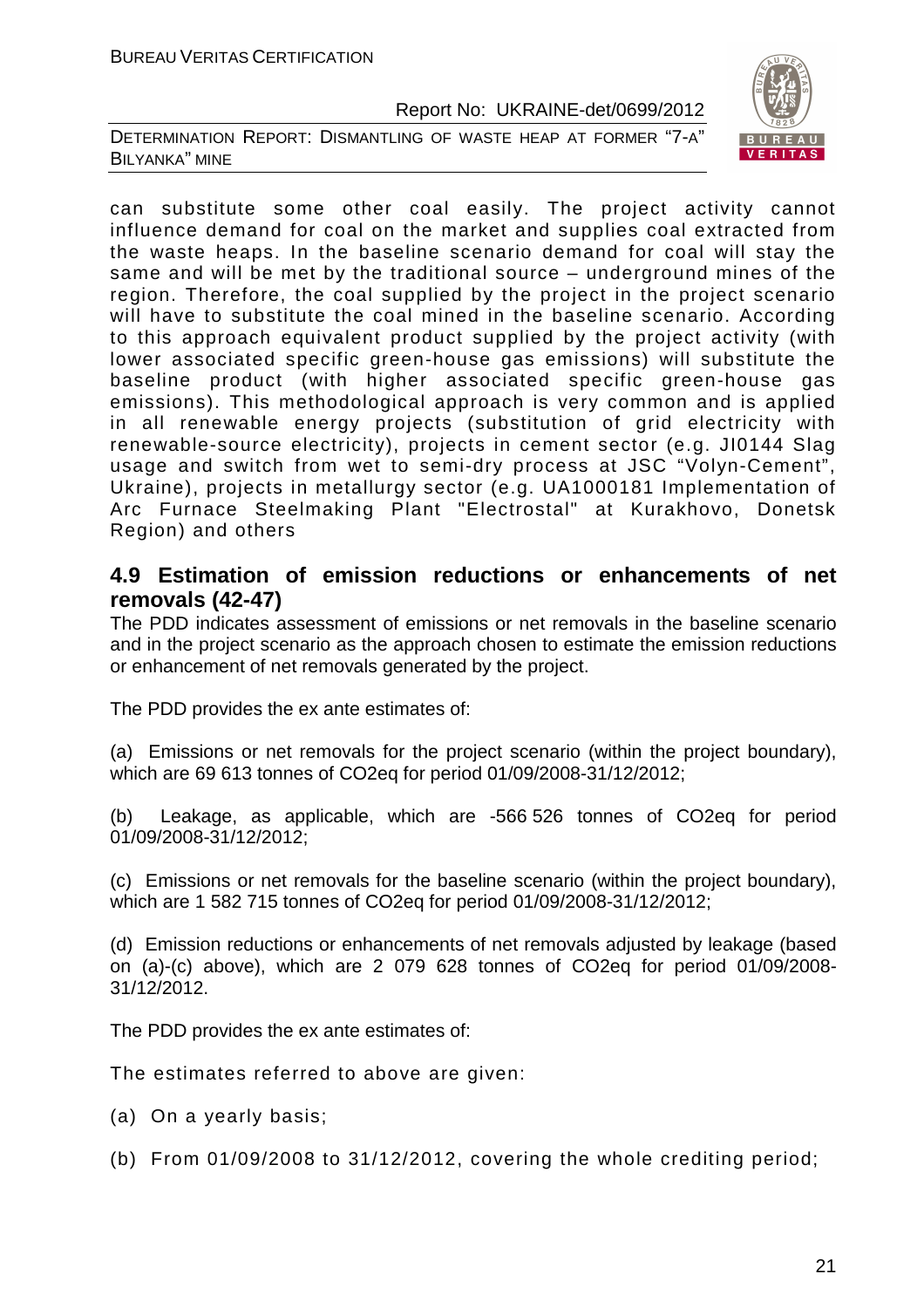DETERMINATION REPORT: DISMANTLING OF WASTE HEAP AT FORMER "7-A" BILYANKA" MINE



- (c) On a source-by-source/sink-by-sink basis;
- (d) For each GHG gas, which is CO2, СН4

(e) In tonnes of CO2 equivalent, using global warming potentials defined by decision 2/CP.3 or as subsequently revised in accordance with Article 5 of the Kyoto Protocol;

The formula used for calculating the estimates referred above, which are described in the section 4.7 of this Determination Report, are consistent throughout the PDD.

For calculating the estimates referred to above, key factors, e.g. local prices for electricity, coal and diesel fuel, available production resources, influencing the baseline emissions or removals and the activity level of the project and the emissions or net removals as well as risks associated with the project were taken into account, as appropriate.

Data sources used for calculating the estimates referred to above, such as work and laboratory logbooks, work and laboratory monthly and yearly reports, production sailing invoices are clearly identified, reliable and transparent.

Emission factors, such as emission factor for electricity consumption, Carbon Oxidation Factor of Coal, Carbon Oxidation Factor of Diesel Fuel, etc, were selected by carefully balancing accuracy and reasonableness, and appropriately justified of the choice.

The estimation referred to above is based on conservative assumptions and the most plausible scenarios in a transparent manner.

The estimates referred to above are consistent throughout the PDD.

The annual average of estimated emission reductions or enhancements of net removals over the crediting period is calculated by dividing the total estimated emission reductions or enhancements of net removals over the crediting period by the total months of the crediting period, and multiplying by twelve.

Identified problem areas for project estimations, project participants' responses and conclusions of Bureau Veritas Certification are described in Annex A (CAR11)

#### **4.10 Environmental impacts (48)**

The PDD lists and attaches documentation on the analysis of the environmental impacts of the project, including transboundary impacts, in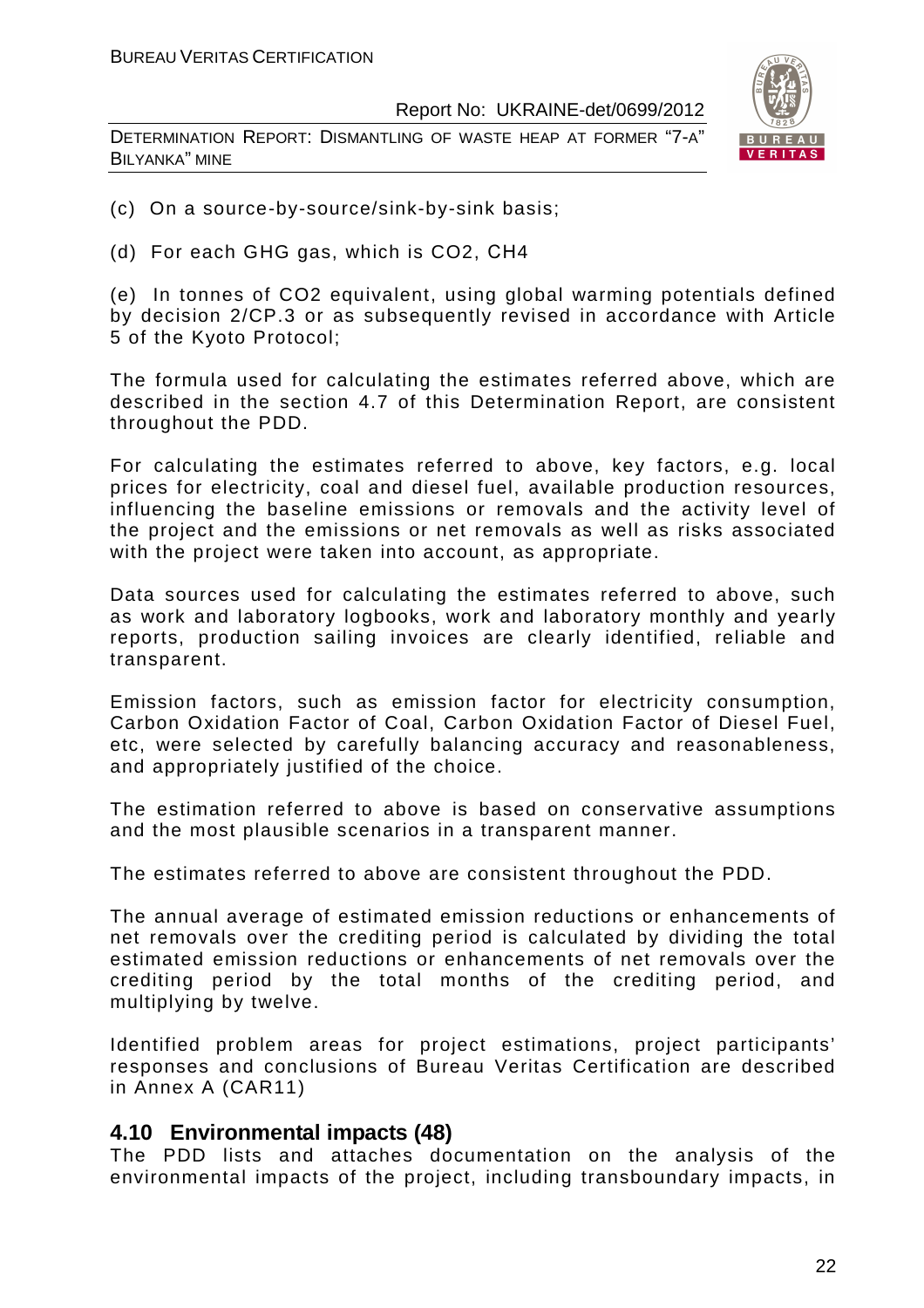DETERMINATION REPORT: DISMANTLING OF WASTE HEAP AT FORMER "7-A" BILYANKA" MINE



accordance with procedures as determined by the host Party, such as permit on pollutant by stationary sources, analysis of the environmental impacts, a part of separation fabric work project which is mentioned in the PDD.

The PDD provides conclusion and all references to supporting documentation of an environmental impact assessment undertaken in accordance with the procedures as required by the host Party, if the analysis referred to above indicates that the environmental impacts are considered significant by the project participants or the host Party.

The problem areas for environmental impacts of the project were not identified.

#### **4.11 Stakeholder consultation (49)**

The host Party for the project is Ukraine. The project meets the applicable standards and requirements, set forth in Ukraine. The Host Party does not put forward the requirement to consult with stakeholders to JI projects. The project was presented to the local authorities, and was approved (approval on building, etc).

Any comments from local authorities or stakeholders were not obtained.

### **4.12 Determination regarding small scale projects (50-57)**

"Not applicable"

#### **4.13 Determination regarding land use, land-use change and forestry (LULUCF) projects (58-64)**

"Not applicable"

**4.14 Determination regarding programmes of activities (65-73) (write**  "Not applicable"

#### **5 SUMMARY AND REPORT OF HOW DUE ACCOUNT WAS TAKEN OF COMMENTS RECEIVED PURSUANT TO PARAGRAPH 32 OF THE JI GUIDELINES**

No comments, pursuant to paragraph 32 of the JI Guidelines, were received

#### **6 DETERMINATION OPINION**

Bureau Veritas Certification has performed a determination of the "Dismantling of waste heap at former "7-a" Bilyanka" mine" Project in Yuriivka village, Lutuhinskyi District, Luhansk Region, Ukraine. The determination was performed on the basis of UNFCCC criteria and host country criteria and also on the criteria given to provide for consistent project operations, monitoring and reporting.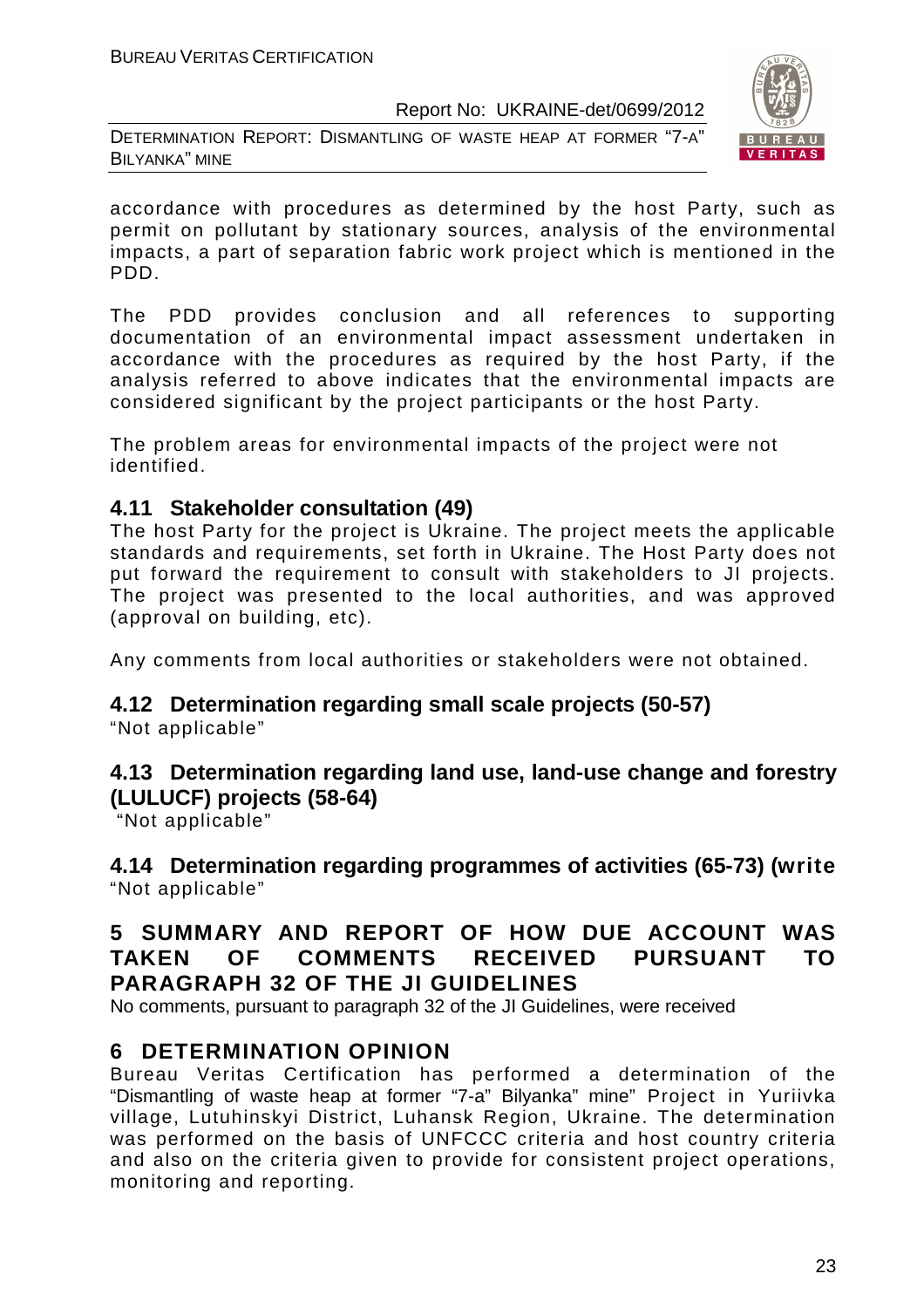DETERMINATION REPORT: DISMANTLING OF WASTE HEAP AT FORMER "7-A" BILYANKA" MINE



The determination consisted of the following three phases: i) a desk review of the project design and the baseline and monitoring plan; ii) follow-up interviews with project stakeholders; iii) the resolution of outstanding issues and the issuance of the final determination report and opinion.

Project participant/s used the latest tool for demonstration of the additionality. In line with this tool, the PDD provides barrier analysis and common practice analysis, to determine that the project activity itself is not the baseline scenario.

Emission reductions attributable to the project are hence additional to any that would occur in the absence of the project activity. Given that the project is implemented and maintained as designed, the project is likely to achieve the estimated amount of emission reductions.

The determination revealed two pending issues related to the current determination stage of the project: the issue of the written approval of the project and the authorization of the project participant by the host Party. If the written approval and the authorization by the host Party are awarded, it is our opinion that the project as described in the Project Design Document, Version 2.0 meets all the relevant UNFCCC requirements for the determination stage and the relevant host Party criteria.

The review of the project design documentation (version 2.0) and the subsequent follow-up interviews have provided Bureau Veritas Certification with sufficient evidence to determine the fulfillment of stated criteria. In our opinion, the project correctly applies and meets the relevant UNFCCC requirements for the JI and the relevant host country criteria.

The determination is based on the information made available to us and the engagement conditions detailed in this report.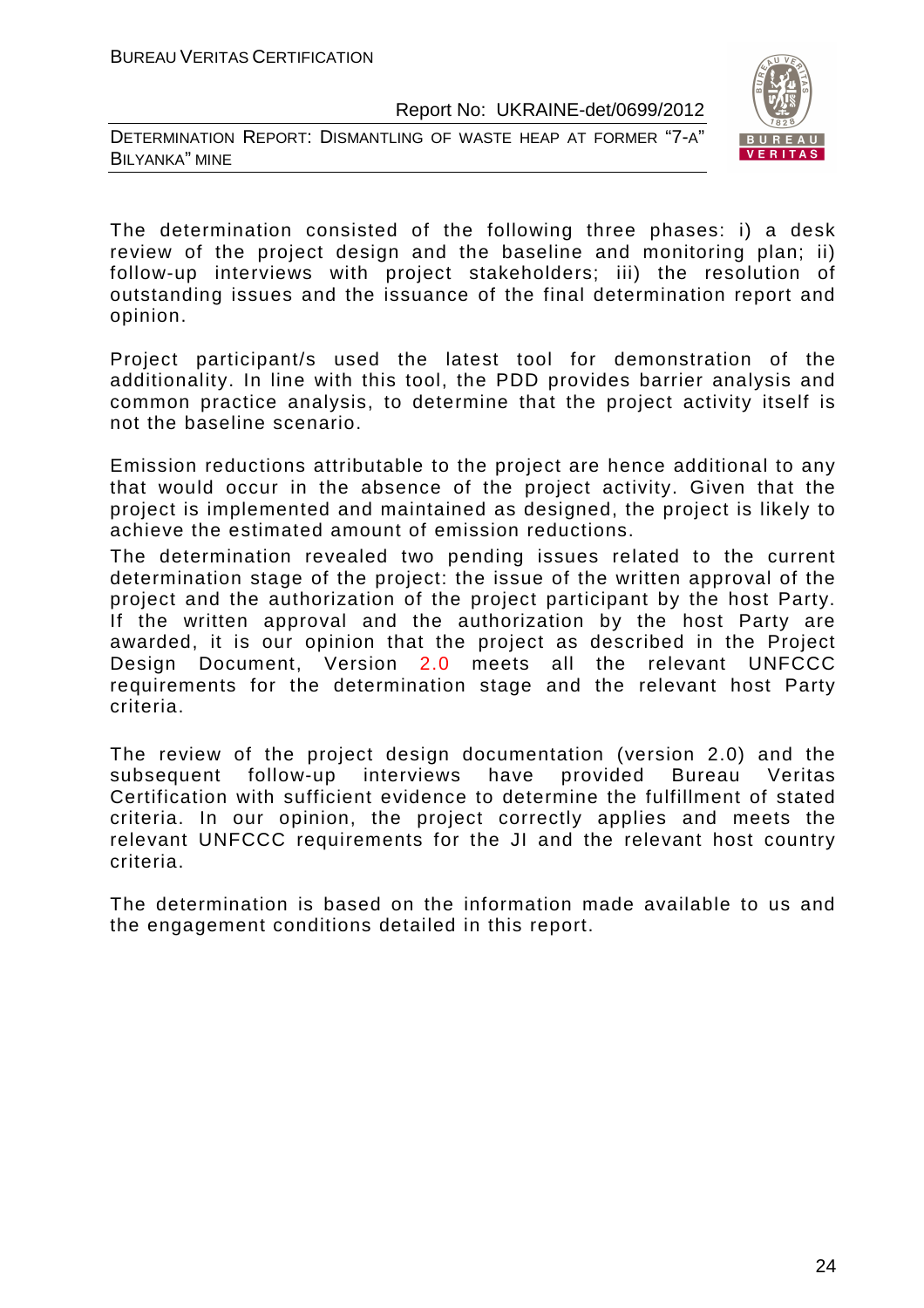DETERMINATION REPORT: DISMANTLING OF WASTE HEAP AT FORMER "7-A" BILYANKA" MINE



### **7 REFERENCES**

#### **Category 1 Documents:**

Documents provided by SIA "Vidzeme Eko" that relate directly to the GHG components of the project.

- /1/ Project Design Document "Dismantling of waste heap at former "7-a" Bilyanka" mine" version 1.0 dated 03/09/2012
- /2/ Project Design Document "Dismantling of waste heap at former "7-a" Bilyanka" mine" version 2.0 dated 25/09/2012
- /3/ ERUs calculation Excel-file "Calculation7-aBelyanka.xls"
- /4/ Letter of Endorsement #2560/23/7 dated 12/09/2012 issued by State Environment Investment Agency of Ukraine

#### **Category 2 Documents:**

Background documents related to the design and/or methodologies employed in the design or other reference documents.

- /1/ Passport of the dump under dismantling
- /2/ Passport. Automobile scales electronic tensometric VТА-60
- /3/ Act of admission and transmission of the waste heap from 03/07/2008 between ICC "TERMO-IST" Ltd and CE "Vtormet" Ltd.
- /4/ Agreement # 3/07 from 03/07/2008 between ICC "TERMO-IST" Ltd and CE "Vtormet" Ltd.
- /5/ Delivery contract of Carbonaceous fraction between "MERIDIAN 2008" Ltd and "AMG DEVELOPMENT" Ltd #378 from 03/07/2008 (in Russian).
- /6/ Delivery contract of Carbonaceous fraction between "MIRTA-LUX" Ltd. and "TH ICC REGION-STAL" Ltd # 130 from 03/01/2012 (in Russian)..
- /7/ Agreement of subcontract # 307 from 03/07/2008 between "MERIDIAN 2008" Ltd and "ASKANIYA 2008" Ltd on the works of the dump dismantling
- /8/ Agreement of subcontract # 231 from 03/01/2012 between "MIRTA-LUX" Ltd. and "FINANS-MEDIA" Ltd on the works of the dump dismantling
- /9/ Agreement of subcontract # 78 from 03/07/2008 between CE "Vtormet" Ltd.(Customer) and ""MERIDIAN 2008" Ltd.(Performer) on the works of the dump dismantling
- /10/ Agreement of subcontract # 365 from 03/01/2008 between CE "Vtormet" Ltd.(Customer) and "MIRTA-LUX" Ltd. (Performer) on the works of the dump dismantling
- /11/ Act of performed work of weighing from 01/06/09 of 50000,65 tons of carbonaceous rocks
- /12/ Act of admission and transmission of performed work from 01/06/09 for 6157157,37 UAH. and calculation of the costs for the act of performed works.
- /13/ Sales invoice# 39 for 50000,65 tons of Carbonaceous rocks
- /14/ Act of performed work of weighing from 01/04/10 of 47423,75 tons of carbonaceous rocks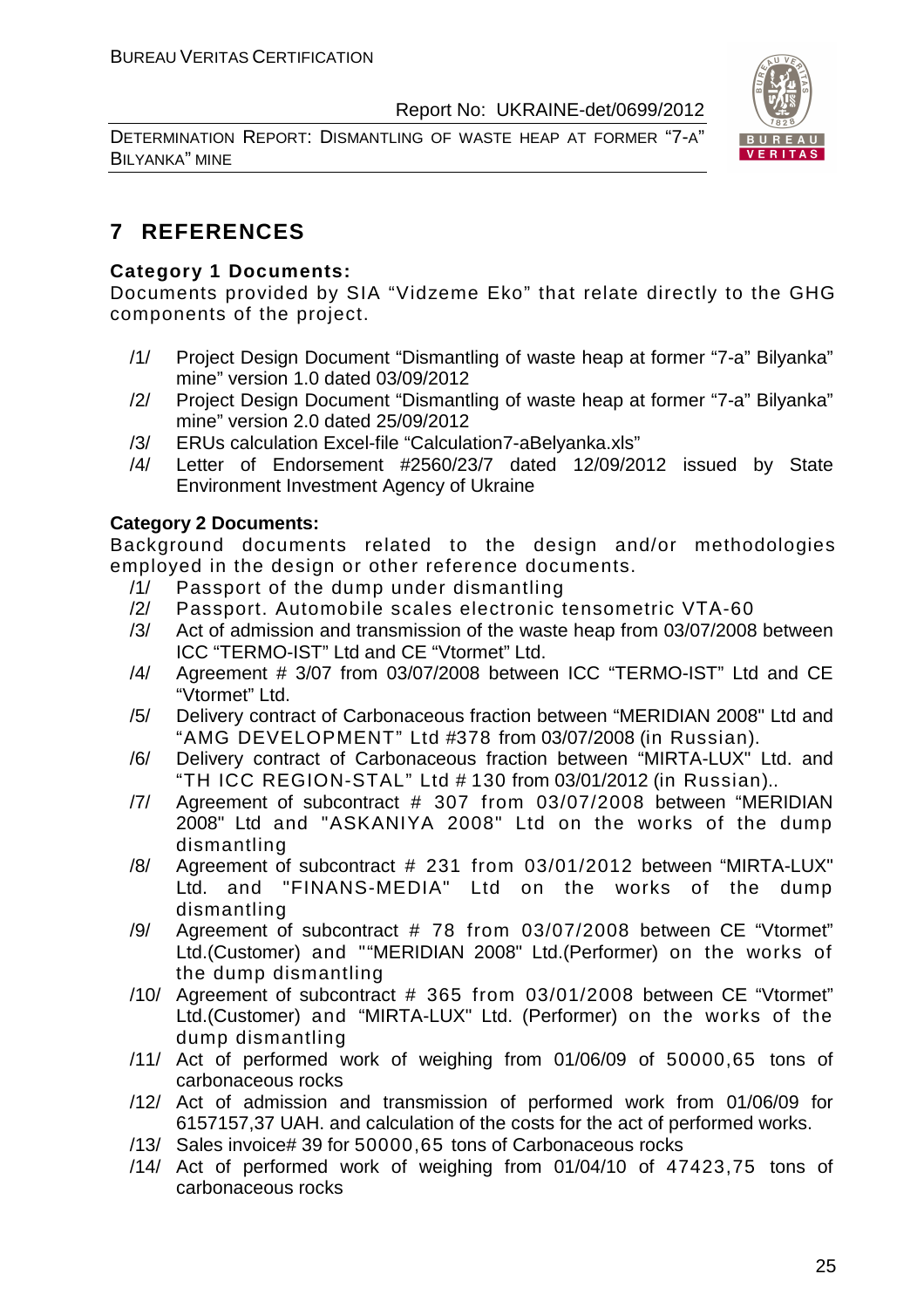DETERMINATION REPORT: DISMANTLING OF WASTE HEAP AT FORMER "7-A" BILYANKA" MINE



- /15/ Act of admission and transmission of performed work from 01/04/10 for 5802761,19 UAH. and calculation of the costs for the act of performed works.
- /16/ Sales invoice# 49 for 47423,75 tons of Carbonaceous rocks
- /17/ Act of performed work of weighing from 01/10/10 of 48594,75 tons of carbonaceous rocks
- /18/ Act of admission and transmission of performed work from 01/10/10 for 5943061,98 UAH. and calculation of the costs for the act of performed works.
- /19/ Sales invoice#105 for 48594,75 tons of Carbonaceous rocks
- /20/ Act of performed work of weighing from 01/02/11 of 46324,85 tons of carbonaceous rocks
- /21/ Act of admission and transmission of performed work from 01/02/11 for 5786011,25 UAH. and calculation of the costs for the act of performed works
- /22/ Sales invoice# 16 for 46324,85 tons of Carbonaceous rocks
- /23/ Act of performed work of weighing from 01/11/11 of 46903,85 tons of carbonaceous rocks
- /24/ Act of admission and transmission of performed work from 01/11/11 for 5856779,43 UAH. and calculation of the costs for the act of performed works.
- /25/ Sales invoice# 96 for 46903,85 tons of Carbonaceous rocks
- /26/ Act of performed work of weighing from 01/05/12 of 48858,65 tons of carbonaceous rocks
- /27/ Act of admission and transmission of performed work from 01/05/12 6067740,34 UAH. and calculation of the costs for the act of performed works.
- /28/ Sales invoice# 59 for 48858,65 tons of Carbonaceous rocks
- /29/ Certificate of coal quality 2008-2012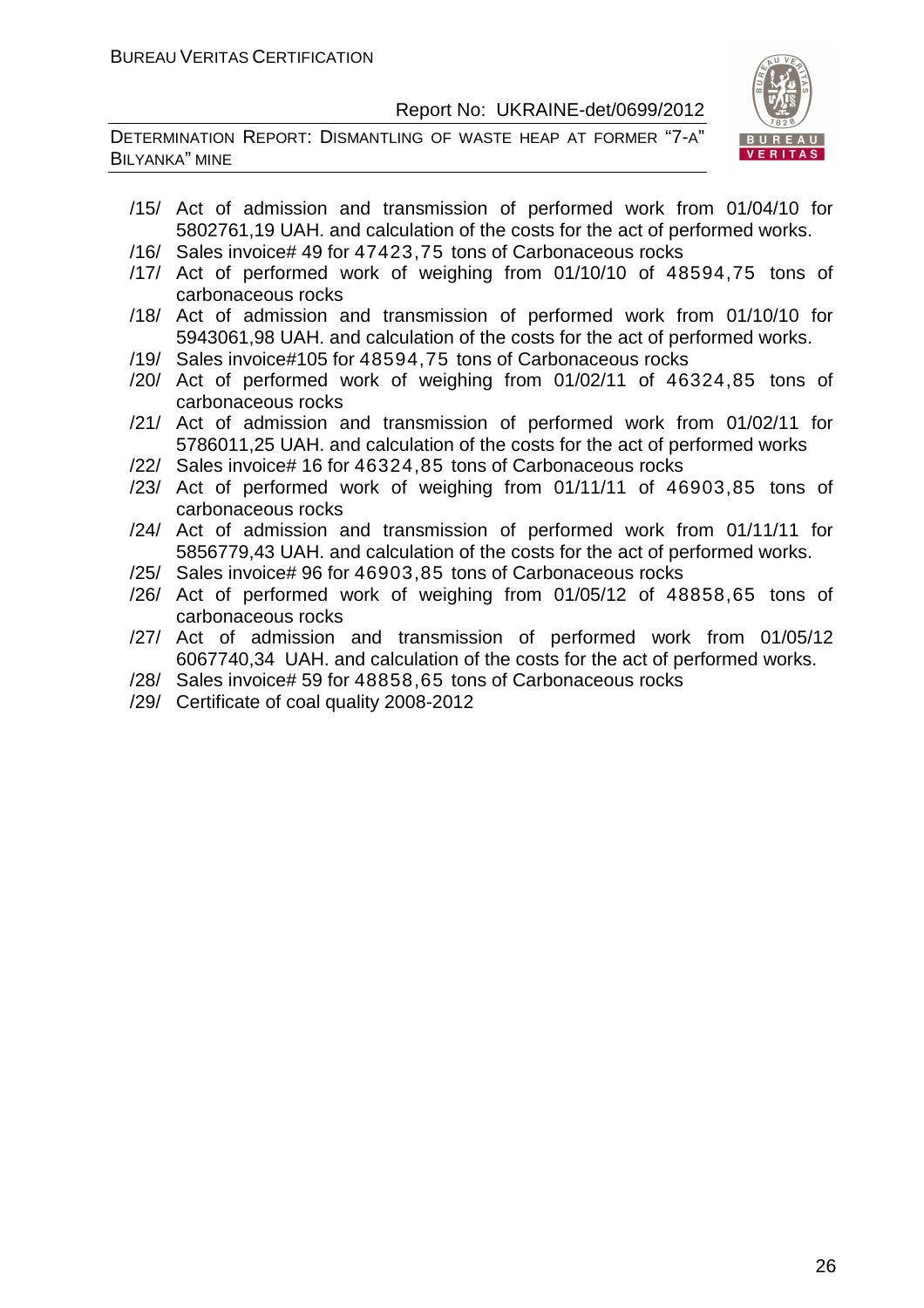DETERMINATION REPORT: DISMANTLING OF WASTE HEAP AT FORMER "7-A" BILYANKA" MINE



#### **Persons interviewed:**

List persons interviewed during the determination or persons that contributed with other information that are not included in the documents listed above.

- /1/ Gints KIavinsh SIA "Vidzeme Eko" JI Project Manager
- /2/ Tymofeev Sergiy Petrovych SIA "Vidzeme Eko" JI Consultant
- /3/ Stah Yuri Mykhailovych SIA "Vidzeme Eko" JI Consultant
- /4/ Olena Mykolaivna Petrenko PE "Tandem 2006" Ltd. Head of Laboratory
- /5/ Petro Hryhorovych Sydelnykov "FINANS-MEDIA" Ltd. Production Manager
- /6/ Lyudmyla Fedorivna Morozova "MIRTA-LUX" Ltd. manager of TCD

1. o0o -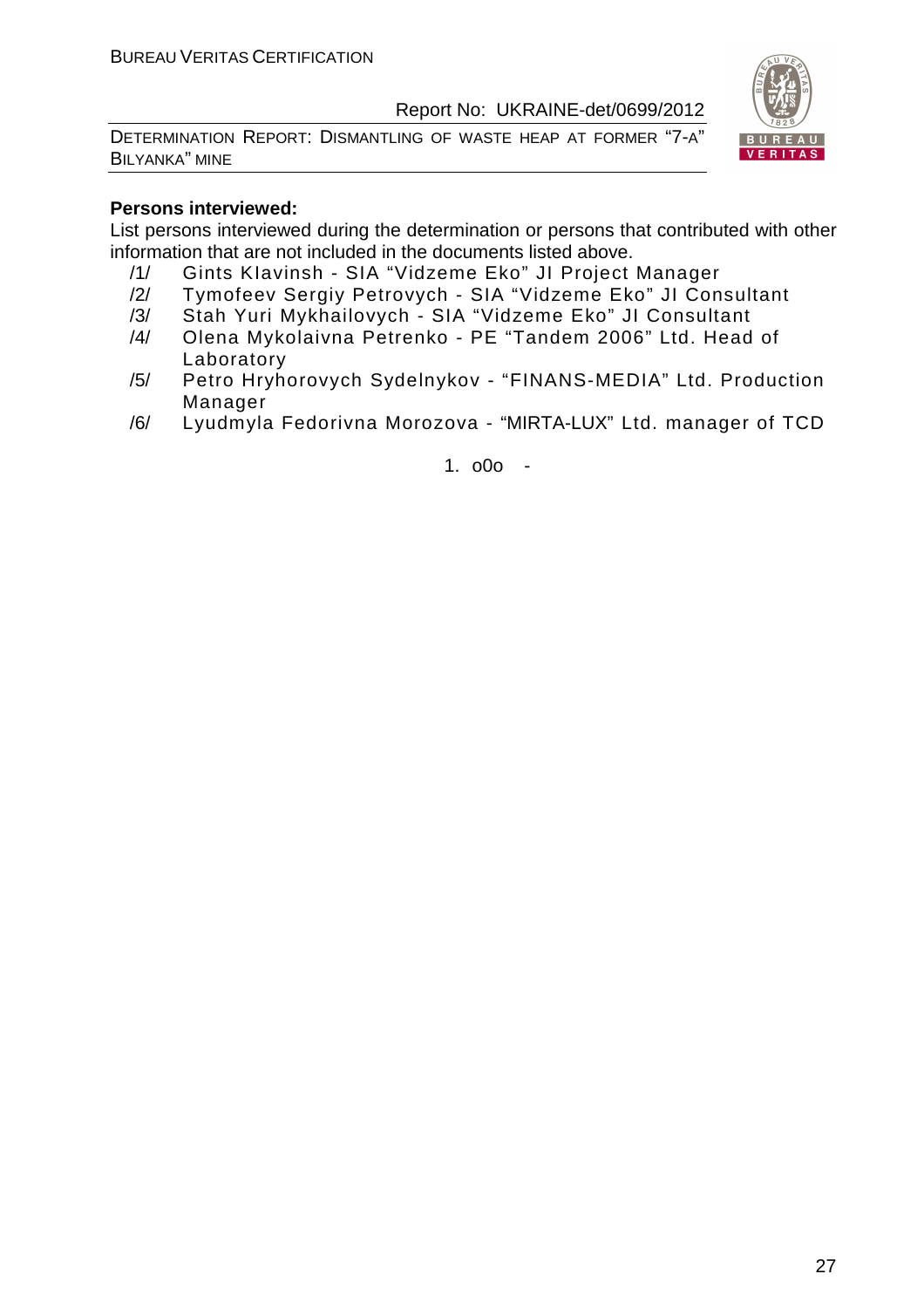



#### APPENDIX A: DETERMINATION PROTOCOL

#### **DETERMINATION PROTOCOL**

|                                     |                                                                                                                                                                                                                                                                                                    | Check list for determination, according JOINT IMPLEMENTATION DETERMINATION AND VERIFICATION MANUAL (Version 01)                                                                                                                                                                                                                                                                                                                                                                                                |                                   |                                   |
|-------------------------------------|----------------------------------------------------------------------------------------------------------------------------------------------------------------------------------------------------------------------------------------------------------------------------------------------------|----------------------------------------------------------------------------------------------------------------------------------------------------------------------------------------------------------------------------------------------------------------------------------------------------------------------------------------------------------------------------------------------------------------------------------------------------------------------------------------------------------------|-----------------------------------|-----------------------------------|
| <b>DVM</b><br><b>Paragrap</b><br>h. | <b>Check Item</b>                                                                                                                                                                                                                                                                                  | Initial finding                                                                                                                                                                                                                                                                                                                                                                                                                                                                                                | <b>Draft</b><br><b>Conclusion</b> | <b>Final</b><br><b>Conclusion</b> |
|                                     | <b>General description of the project</b>                                                                                                                                                                                                                                                          |                                                                                                                                                                                                                                                                                                                                                                                                                                                                                                                |                                   |                                   |
| Title of the project                |                                                                                                                                                                                                                                                                                                    |                                                                                                                                                                                                                                                                                                                                                                                                                                                                                                                |                                   |                                   |
|                                     | Is the title of the project presented?                                                                                                                                                                                                                                                             | The title of project is "DISMANTLING OF WASTE"<br>HEAP AT FORMER "7-a BILYANKA" MINE"                                                                                                                                                                                                                                                                                                                                                                                                                          | OK.                               | OK.                               |
|                                     | Is the sectoral scope to which the project<br>pertains presented?                                                                                                                                                                                                                                  | The sectoral scope is 8. Mining/mineral production                                                                                                                                                                                                                                                                                                                                                                                                                                                             | <b>OK</b>                         | <b>OK</b>                         |
|                                     | Is the current version number of the<br>document presented?                                                                                                                                                                                                                                        | The current version number is 1.0                                                                                                                                                                                                                                                                                                                                                                                                                                                                              | OK                                | OK                                |
|                                     | Is the date when the document was<br>completed presented?                                                                                                                                                                                                                                          | The date<br>when the document is<br>completed<br>is<br>03/09/2012                                                                                                                                                                                                                                                                                                                                                                                                                                              | <b>OK</b>                         | OK                                |
|                                     | <b>Description of the project</b>                                                                                                                                                                                                                                                                  |                                                                                                                                                                                                                                                                                                                                                                                                                                                                                                                |                                   |                                   |
|                                     | Is the purpose of the project included with<br>a concise, summarizing explanation (max.<br>1-2 pages) of the:<br>a) Situation existing prior to the starting<br>date of the project;<br>b) Baseline scenario; and<br>c) Project scenario (expected outcome,<br>including a technical description)? | The situation existing prior to the starting date of the<br>project<br>Very often it was not economically feasible to extract all<br>100% of coal from the rock mass. Therefore, waste<br>heaps of Luhansk region contains a large amount of<br>coal, which is self-ignited later on. All the waste heaps<br>that were self-ignited or the ones that are close to self-<br>ignition are the centre of uncontrolled pollutants and<br>greenhouse gas emissions<br>The baseline scenario assumed that the common | CAR01                             | OK                                |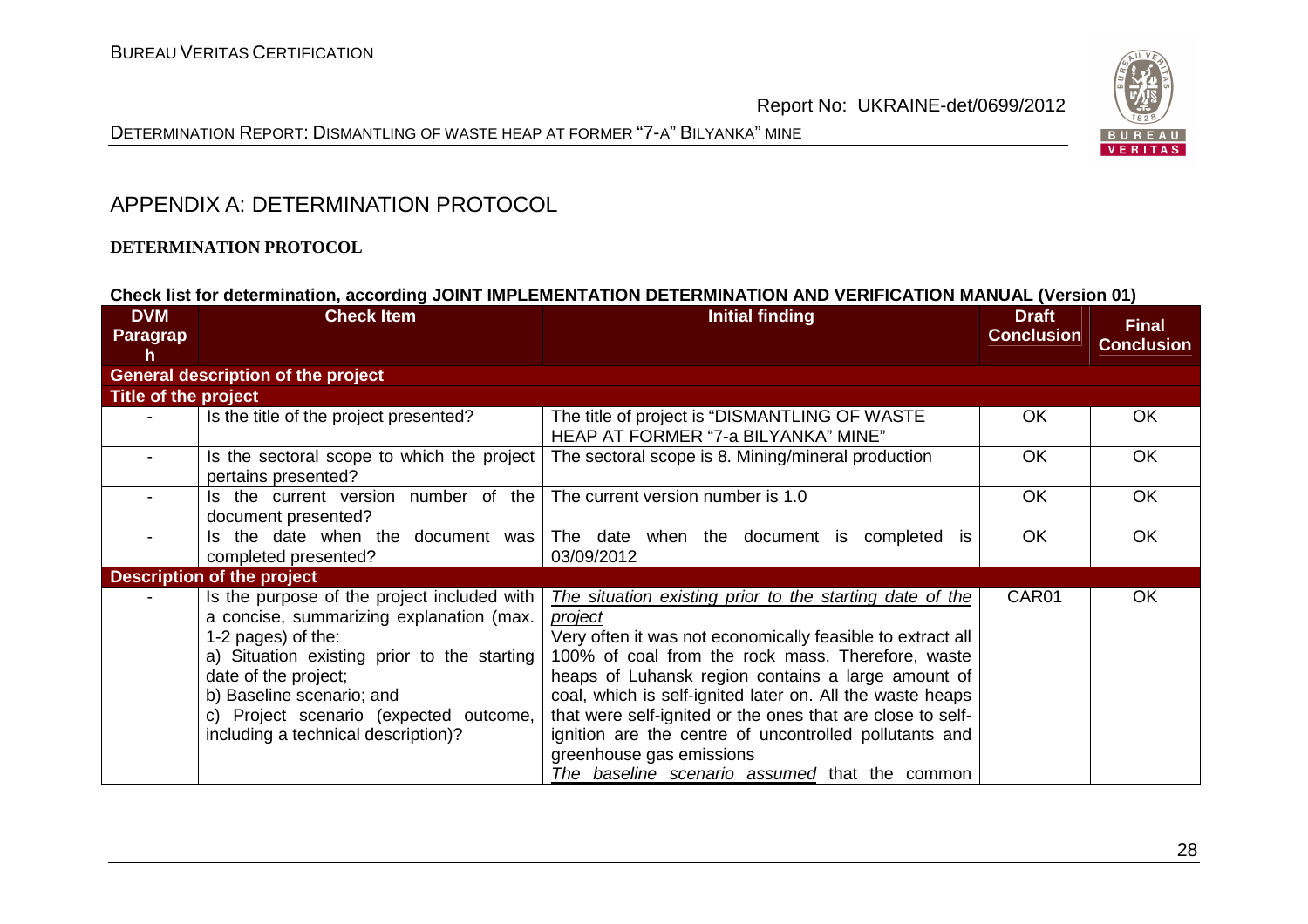|                              | DETERMINATION REPORT: DISMANTLING OF WASTE HEAP AT FORMER "7-A" BILYANKA" MINE |                                                                                                                                                                                                                                                                                                                                                                                                                                                                                                                                                                                                                                                                                                                                                                                                                                                                                                                                                                                                                                                                                                |                                   | BUREAU                            |
|------------------------------|--------------------------------------------------------------------------------|------------------------------------------------------------------------------------------------------------------------------------------------------------------------------------------------------------------------------------------------------------------------------------------------------------------------------------------------------------------------------------------------------------------------------------------------------------------------------------------------------------------------------------------------------------------------------------------------------------------------------------------------------------------------------------------------------------------------------------------------------------------------------------------------------------------------------------------------------------------------------------------------------------------------------------------------------------------------------------------------------------------------------------------------------------------------------------------------|-----------------------------------|-----------------------------------|
| <b>DVM</b><br>Paragrap<br>h. | <b>Check Item</b>                                                              | <b>Initial finding</b>                                                                                                                                                                                                                                                                                                                                                                                                                                                                                                                                                                                                                                                                                                                                                                                                                                                                                                                                                                                                                                                                         | <b>Draft</b><br><b>Conclusion</b> | <b>Final</b><br><b>Conclusion</b> |
|                              |                                                                                | practice will be continued – heap can be spontaneously<br>ignited with a certain probability, and the process of<br>burning will continue till all coal, contained there, will be<br>burned. The process of combustion is accompanied by<br>release the carbon dioxide into atmosphere.<br>Project scenario-provides complete dismantling of the<br>dump. During dismantling of the dump, the rocks will be<br>divided into fractions, which will be used for blending<br>with steam coal and subsequently supplied to heat<br>power plants and boiler houses for burning as fuel.<br>After sorting, the large fractions will be used for building<br>and repairing of roads. As the result, rock mass of the<br>dump will be fully utilized, and the received coal will<br>replace coal, which otherwise would have had to be<br>mined. As the result of the project, the opportunity of<br>self-ignition of heap will be eliminated<br>CAR01<br>PDD indicates that coal in waste heaps is burning from<br>5 to 7 years. Please add data on waste heap history or<br>delete this misamendment |                                   |                                   |
|                              | Is the history of the project (incl. its JI<br>component) briefly summarized?  | The history of project JI component is briefly<br>summarized in the section A.2                                                                                                                                                                                                                                                                                                                                                                                                                                                                                                                                                                                                                                                                                                                                                                                                                                                                                                                                                                                                                | <b>OK</b>                         | OK                                |
| <b>Project participants</b>  |                                                                                |                                                                                                                                                                                                                                                                                                                                                                                                                                                                                                                                                                                                                                                                                                                                                                                                                                                                                                                                                                                                                                                                                                |                                   |                                   |
|                              | Are project participants and Party(ies)<br>involved in the project listed?     | PE "Spetsmontazh FC" and SIA "Vidzeme Eko" is<br>indicated as the project participants and Ukraine and<br>Republic Latvia are indicated as Parties involved                                                                                                                                                                                                                                                                                                                                                                                                                                                                                                                                                                                                                                                                                                                                                                                                                                                                                                                                    | <b>OK</b>                         | OK                                |
|                              | Is the data of the project participants<br>presented in tabular format?        | The data of the project participants are presented in<br>tabular format                                                                                                                                                                                                                                                                                                                                                                                                                                                                                                                                                                                                                                                                                                                                                                                                                                                                                                                                                                                                                        | <b>OK</b>                         | <b>OK</b>                         |
| $\blacksquare$               | Is contact information provided in Annex 1                                     | The contact information on project participants are                                                                                                                                                                                                                                                                                                                                                                                                                                                                                                                                                                                                                                                                                                                                                                                                                                                                                                                                                                                                                                            | OK                                | <b>OK</b>                         |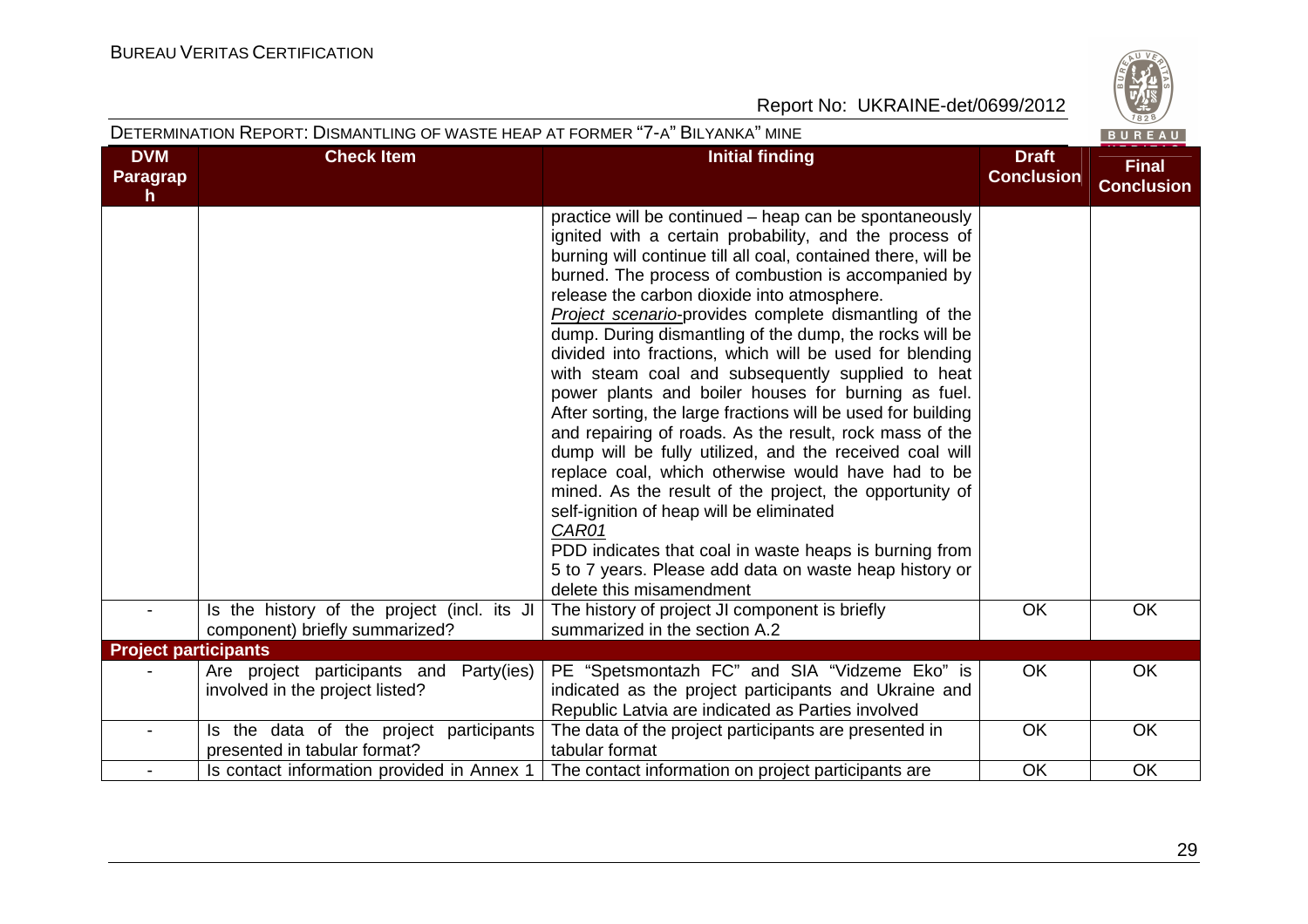| S       |
|---------|
|         |
| ۵<br>۰. |
| 828     |

|                                        | DETERMINATION REPORT: DISMANTLING OF WASTE HEAP AT FORMER "7-A" BILYANKA" MINE                                                                                                                                        |                                                                                                                                                                                                                                                                                                                                                                                                                                                                                                               |                                   | BUREAU                            |
|----------------------------------------|-----------------------------------------------------------------------------------------------------------------------------------------------------------------------------------------------------------------------|---------------------------------------------------------------------------------------------------------------------------------------------------------------------------------------------------------------------------------------------------------------------------------------------------------------------------------------------------------------------------------------------------------------------------------------------------------------------------------------------------------------|-----------------------------------|-----------------------------------|
| <b>DVM</b><br>Paragrap<br>$\mathsf{h}$ | <b>Check Item</b>                                                                                                                                                                                                     | <b>Initial finding</b>                                                                                                                                                                                                                                                                                                                                                                                                                                                                                        | <b>Draft</b><br><b>Conclusion</b> | <b>Final</b><br><b>Conclusion</b> |
|                                        | of the PDD?                                                                                                                                                                                                           | indicated in the Annex 1                                                                                                                                                                                                                                                                                                                                                                                                                                                                                      |                                   |                                   |
| $\blacksquare$                         | Is it indicated, if it is the case, if the Party<br>involved is a host Party?                                                                                                                                         | The Host Party Ukraine is indicated as the Party<br>Involved                                                                                                                                                                                                                                                                                                                                                                                                                                                  | OK                                | OK                                |
|                                        | <b>Technical description of the project</b>                                                                                                                                                                           |                                                                                                                                                                                                                                                                                                                                                                                                                                                                                                               |                                   |                                   |
|                                        | <b>Location of the project</b>                                                                                                                                                                                        |                                                                                                                                                                                                                                                                                                                                                                                                                                                                                                               |                                   |                                   |
|                                        | Host Party(ies)                                                                                                                                                                                                       | Ukraine                                                                                                                                                                                                                                                                                                                                                                                                                                                                                                       | <b>OK</b>                         | <b>OK</b>                         |
| $\blacksquare$                         | Region/State/Province etc.                                                                                                                                                                                            | Luhansk Region, Lutuginskyi District                                                                                                                                                                                                                                                                                                                                                                                                                                                                          | <b>OK</b>                         | <b>OK</b>                         |
| $\blacksquare$                         | City/Town/Community etc.                                                                                                                                                                                              | Yuryevka town                                                                                                                                                                                                                                                                                                                                                                                                                                                                                                 | <b>OK</b>                         | OK                                |
| $\sim$                                 | Detail of the physical location, including<br>information<br>allowing<br>the<br>unique<br>identification of the project. (This section<br>should not exceed one page)                                                 | Geographical coordinates of the waste heap: 48°27'<br>54.69" N. Lt. and 38°59' 22.69" E. Lg.<br>CAR02<br>Please provide more actual satellite photos of<br>dismantled waste heap or indicate date of proposed in<br>the PDD photo                                                                                                                                                                                                                                                                             | CAR02                             | <b>OK</b>                         |
|                                        |                                                                                                                                                                                                                       | Technologies to be employed, or measures, operations or actions to be implemented by the project                                                                                                                                                                                                                                                                                                                                                                                                              |                                   |                                   |
|                                        | Are the technology(ies) to be employed, or<br>measures, operations or actions to be<br>implemented by the project, including all<br>technical<br>relevant<br>data<br>the<br>and<br>implementation schedule described? | Technology used in this project may be described as<br>follow.<br>Coal containing rock mass from the waste heap is<br>transported by frontal loaders and bulldozers to the<br>conveyor SP-202. Conveyor SP-202 transports rock<br>mass to the separation unit with sieve GIL-52. Coal<br>containing rock mass is divided by fractions 0-30 mm<br>and +30 mm. Fraction +30 mm is used for road 4-5<br>class building, fraction 0-30 mm is used for mixing with<br>high-parameter steam coal for energy demand. | <b>OK</b>                         | <b>OK</b>                         |
|                                        | sectoral policies and circumstances                                                                                                                                                                                   | Brief explanation of how the anthropogenic emissions of greenhouse gases by sources are to be reduced by the proposed JI project,<br>including why the emission reductions would not occur in the absence of the proposed project, taking into account national and/or                                                                                                                                                                                                                                        |                                   |                                   |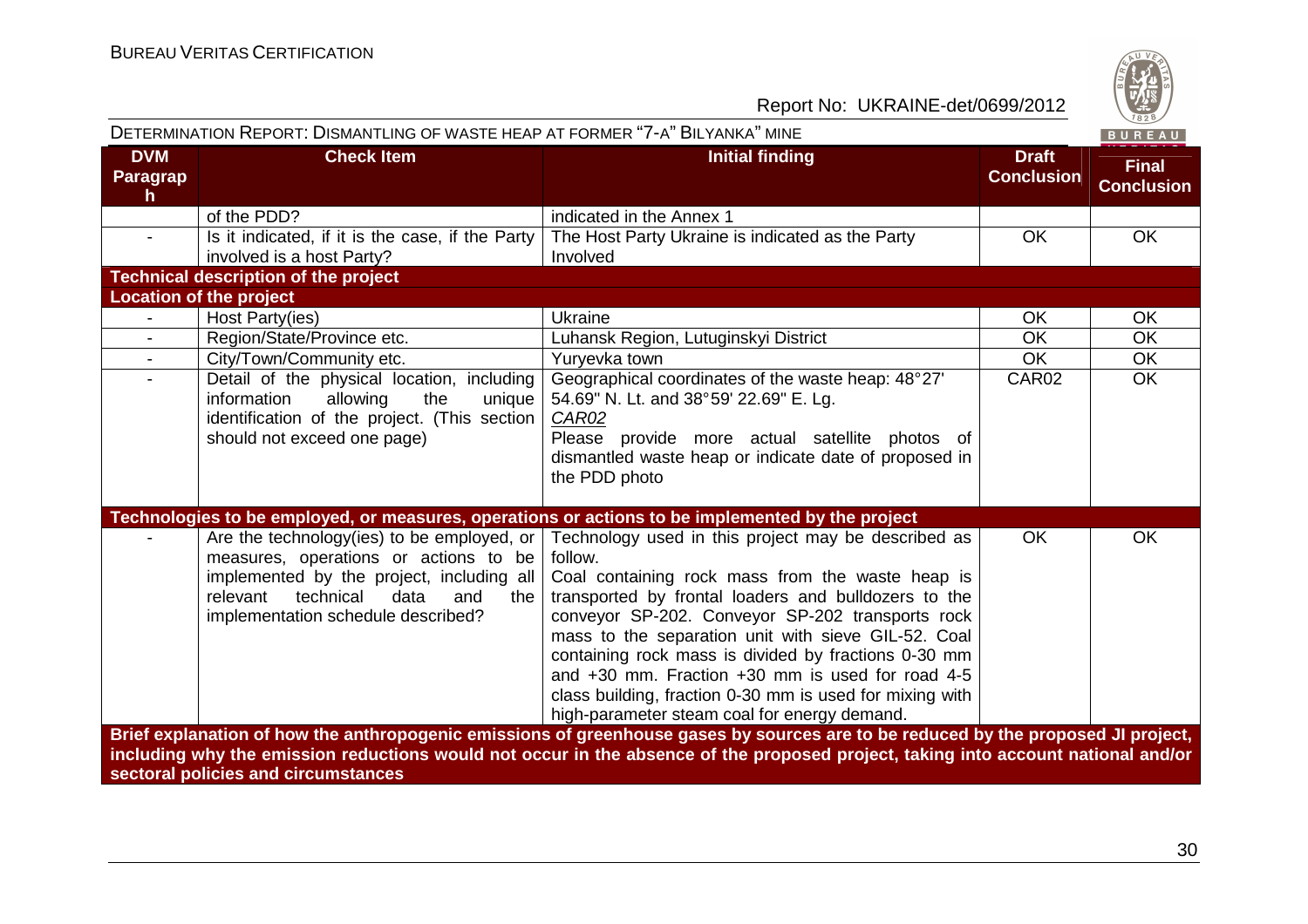

|                                        | DETERMINATION REPORT: DISMANTLING OF WASTE HEAP AT FORMER "7-A" BILYANKA" MINE                                              |                                                                                                                                                                                                                                                                                                                                                                                                                                                                                                                           |                                   | BUREAU                            |
|----------------------------------------|-----------------------------------------------------------------------------------------------------------------------------|---------------------------------------------------------------------------------------------------------------------------------------------------------------------------------------------------------------------------------------------------------------------------------------------------------------------------------------------------------------------------------------------------------------------------------------------------------------------------------------------------------------------------|-----------------------------------|-----------------------------------|
| <b>DVM</b><br>Paragrap<br>$\mathbf{h}$ | <b>Check Item</b>                                                                                                           | <b>Initial finding</b>                                                                                                                                                                                                                                                                                                                                                                                                                                                                                                    | <b>Draft</b><br><b>Conclusion</b> | <b>Final</b><br><b>Conclusion</b> |
|                                        | Is it stated how anthropogenic GHG<br>emission reductions are to be achieved?<br>(This section should not exceed one page)  | project<br>is aimed<br>The<br>proposed<br>at<br>reducing<br>anthropogenic emissions. Emission reductions created<br>by:<br>- Elimination of greenhouse gases sources associated<br>with burning waste heaps, by extracting coal from the<br>rock dumps;<br>- Reduction of uncontrolled methane emissions due to<br>replacement of coal that would have been extracted<br>through mining;<br>- Reduction of electricity consumption at waste heap<br>dismantling in comparison to electricity consumption at<br>coal mine. | <b>OK</b>                         | <b>OK</b>                         |
|                                        | Is it provided the estimation of emission<br>reductions over the crediting period?                                          | The estimation of emission reduction over crediting<br>period 01/09/2008-31/12/2012 is 2 079 628 tonnes of<br>CO2 equivalent                                                                                                                                                                                                                                                                                                                                                                                              | OK                                | OK                                |
|                                        | Is it provided the estimated<br>annual<br>reduction for the chosen credit period in<br>tCO <sub>2e</sub> ?                  | The estimated annual reduction for chosen crediting<br>period is 479 914 tonnes of CO2 equivalent                                                                                                                                                                                                                                                                                                                                                                                                                         | OK                                | OK                                |
|                                        | Are the data from questions above<br>presented in tabular format?                                                           | The data from questions above is presented in tabular<br>format                                                                                                                                                                                                                                                                                                                                                                                                                                                           | <b>OK</b>                         | <b>OK</b>                         |
|                                        | Estimated amount of emission reductions over the crediting period                                                           |                                                                                                                                                                                                                                                                                                                                                                                                                                                                                                                           |                                   |                                   |
|                                        | Is the length of the crediting period<br>Indicated?                                                                         | The length of crediting period is 4 years and 4 months<br>from 01/09/2008 till 31/12/2012                                                                                                                                                                                                                                                                                                                                                                                                                                 | OK                                | <b>OK</b>                         |
|                                        | Are estimates of total as well as annual<br>and average annual emission reductions in<br>tonnes of CO2 equivalent provided? | The estimates of total as well as annual and average<br>annual emission reductions are provided in tonnes of<br>CO <sub>2</sub> equivalent                                                                                                                                                                                                                                                                                                                                                                                | OK                                | OK                                |
|                                        | <b>Project approvals by Parties</b>                                                                                         |                                                                                                                                                                                                                                                                                                                                                                                                                                                                                                                           |                                   |                                   |
| 19                                     | Have the DFPs of all Parties listed as<br>"Parties involved" in the PDD provided                                            | The project obtained Letter of Endorsement #2560/23/7<br>dated 12/09/2012 from State Environment Investment                                                                                                                                                                                                                                                                                                                                                                                                               | CAR03                             | Pending                           |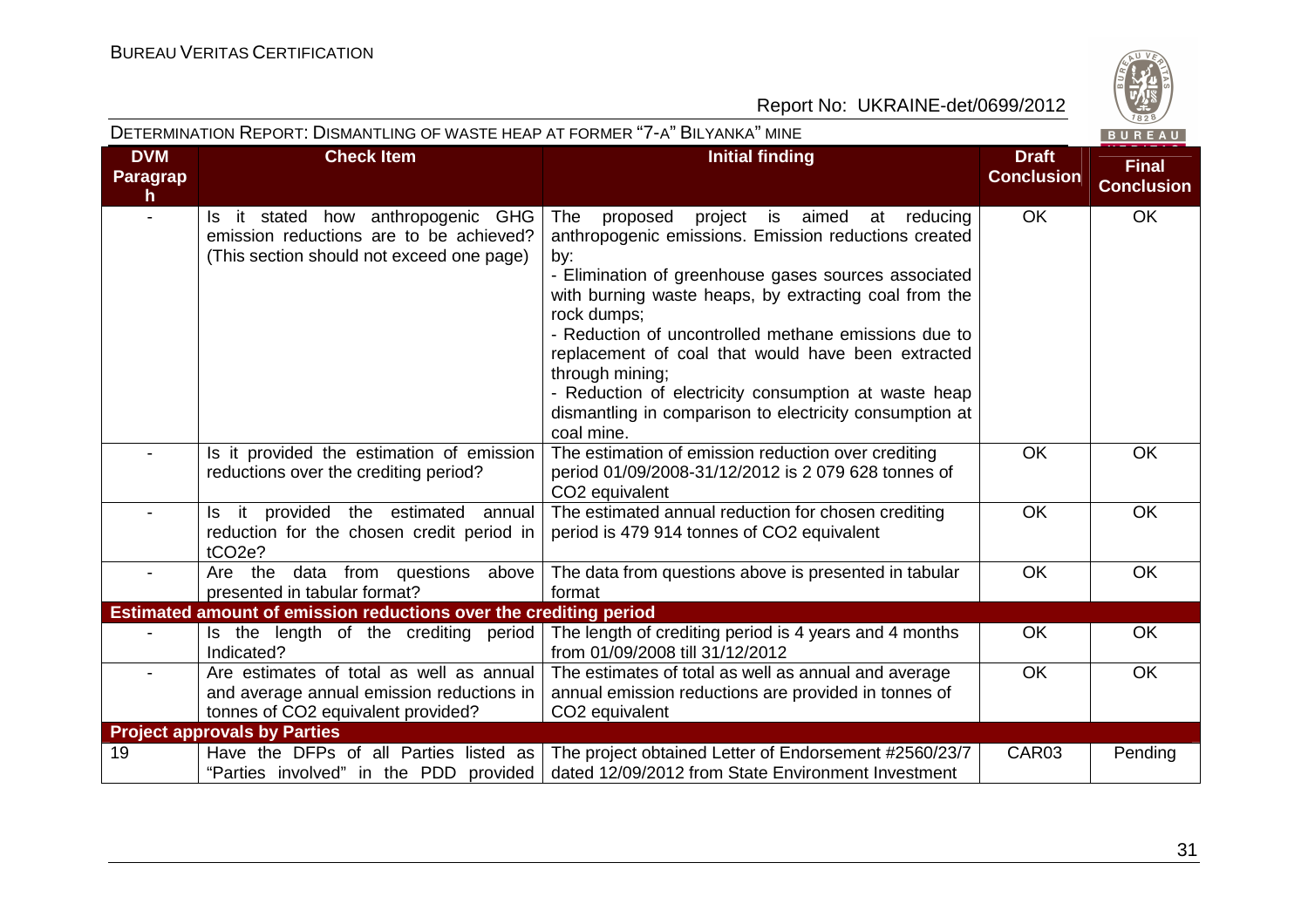|                             | DETERMINATION REPORT: DISMANTLING OF WASTE HEAP AT FORMER "7-A" BILYANKA" MINE                                                                                                                                                                                                                                                                                                                                 |                                                                                                                                  |                                   | BUREAU                            |
|-----------------------------|----------------------------------------------------------------------------------------------------------------------------------------------------------------------------------------------------------------------------------------------------------------------------------------------------------------------------------------------------------------------------------------------------------------|----------------------------------------------------------------------------------------------------------------------------------|-----------------------------------|-----------------------------------|
| <b>DVM</b><br>Paragrap<br>h | <b>Check Item</b>                                                                                                                                                                                                                                                                                                                                                                                              | <b>Initial finding</b>                                                                                                           | <b>Draft</b><br><b>Conclusion</b> | <b>Final</b><br><b>Conclusion</b> |
|                             | written project approvals?                                                                                                                                                                                                                                                                                                                                                                                     | Agency of Ukraine.<br>CAR03<br>Please provide written project approvals from the both<br>Parties Involved                        |                                   |                                   |
| 19                          | Does the PDD identify at least the host<br>Party as a "Party involved"?                                                                                                                                                                                                                                                                                                                                        | The Host party Ukraine is indicated as the Party<br>Involved                                                                     | OK                                | OK                                |
| 19                          | Has the DFP of the host Party issued a<br>written project approval?                                                                                                                                                                                                                                                                                                                                            | See CAR03                                                                                                                        | Pending                           | Pending                           |
| 20                          | Are all the written project approvals by<br>Parties involved unconditional?                                                                                                                                                                                                                                                                                                                                    | See CAR03                                                                                                                        | Pending                           | Pending                           |
|                             | Authorization of project participants by Parties involved                                                                                                                                                                                                                                                                                                                                                      |                                                                                                                                  |                                   |                                   |
| 21                          | Is each of the legal entities listed as project<br>participants in the PDD authorized by a<br>Party<br>involved, which is also listed in the PDD,<br>through:<br>- A written project approval by a Party<br>involved, explicitly indicating the name of<br>the legal entity? or<br>- Any other form of project participant<br>authorization in writing, explicitly indicating<br>the name of the legal entity? | Authorisation of project participants will be provided<br>through written project approvals of each Party<br><b>Involved DFP</b> | Pending                           | Pending                           |
| <b>Baseline setting</b>     |                                                                                                                                                                                                                                                                                                                                                                                                                |                                                                                                                                  |                                   |                                   |
| 22                          | Does the PDD explicitly indicate which of<br>the following approaches is used for<br>identifying the baseline?<br>- JI specific approach<br>- Approved CDM methodology approach                                                                                                                                                                                                                                | The PDD explicitly indicates that JI specific approach<br>was used for baseline establishing                                     | <b>OK</b>                         | <b>OK</b>                         |
|                             | JI specific approach only                                                                                                                                                                                                                                                                                                                                                                                      |                                                                                                                                  |                                   |                                   |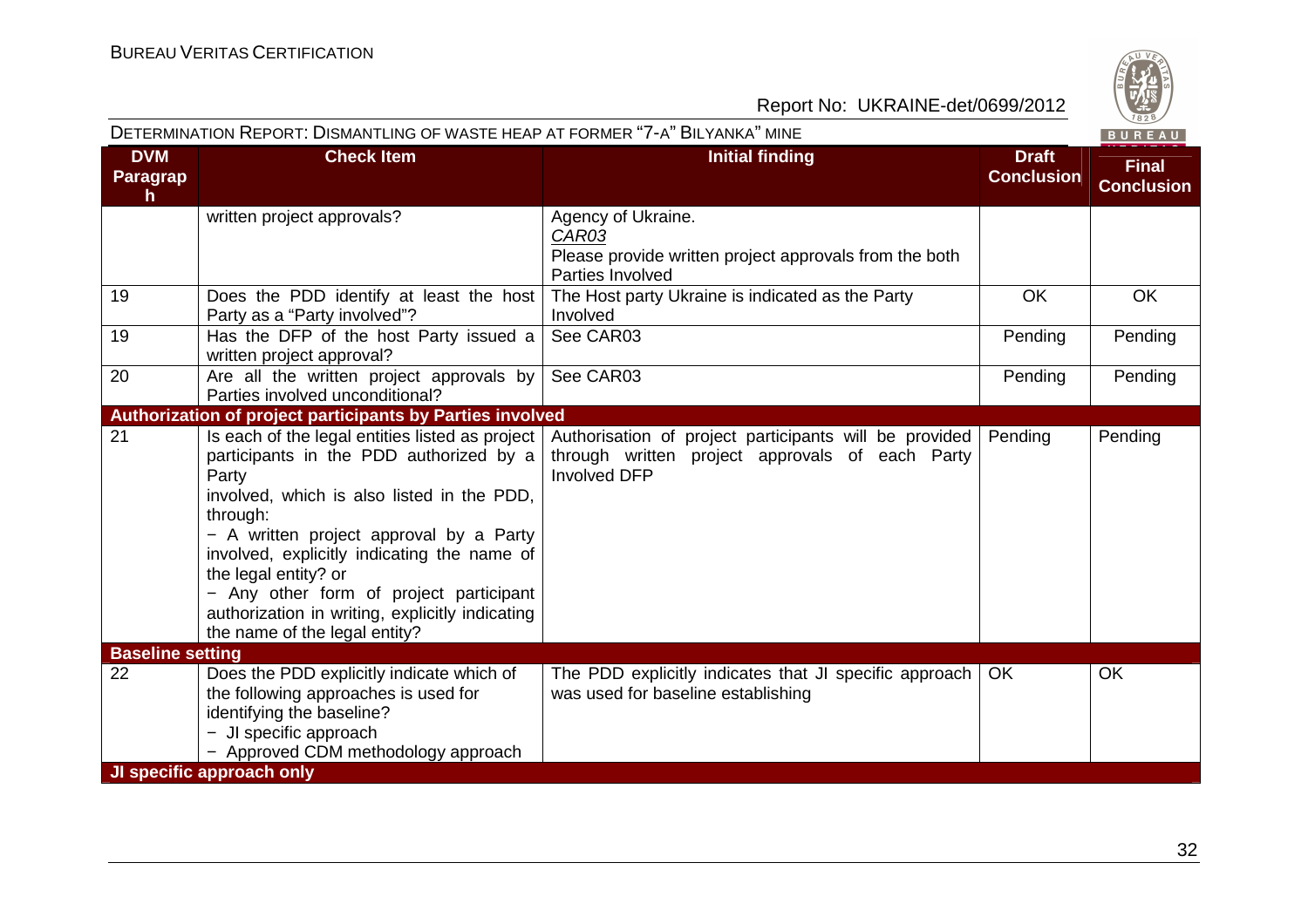|                              | DETERMINATION REPORT: DISMANTLING OF WASTE HEAP AT FORMER "7-A" BILYANKA" MINE                                                                                                                                                                                                                                                                                                                                                                                                                                                                                                                                                                                                                                                                                                                                                                                                                                                                     |                                                                                                                                                                                                                                                                                                                                                                                                                                                                                                                                                                                                                                                                                                                                                                                                                                                                                                                                                                                                                                                                                         |                                   | BUREAU                            |
|------------------------------|----------------------------------------------------------------------------------------------------------------------------------------------------------------------------------------------------------------------------------------------------------------------------------------------------------------------------------------------------------------------------------------------------------------------------------------------------------------------------------------------------------------------------------------------------------------------------------------------------------------------------------------------------------------------------------------------------------------------------------------------------------------------------------------------------------------------------------------------------------------------------------------------------------------------------------------------------|-----------------------------------------------------------------------------------------------------------------------------------------------------------------------------------------------------------------------------------------------------------------------------------------------------------------------------------------------------------------------------------------------------------------------------------------------------------------------------------------------------------------------------------------------------------------------------------------------------------------------------------------------------------------------------------------------------------------------------------------------------------------------------------------------------------------------------------------------------------------------------------------------------------------------------------------------------------------------------------------------------------------------------------------------------------------------------------------|-----------------------------------|-----------------------------------|
| <b>DVM</b><br>Paragrap<br>h. | <b>Check Item</b>                                                                                                                                                                                                                                                                                                                                                                                                                                                                                                                                                                                                                                                                                                                                                                                                                                                                                                                                  | <b>Initial finding</b>                                                                                                                                                                                                                                                                                                                                                                                                                                                                                                                                                                                                                                                                                                                                                                                                                                                                                                                                                                                                                                                                  | <b>Draft</b><br><b>Conclusion</b> | <b>Final</b><br><b>Conclusion</b> |
| 23                           | PDD<br>provide a<br>detailed<br>Does the<br>theoretical description in a complete and<br>transparent manner?                                                                                                                                                                                                                                                                                                                                                                                                                                                                                                                                                                                                                                                                                                                                                                                                                                       | The PDD contains a detailed theoretical description of<br>proposed baseline                                                                                                                                                                                                                                                                                                                                                                                                                                                                                                                                                                                                                                                                                                                                                                                                                                                                                                                                                                                                             | OK                                | <b>OK</b>                         |
| 23                           | Does the PDD provide justification that the<br>baseline is established:<br>(a) By listing and describing plausible<br>future scenarios on the<br>basis<br>of<br>conservative assumptions and selecting<br>the most plausible one?<br>(b) Taking into account relevant national<br>and/or sectoral policies and circumstance?<br>Are key factors that affect a baseline<br>taken into account?<br>(c) In a transparent manner with regard to<br>the choice of approaches, assumptions,<br>methodologies, parameters, date sources<br>and key factors?<br>(d) Taking into account of uncertainties and<br>using conservative assumptions?<br>(e) In such a way that ERUs cannot be<br>earned for decreases in activity levels<br>outside the project or due to force<br>majeure?<br>(f) By drawing on the list of standard<br>variables contained in appendix B to<br>"Guidance on criteria for baseline setting<br>and monitoring", as appropriate? | The PDD provides justification of baseline establishing<br>(a) By listing and describing five plausible future<br>scenarious<br>(b) Taking into account national and sectoral<br>policies. Ukrainian policies doesn't require or<br>encourage waste heaps dismantling<br>(c) In transparent manner, with regard to the<br>approaches, methodologies, parameters, data<br>sources and key factors<br>(d) Uncertaintites and conservative assumptions<br>are taken into account<br>(e) ERUs cannot be earned for decreasing in<br>activity levels outside the project, because in<br>case of projects stop, generation of emission<br>reduction will be stopped also.<br>(f) Variables used for baseline calculations in line<br>within appendix B to "Guidance on criteria for<br>baseline setting and monitoring"<br>CL <sub>01</sub><br>PDD indicates that Net Calorific Value, calculated by<br>the formula 4 in the PDD, is a lower value, provided by<br>the National Inventory Report is around 8% for reasons<br>of conservatism. Please provide explanations of this<br>lowering | CL <sub>01</sub>                  | <b>OK</b>                         |
| 24                           | If selected elements or combinations of<br><b>CDM</b><br>approved<br>methodologies<br>or I                                                                                                                                                                                                                                                                                                                                                                                                                                                                                                                                                                                                                                                                                                                                                                                                                                                         | Elements of CDM approved methodology ACM009<br>version 03.2 were used for leakages calculations                                                                                                                                                                                                                                                                                                                                                                                                                                                                                                                                                                                                                                                                                                                                                                                                                                                                                                                                                                                         | <b>OK</b>                         | OK                                |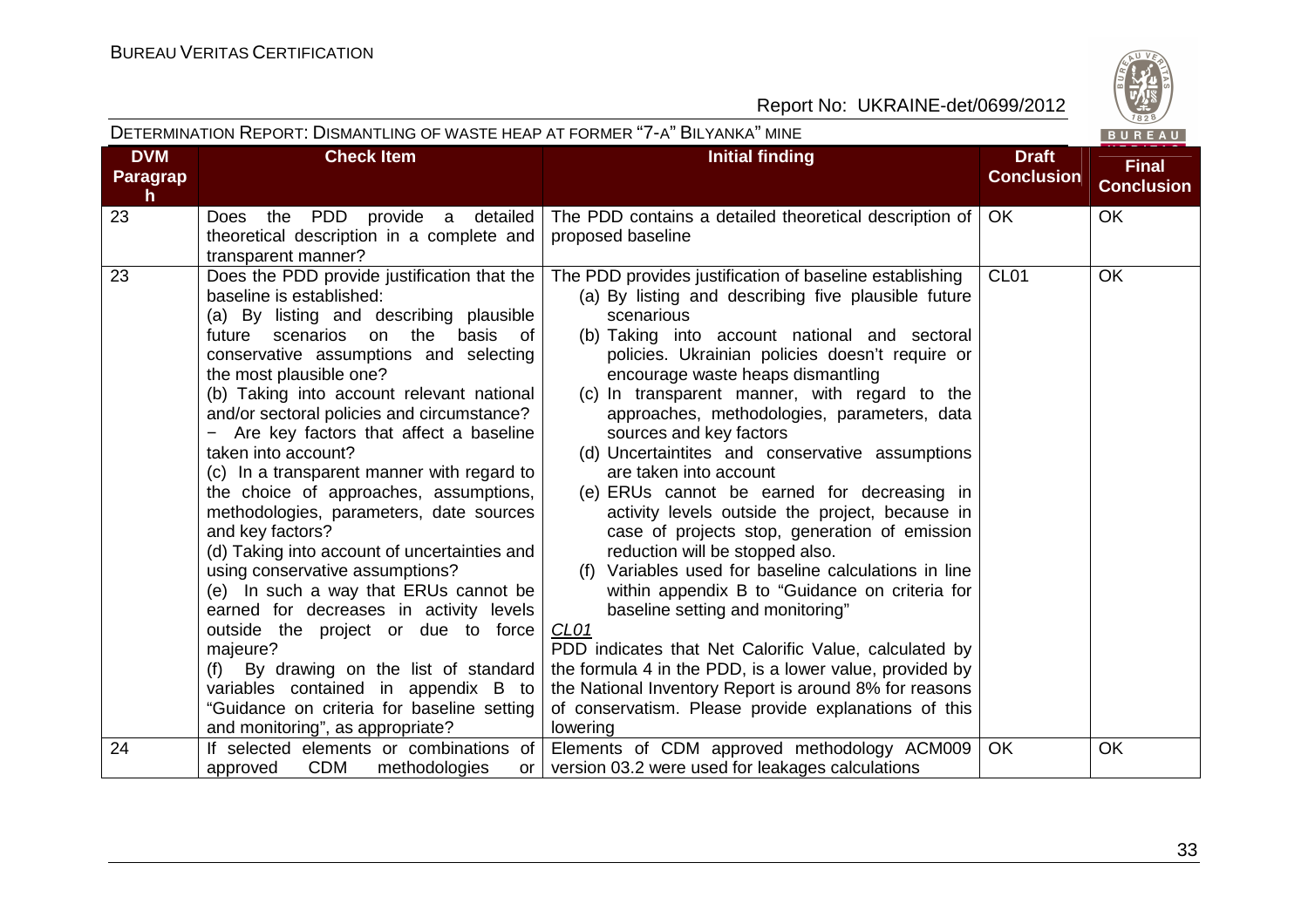| i,           |
|--------------|
|              |
| CO.          |
|              |
| 6<br>۰.<br>╾ |
| 828          |

|                                     | DETERMINATION REPORT: DISMANTLING OF WASTE HEAP AT FORMER "7-A" BILYANKA" MINE                                                                                                                                                                                                                                                                                                                                                                                                                                                                                                                     |                                                                                                                                                                                                                                                                                               |                                   | BUREAU                            |
|-------------------------------------|----------------------------------------------------------------------------------------------------------------------------------------------------------------------------------------------------------------------------------------------------------------------------------------------------------------------------------------------------------------------------------------------------------------------------------------------------------------------------------------------------------------------------------------------------------------------------------------------------|-----------------------------------------------------------------------------------------------------------------------------------------------------------------------------------------------------------------------------------------------------------------------------------------------|-----------------------------------|-----------------------------------|
| <b>DVM</b><br><b>Paragrap</b><br>h. | <b>Check Item</b>                                                                                                                                                                                                                                                                                                                                                                                                                                                                                                                                                                                  | <b>Initial finding</b>                                                                                                                                                                                                                                                                        | <b>Draft</b><br><b>Conclusion</b> | <b>Final</b><br><b>Conclusion</b> |
|                                     | methodological tools for baseline setting<br>are used, are the selected elements or<br>combinations together with the elements<br>supplementary developed by the project<br>participants in line with 23 above?                                                                                                                                                                                                                                                                                                                                                                                    |                                                                                                                                                                                                                                                                                               |                                   |                                   |
| 25                                  | If a multi-project emission factor is used,  <br>does the PDD provide appropriate<br>justification?                                                                                                                                                                                                                                                                                                                                                                                                                                                                                                | The project use multi-project factors for baseline<br>calculations, such<br>oxidation factor of steam coal<br>carbon content of steam coal<br>emission factor for electricity consumption<br>Proposed factors is in line within the National GHG<br>Inventory report, approved by Ukraine DFP | OK.                               | <b>OK</b>                         |
|                                     | Approved CDM methodology approach only_Paragraphs 26(a) - 26(d)_Not applicable                                                                                                                                                                                                                                                                                                                                                                                                                                                                                                                     |                                                                                                                                                                                                                                                                                               |                                   |                                   |
| <b>Additionality</b>                |                                                                                                                                                                                                                                                                                                                                                                                                                                                                                                                                                                                                    |                                                                                                                                                                                                                                                                                               |                                   |                                   |
|                                     | JI specific approach only                                                                                                                                                                                                                                                                                                                                                                                                                                                                                                                                                                          |                                                                                                                                                                                                                                                                                               |                                   |                                   |
| 28                                  | Does the PDD indicate which of the<br>following approaches for demonstrating<br>additionality is used?<br>(a) Provision of traceable and transparent<br>information showing the baseline was<br>identified on the basis of conservative<br>assumptions, that the project scenario is<br>not part of the identified baseline scenario<br>and that the project will lead to emission<br>reductions or enhancements of removals;<br>(b) Provision of traceable and transparent<br>information that an AIE has already<br>positively determined that a comparable<br>project (to be) implemented under | The approach (b) "Provision of traceable and OK<br>transparent information that an AIE has already<br>positively determined that a comparable project (to be)<br>implemented under comparable circumstances has<br>additionality" was used for demonstration additionality                    |                                   | <b>OK</b>                         |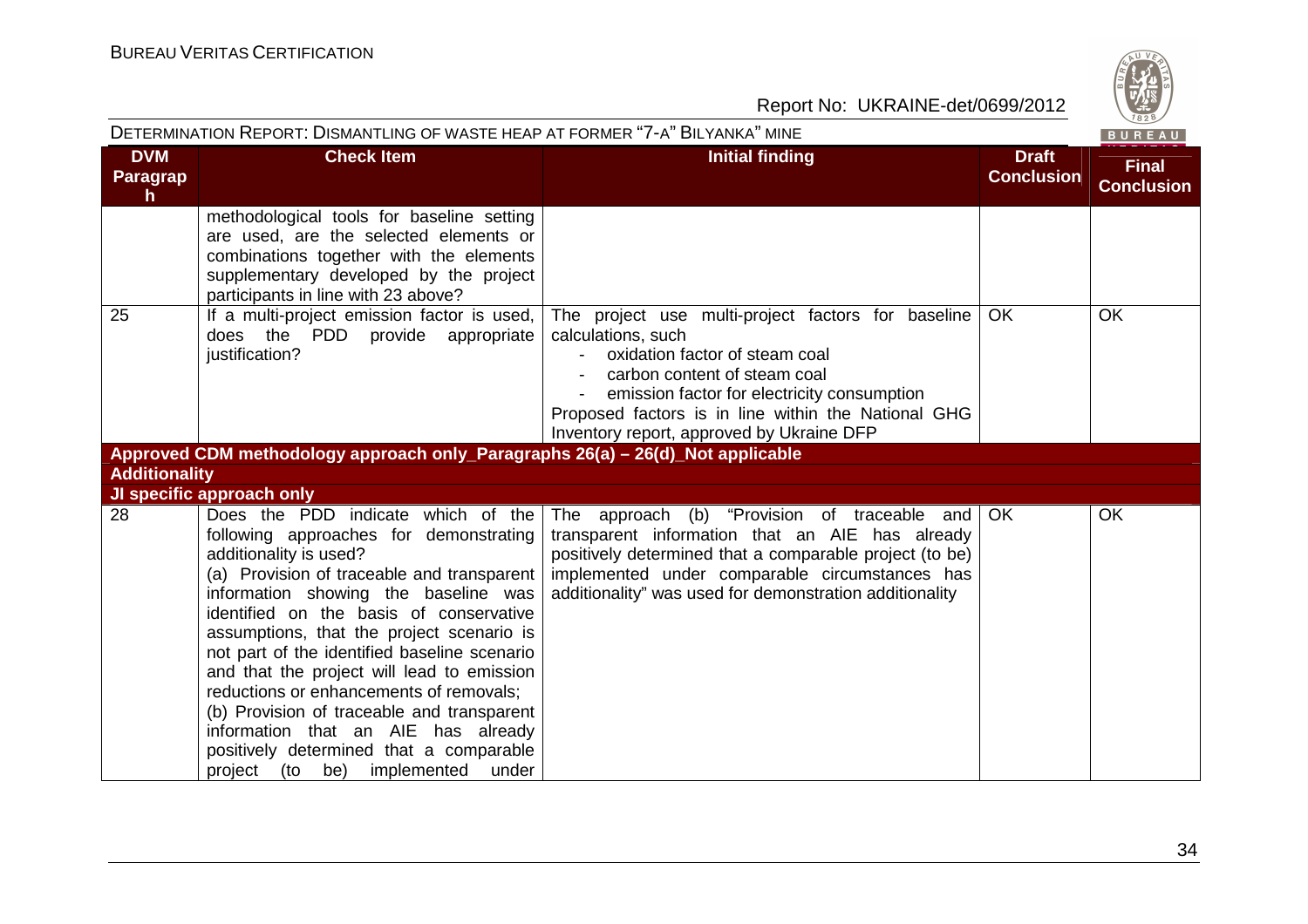| $\omega$ |
|----------|
| W        |
| −<br>828 |
|          |

|                              | DETERMINATION REPORT: DISMANTLING OF WASTE HEAP AT FORMER "7-A" BILYANKA" MINE                                                                                                                                                                                                                                    |                                                                                                                                                                                                                                                                                                                                                                                                                                                                                                                                                                                                                                                                                                                                                                                                                         |                                   | BUREAU                            |
|------------------------------|-------------------------------------------------------------------------------------------------------------------------------------------------------------------------------------------------------------------------------------------------------------------------------------------------------------------|-------------------------------------------------------------------------------------------------------------------------------------------------------------------------------------------------------------------------------------------------------------------------------------------------------------------------------------------------------------------------------------------------------------------------------------------------------------------------------------------------------------------------------------------------------------------------------------------------------------------------------------------------------------------------------------------------------------------------------------------------------------------------------------------------------------------------|-----------------------------------|-----------------------------------|
| <b>DVM</b><br>Paragrap<br>h. | <b>Check Item</b>                                                                                                                                                                                                                                                                                                 | <b>Initial finding</b>                                                                                                                                                                                                                                                                                                                                                                                                                                                                                                                                                                                                                                                                                                                                                                                                  | <b>Draft</b><br><b>Conclusion</b> | <b>Final</b><br><b>Conclusion</b> |
|                              | comparable<br>circumstances<br>has<br>additionality;<br>(c) Application of the most recent version<br>of the "Tool for the demonstration and<br>assessment of additionality. (allowing for a<br>two-month grace period) or any other<br>method for proving additionality approved<br>by the CDM Executive Board". |                                                                                                                                                                                                                                                                                                                                                                                                                                                                                                                                                                                                                                                                                                                                                                                                                         |                                   |                                   |
| 29(a)                        | Does the PDD provide a justification of the<br>applicability of the approach with a clear<br>and transparent description?                                                                                                                                                                                         | The justification of proposed approach applicability is<br>provided                                                                                                                                                                                                                                                                                                                                                                                                                                                                                                                                                                                                                                                                                                                                                     |                                   |                                   |
| 29(b)                        | Are additionality proofs provided?                                                                                                                                                                                                                                                                                | a) GHG mitigation measure. The project boundary<br>is virtually identical, the expected annual<br>average GHG emission reduction is differ by<br>2.976%. Criteria is satisfied<br>b) Geography and time. Both projects<br>is<br>implemented in Ukraine, starting date are<br>divided by 3 months. Criteria is satisfied<br>c) Scale. The projects envisage production of the<br>same product (coal).<br>d) Regulatory framework. There<br>were<br>no<br>significant changes in regulatory framework<br>between the starting dates of two projects.<br>Criteria is satisfied.<br>CAR04<br>Please add information for more clear and transparent<br>demonstration of project additionally information on<br>projects start time, also please provide<br>both<br>demonstration of additionality in line with article 12 of | CAR04<br>CAR05                    | <b>OK</b><br>OK                   |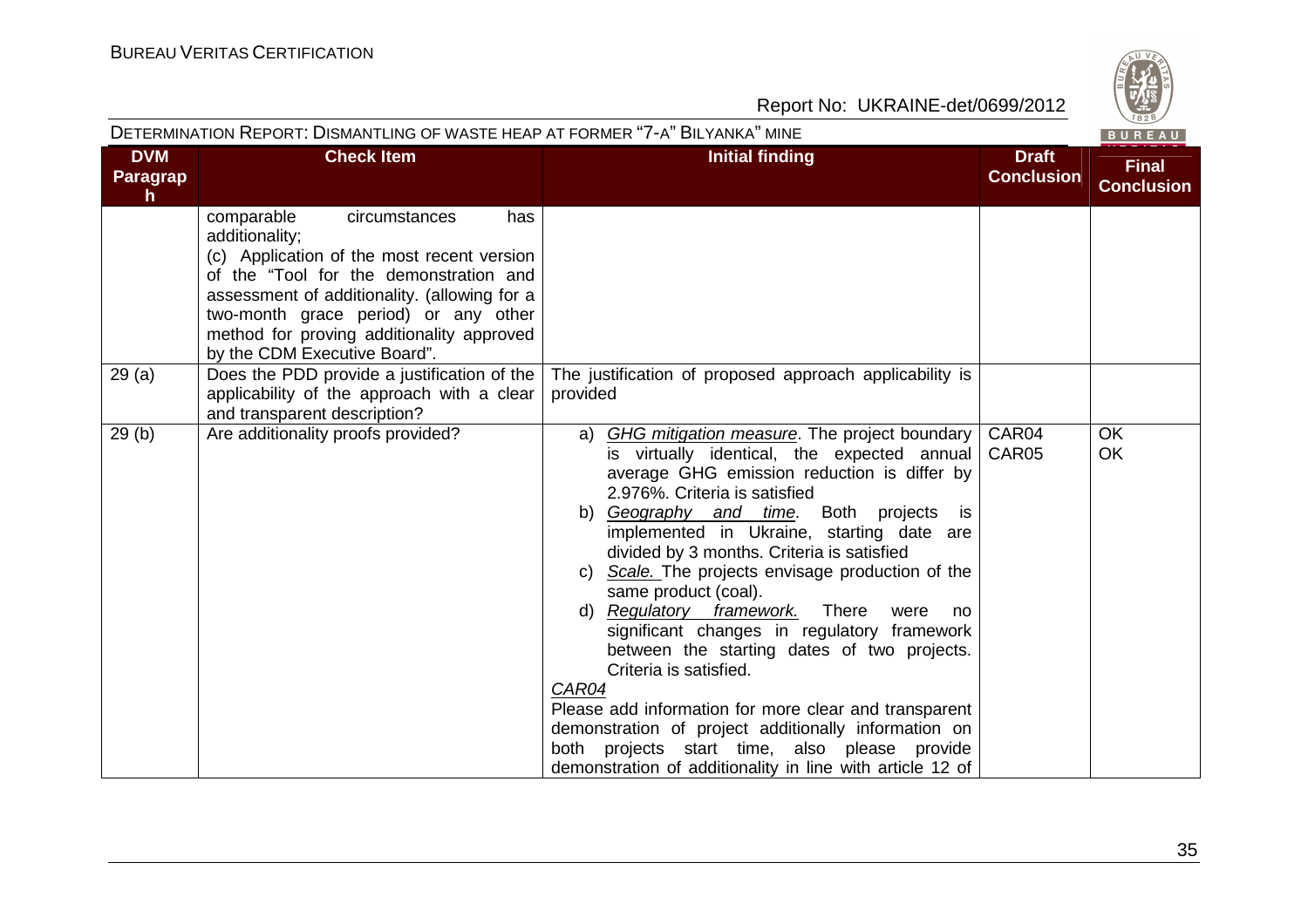|                                    | DETERMINATION REPORT: DISMANTLING OF WASTE HEAP AT FORMER "7-A" BILYANKA" MINE                                                                                                                                                                          |                                                                                                                                                                                                                                                                                                                                                                                                                                                                                                                                                     |                                   | BUREAU                            |
|------------------------------------|---------------------------------------------------------------------------------------------------------------------------------------------------------------------------------------------------------------------------------------------------------|-----------------------------------------------------------------------------------------------------------------------------------------------------------------------------------------------------------------------------------------------------------------------------------------------------------------------------------------------------------------------------------------------------------------------------------------------------------------------------------------------------------------------------------------------------|-----------------------------------|-----------------------------------|
| <b>DVM</b><br><b>Paragrap</b><br>h | <b>Check Item</b>                                                                                                                                                                                                                                       | <b>Initial finding</b>                                                                                                                                                                                                                                                                                                                                                                                                                                                                                                                              | <b>Draft</b><br><b>Conclusion</b> | <b>Final</b><br><b>Conclusion</b> |
|                                    |                                                                                                                                                                                                                                                         | "Guidance<br>of criteria<br>for<br>baseline<br>setting<br>and<br>monitoring", version 03<br>CAR05<br>Please provide data on project output in tonnes per<br>year with indication of shift-cycle                                                                                                                                                                                                                                                                                                                                                     |                                   |                                   |
| 29 <sub>(c)</sub>                  | additionality<br>demonstrated<br>the<br>ls.<br>appropriately as a result?                                                                                                                                                                               | The additionality is demonstrated adequately as a<br>result                                                                                                                                                                                                                                                                                                                                                                                                                                                                                         | <b>OK</b>                         | OK.                               |
| 30                                 | If the approach 28 (c) is chosen, are all<br>explanations, descriptions and analyses<br>made in accordance with the selected tool<br>or method?                                                                                                         | The approach 28(b) was used                                                                                                                                                                                                                                                                                                                                                                                                                                                                                                                         | <b>OK</b>                         | <b>OK</b>                         |
|                                    | Approved CDM methodology approach only_ Paragraphs 31(a) – 31(e)_Not applicable                                                                                                                                                                         |                                                                                                                                                                                                                                                                                                                                                                                                                                                                                                                                                     |                                   |                                   |
|                                    | Project boundary (applicable except for JI LULUCF projects                                                                                                                                                                                              |                                                                                                                                                                                                                                                                                                                                                                                                                                                                                                                                                     |                                   |                                   |
|                                    | JI specific approach only                                                                                                                                                                                                                               |                                                                                                                                                                                                                                                                                                                                                                                                                                                                                                                                                     |                                   |                                   |
| 32(a)                              | Does the project boundary defined in the<br>encompass all anthropogenic<br>PDD.<br>emissions<br>by sources of GHGs that are:<br>Under the control of the project<br>participants?<br>(ii) Reasonably attributable to the project?<br>(iii) Significant? | The project boundaries defined in the PDD encompass<br>all anthropogenic emissions by GHG sources that are<br>Under control of the project participants,<br>(i)<br>such as emissions of electricity and diesel<br>fuel consumption during waste heap<br>dismantling<br>Reasonably attributable to the project, such<br>(ii)<br>as emissions from waste heap burning or<br>methane emissions as result of coal industry<br>Significant<br>(iii)<br>CAR06<br>Please provide evidences that coal obtained in project<br>frames will be used in Ukraine | CAR09                             | OK                                |
| 32(b)                              |                                                                                                                                                                                                                                                         | Is the project boundary defined on the   The project boundary is defined on the basis of a case-                                                                                                                                                                                                                                                                                                                                                                                                                                                    | OK.                               | <b>OK</b>                         |
|                                    |                                                                                                                                                                                                                                                         | basis of a case-by-case assessment with $ $ by-case assessment with regard to the criteria in 32(a)                                                                                                                                                                                                                                                                                                                                                                                                                                                 |                                   |                                   |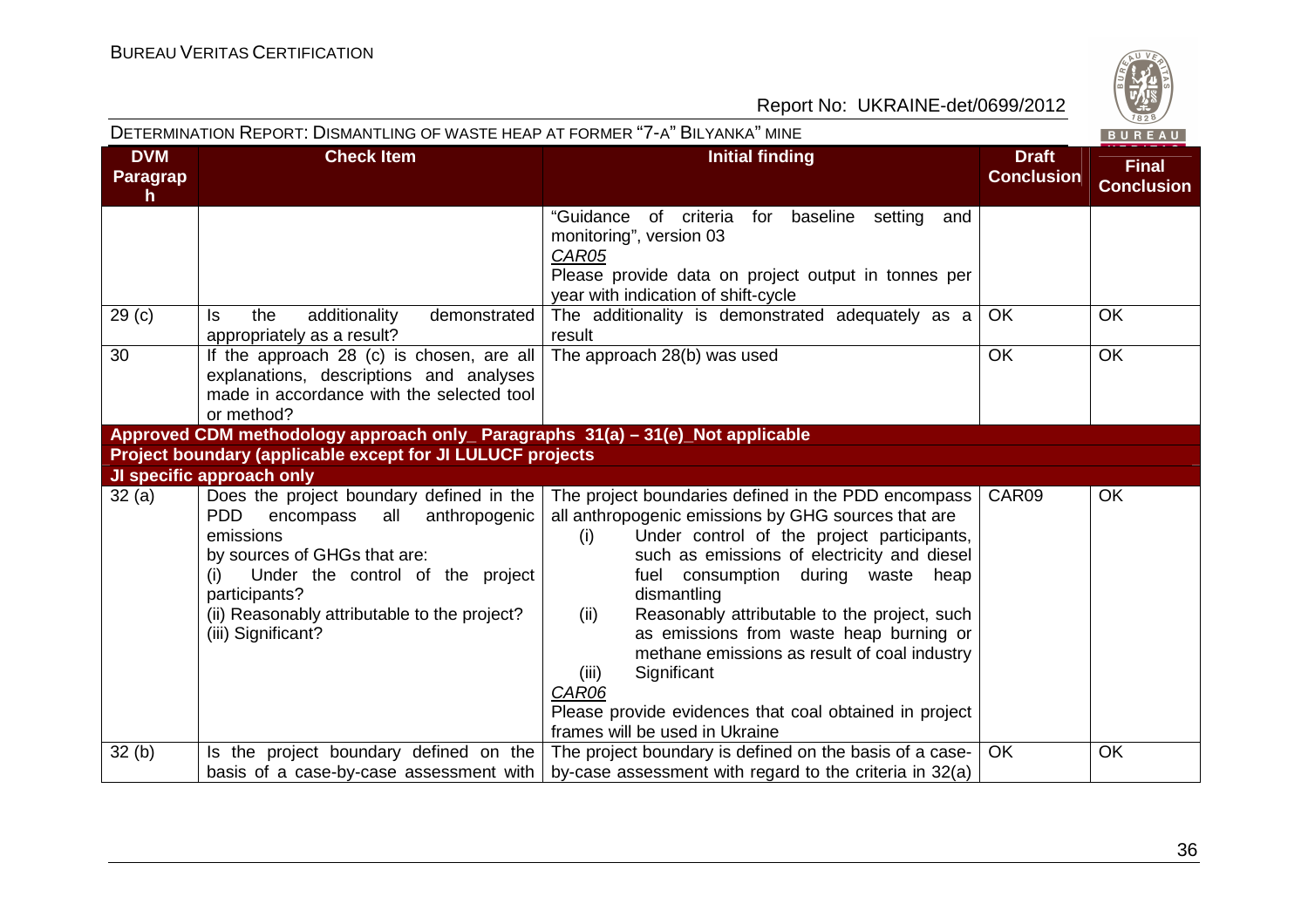|                                        | DETERMINATION REPORT: DISMANTLING OF WASTE HEAP AT FORMER "7-A" BILYANKA" MINE                                                                                                              |                                                                                                                                                        |                                   | BUREAU                            |
|----------------------------------------|---------------------------------------------------------------------------------------------------------------------------------------------------------------------------------------------|--------------------------------------------------------------------------------------------------------------------------------------------------------|-----------------------------------|-----------------------------------|
| <b>DVM</b><br>Paragrap<br>$\mathsf{h}$ | <b>Check Item</b>                                                                                                                                                                           | <b>Initial finding</b>                                                                                                                                 | <b>Draft</b><br><b>Conclusion</b> | <b>Final</b><br><b>Conclusion</b> |
|                                        | regard to the criteria referred to in 32 (a)<br>above?                                                                                                                                      | above                                                                                                                                                  |                                   |                                   |
| 32 <sub>(c)</sub>                      | Are the delineation of the project boundary<br>and the gases and sources included<br>appropriately described and justified in the<br>PDD by using a figure or flow chart as<br>appropriate? | The delineation of project boundaries and gases and<br>sources excluded is clearly described in the PDD,<br>using flow charts.                         | <b>OK</b>                         | <b>OK</b>                         |
| 32 <sub>(d)</sub>                      | Are all gases and sources included<br>explicitly stated, and the exclusions of any<br>sources related to the baseline or the<br>project are appropriately justified?                        | All gases and sources inclusions are explicitly stated in<br>the project and baseline scenarios                                                        | <b>OK</b>                         | <b>OK</b>                         |
|                                        | Approved CDM methodology approach only_Paragraph 33_ Not applicable                                                                                                                         |                                                                                                                                                        |                                   |                                   |
| <b>Crediting period</b>                |                                                                                                                                                                                             |                                                                                                                                                        |                                   |                                   |
| 34 (a)                                 | Does the PDD state the starting date of the<br>project as the date on which the<br>implementation or construction or real<br>action of the project will begin or began?                     | The project starting date is stated in 03/07/2008 the<br>day when the project equipment installation begun.                                            | OK                                | OK                                |
| 34 (a)                                 | Is the starting date after the beginning of<br>2000?                                                                                                                                        | The starting date is after beginning of 2000                                                                                                           | OK                                | OK                                |
| 34(b)                                  | Does the PDD state the expected<br>operational lifetime of the project in years<br>and months?                                                                                              | The project equipment expected operational lifetime is<br>indicated in 4 years 4 months (52 months)                                                    | <b>OK</b>                         | <b>OK</b>                         |
| 34 <sub>(c)</sub>                      | Does the PDD state the length of the<br>crediting period in years and months?                                                                                                               | The length of crediting period is identical with project<br>operational lifetime                                                                       | OK                                | <b>OK</b>                         |
| 34 <sub>(c)</sub>                      | Is the starting date of the crediting period<br>on or after the date of the first emission<br>enhancements<br>of net<br>reductions<br>or<br>removals generated by the project?              | The starting date of crediting period is 01/09/2008, the<br>date when the waste heap dismantling begun and first<br>emission reductions were generated | <b>OK</b>                         | OK                                |
| $34$ (d)                               |                                                                                                                                                                                             | Does the PDD state that the crediting Yes, the crediting period starts after the 2008 year                                                             | OK                                | OK                                |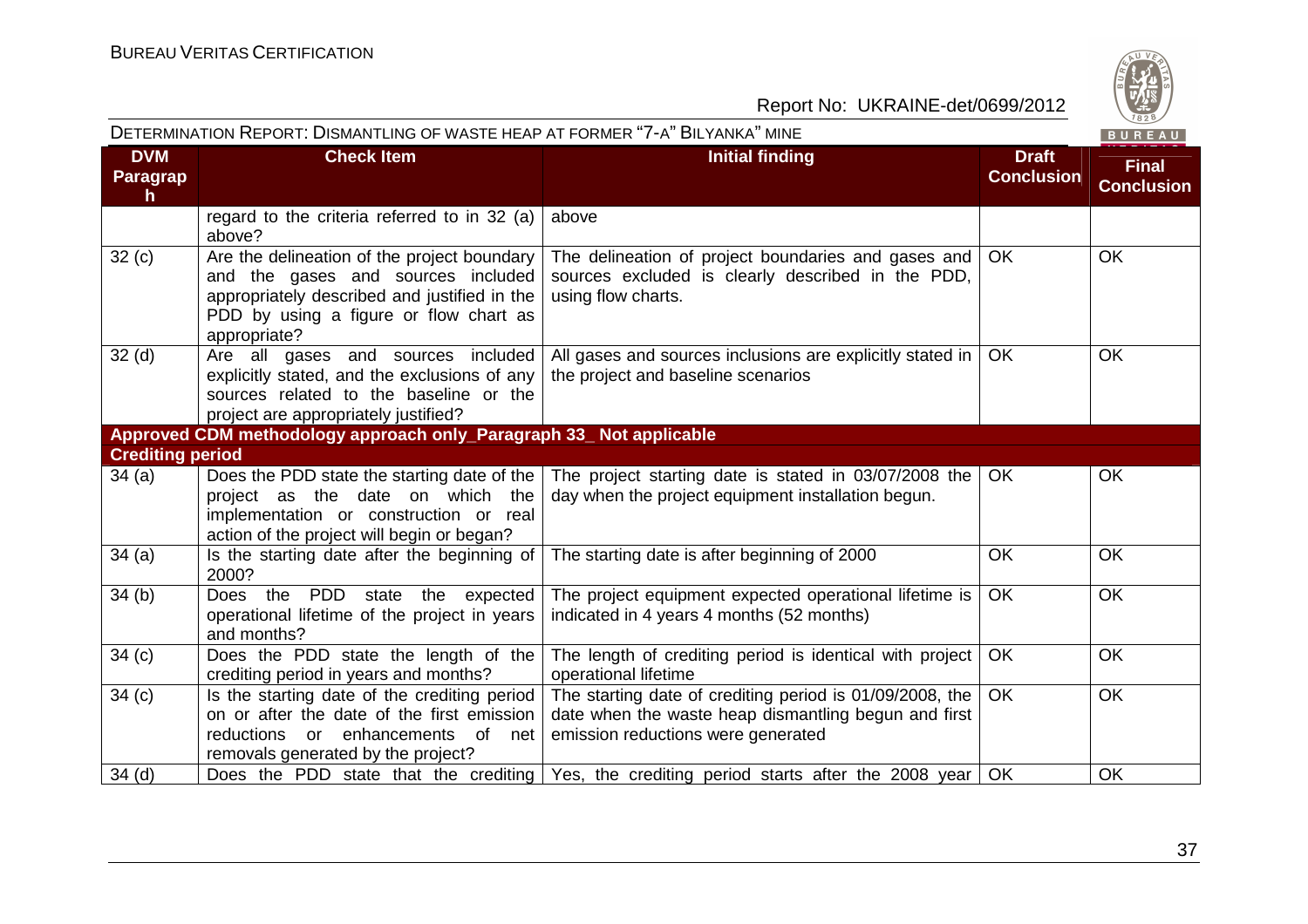

|                             | DETERMINATION REPORT: DISMANTLING OF WASTE HEAP AT FORMER "7-A" BILYANKA" MINE                                                                                                                                                                                                          |                                                                                                                                                                                                                                                                                                                                                                                                                                                                |                                   | BUREAU                            |
|-----------------------------|-----------------------------------------------------------------------------------------------------------------------------------------------------------------------------------------------------------------------------------------------------------------------------------------|----------------------------------------------------------------------------------------------------------------------------------------------------------------------------------------------------------------------------------------------------------------------------------------------------------------------------------------------------------------------------------------------------------------------------------------------------------------|-----------------------------------|-----------------------------------|
| <b>DVM</b><br>Paragrap<br>h | <b>Check Item</b>                                                                                                                                                                                                                                                                       | <b>Initial finding</b>                                                                                                                                                                                                                                                                                                                                                                                                                                         | <b>Draft</b><br><b>Conclusion</b> | <b>Final</b><br><b>Conclusion</b> |
|                             | period for issuance of ERUs starts only<br>after the beginning of 2008 and does not<br>extend beyond the operational lifetime of<br>the project?                                                                                                                                        | beginning and doesn't extend the project operational<br>lifetime.                                                                                                                                                                                                                                                                                                                                                                                              |                                   |                                   |
| $34$ (d)                    | If the crediting period extends beyond<br>2012, does the PDD state that the<br>extension is subject to the host Party<br>approval?<br>Are the estimates of emission reductions or<br>enhancements of net removals presented<br>separately for those until 2012 and those<br>after 2012? | The crediting period doesn't extends beyond 2012                                                                                                                                                                                                                                                                                                                                                                                                               | <b>OK</b>                         | <b>OK</b>                         |
| <b>Monitoring plan</b>      |                                                                                                                                                                                                                                                                                         |                                                                                                                                                                                                                                                                                                                                                                                                                                                                |                                   |                                   |
| 35                          | Does the PDD explicitly indicate which of<br>the following approaches is used?<br>- JI specific approach<br>- Approved CDM methodology approach                                                                                                                                         | The JI specific approach was used for monitoring plan  <br>identification                                                                                                                                                                                                                                                                                                                                                                                      | OK.                               | <b>OK</b>                         |
|                             | JI specific approach only                                                                                                                                                                                                                                                               |                                                                                                                                                                                                                                                                                                                                                                                                                                                                |                                   |                                   |
| 36(a)                       | Does the monitoring plan describe:<br>relevant<br>factors<br>All<br>and<br>key<br>characteristics that will be monitored?<br>The period in which they will be<br>monitored?<br>- All decisive factors for the control and<br>reporting of project performance?                          | The monitoring plan describes all relevant factors and<br>key characteristics that will be monitored, such as:<br>electricity and fuel consumed in project activity;<br>value of extracted fraction 0-30 mm, its ash<br>content and moisture.<br>The period in which they will be monitored are<br>indicated, frequency of measuring procedures is<br>identified<br>All decisive factors for the control and reporting of<br>project performance are described | OK.                               | <b>OK</b>                         |
| 36(h)                       | Does the monitoring plan specify the                                                                                                                                                                                                                                                    | The monitoring plan specify the indicators, constants   OK                                                                                                                                                                                                                                                                                                                                                                                                     |                                   | <b>OK</b>                         |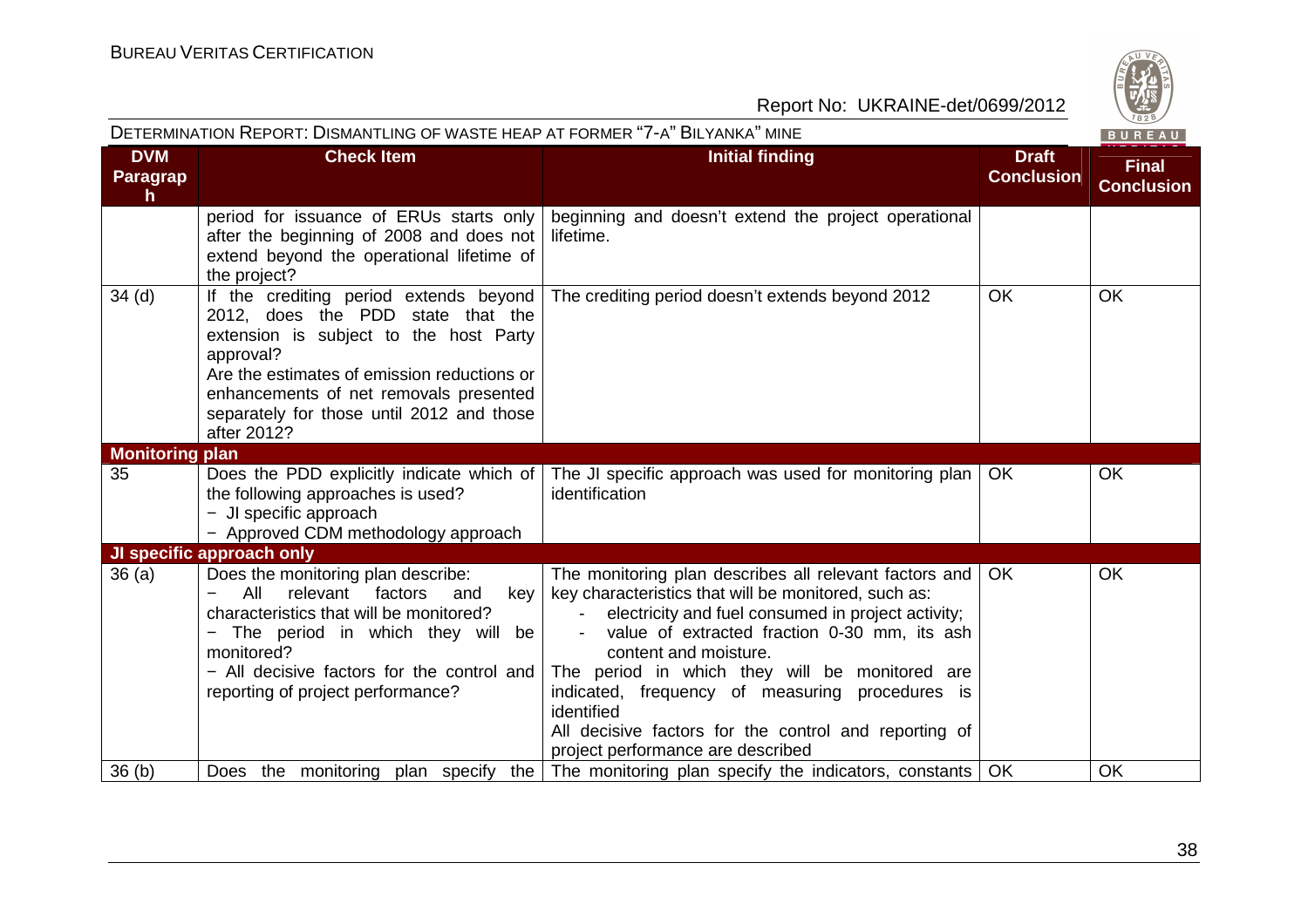|                              | DETERMINATION REPORT: DISMANTLING OF WASTE HEAP AT FORMER "7-A" BILYANKA" MINE                                                                                                                                                                                                                                                                          |                                                                                                                                                                                                                                                                                                                                                                                                                                                                                                                                                                            |                                   | BUREAU                            |
|------------------------------|---------------------------------------------------------------------------------------------------------------------------------------------------------------------------------------------------------------------------------------------------------------------------------------------------------------------------------------------------------|----------------------------------------------------------------------------------------------------------------------------------------------------------------------------------------------------------------------------------------------------------------------------------------------------------------------------------------------------------------------------------------------------------------------------------------------------------------------------------------------------------------------------------------------------------------------------|-----------------------------------|-----------------------------------|
| <b>DVM</b><br>Paragrap<br>h. | <b>Check Item</b>                                                                                                                                                                                                                                                                                                                                       | <b>Initial finding</b>                                                                                                                                                                                                                                                                                                                                                                                                                                                                                                                                                     | <b>Draft</b><br><b>Conclusion</b> | <b>Final</b><br><b>Conclusion</b> |
|                              | indicators, constants and variables used<br>that are reliable, valid and provide<br>transparent picture of the emission<br>of net<br>reductions<br>or enhancements<br>removals to be monitored?                                                                                                                                                         | and variables used, that are reliable, valid and provide<br>transparent picture of the emission reductions to be<br>monitored                                                                                                                                                                                                                                                                                                                                                                                                                                              |                                   |                                   |
| 36(b)                        | If default values are used:<br>Are accuracy and reasonableness<br>carefully balanced in their selection?<br>- Do the default values originate from<br>recognized sources?<br>- Are the default values supported by<br>statistical analyses providing reasonable<br>confidence levels?<br>- Are the default values presented in a<br>transparent manner? | The default values, such as:<br>global warming potential of methane<br>methane density in standard conditions<br>carbon emission<br>factors<br>for<br>electricity<br>consumption<br>carbon oxidation factors for coal and diesel fuel<br>$\blacksquare$<br>carbon content of diesel fuel and coal, etc<br>$\blacksquare$<br>these default values is in line within National GHG<br>inventory Report developed and approved by Ukraine<br>DFP(SEIA)<br>CL <sub>02</sub><br>Please note in the PDD that parameters of diesel fuel<br>for outdoor transport from NIR are used | <b>CL02</b>                       | OK                                |
| $36$ (b) (i)                 | For those values that are to be provided by<br>project participants,<br>does the<br>the<br>monitoring plan clearly indicate how the<br>values are to be selected and justified?                                                                                                                                                                         | For monitored data provided by the project participants<br>monitoring plan identify selection and justification                                                                                                                                                                                                                                                                                                                                                                                                                                                            | <b>OK</b>                         | OK                                |
| $36$ (b) (ii)                | For other values,<br>- Does the monitoring plan clearly indicate<br>the precise references from which these<br>values are taken?<br>- Is the conservativeness of the values<br>provided justified?                                                                                                                                                      | References on values obtained from sources another<br>from indicated above is provided. Conservativeness of<br>this value is justified                                                                                                                                                                                                                                                                                                                                                                                                                                     | <b>OK</b>                         | <b>OK</b>                         |
| 36 (b) (iii)                 | For all data sources, does the monitoring   The procedures following                                                                                                                                                                                                                                                                                    | if<br>is<br>expected<br>data                                                                                                                                                                                                                                                                                                                                                                                                                                                                                                                                               | OK                                | OK                                |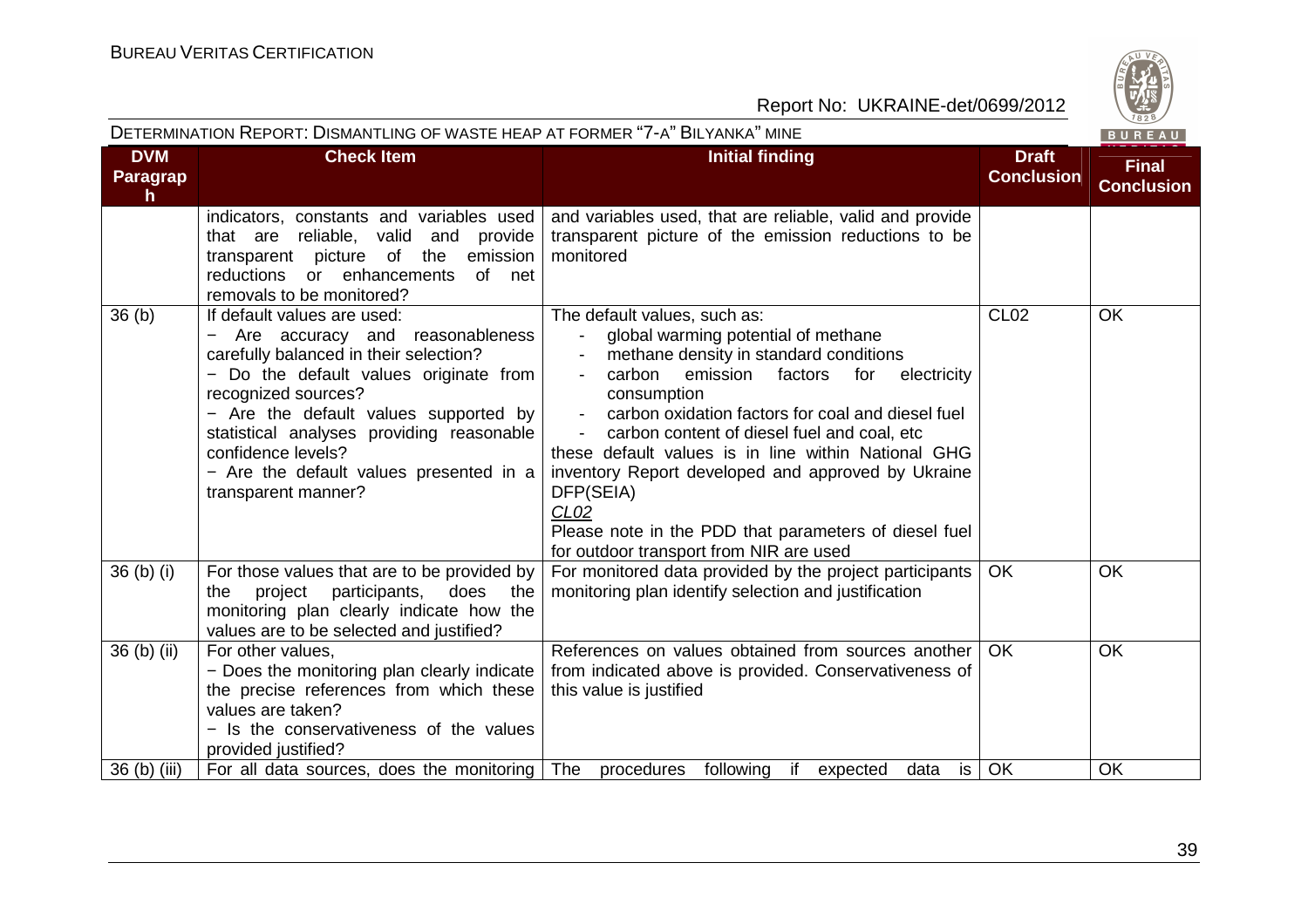

|                                  | DETERMINATION REPORT: DISMANTLING OF WASTE HEAP AT FORMER "7-A" BILYANKA" MINE                                                                                                              |                                                                                                                                                                                                                                                                                                                                                                                                                                                                                                                                |                                   | BUREAU                            |
|----------------------------------|---------------------------------------------------------------------------------------------------------------------------------------------------------------------------------------------|--------------------------------------------------------------------------------------------------------------------------------------------------------------------------------------------------------------------------------------------------------------------------------------------------------------------------------------------------------------------------------------------------------------------------------------------------------------------------------------------------------------------------------|-----------------------------------|-----------------------------------|
| <b>DVM</b><br>Paragrap<br>h      | <b>Check Item</b>                                                                                                                                                                           | <b>Initial finding</b>                                                                                                                                                                                                                                                                                                                                                                                                                                                                                                         | <b>Draft</b><br><b>Conclusion</b> | <b>Final</b><br><b>Conclusion</b> |
|                                  | plan specify the procedures to be followed<br>if expected data are unavailable?                                                                                                             | unavailable are described in the section D.1 of the PDD                                                                                                                                                                                                                                                                                                                                                                                                                                                                        |                                   |                                   |
| 36 (b) (iv)                      | Are International System Unit (SI units)<br>used?                                                                                                                                           | Some units from International System Unit are used                                                                                                                                                                                                                                                                                                                                                                                                                                                                             | OK                                | <b>OK</b>                         |
| 36 <sub>(b)</sub> <sub>(v)</sub> | Does the monitoring plan note any<br>parameters, coefficients, variables, etc.<br>that are used to calculate baseline<br>emissions or net removals but are obtained<br>through monitoring?  | The monitoring plan clearly indicate next parameters<br>that obtained through monitoring but used for baseline<br>calculations:<br>amount of coal that has been mined in the<br>baseline scenario and combusted for energy<br>use, equivalent to the amount of coal extracted<br>from the waste heap because of the project<br>activity<br>net Calorific Value of coal<br>carbon Oxidation factor of coal<br>carbon content of coal<br>the average ash content of sorted fractions<br>the average humidity of sorted fractions | OK.                               | <b>OK</b>                         |
| 36(b)(v)                         | Is the use of parameters, coefficients,<br>variables, etc. consistent between the<br>baseline and monitoring plan?                                                                          | The use of parameters, coefficients, variables is<br>consistent between the baseline and the monitoring<br>plan                                                                                                                                                                                                                                                                                                                                                                                                                | <b>OK</b>                         | OK                                |
| 36 <sub>(c)</sub>                | Does the monitoring plan draw on the list<br>of standard variables<br>contained<br>in<br>appendix B of "Guidance on criteria for<br>baseline setting and monitoring"?                       | The monitoring plan was drawn in accordance with the<br>list of standard variables contained in appendix B of<br>"Guidance on criteria for baseline setting and<br>monitoring"                                                                                                                                                                                                                                                                                                                                                 | <b>OK</b>                         | <b>OK</b>                         |
| 36 <sub>(d)</sub>                | Does the monitoring plan explicitly and<br>clearly distinguish:<br>Data and parameters that are not<br>monitored throughout the crediting period,<br>but are determined only once (and thus | The monitoring plan explicitly and clearly distinguish:<br>Data and parameters that are not monitored<br>(i)<br>throughout the crediting period, but are determined<br>only once (and thus remain fixed throughout the<br>crediting period), and that are available already at the                                                                                                                                                                                                                                             | <b>OK</b>                         | OK                                |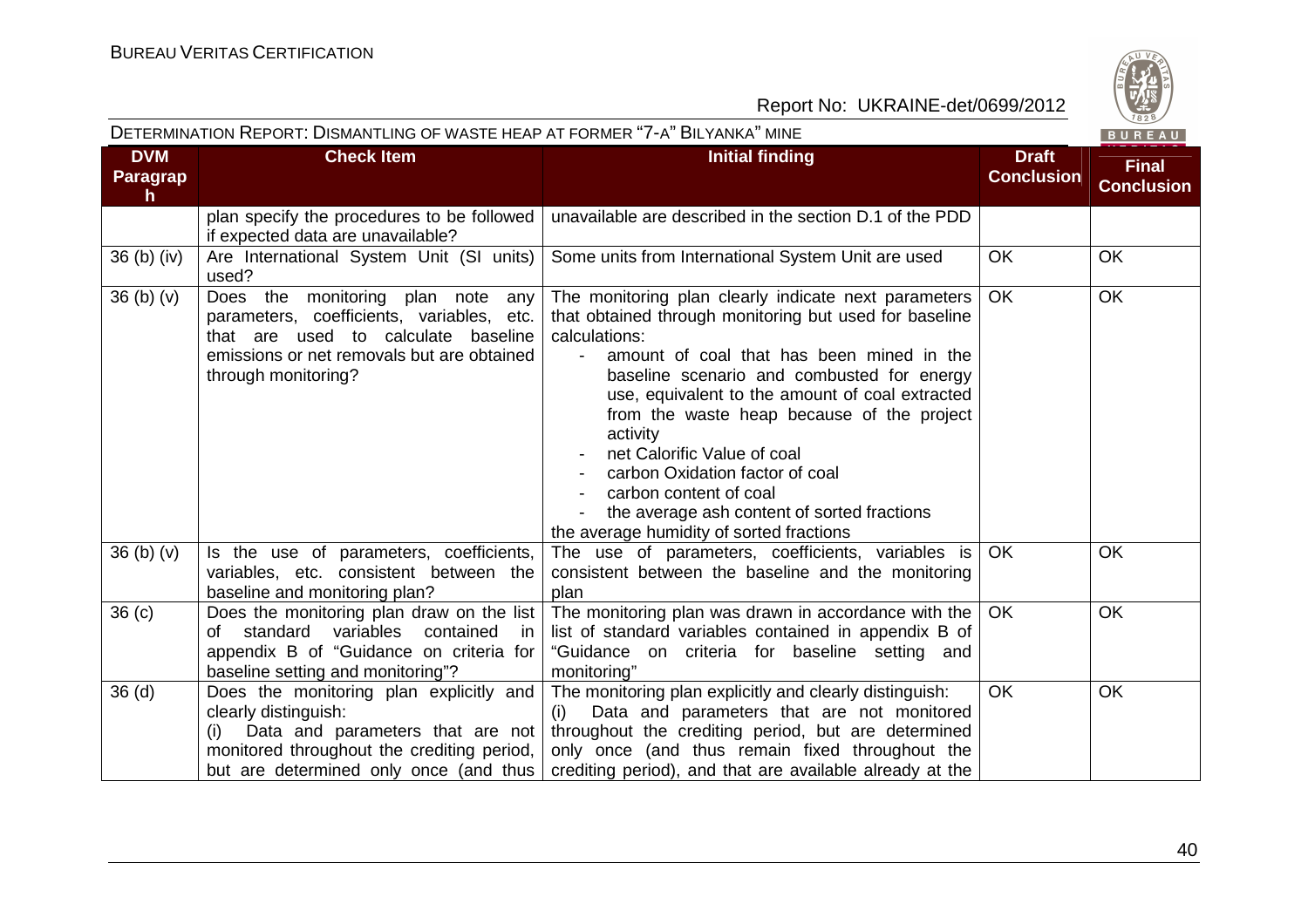

#### DETERMINATION REPORT: DISMANTLING OF WASTE HEAP AT FORMER "7-A" <sup>B</sup>ILYANKA" MINEBUREAU **DVM Check Item Initial finding Draft Final ConclusionParagrapConclusionh** remain fixed throughout the crediting stage of determination? period), and that are available already at (ii) Data and parameters that are not monitored the stage of determination? throughout the crediting period, but are determined (ii) Data and parameters that are not only once (and thus remain fixed throughout the monitored throughout the crediting period, crediting period), but that are not already available at but are determined only once (and thus the stage of determination? remain fixed throughout the crediting (iii) Data and parameters that are monitored throughout the crediting period. period), but that are not already available at the stage of determination? (iii) Data and parameters that are monitored throughout the crediting period? 36 (e) Does the monitoring plan describe the The monitoring plan clearly describes the methods OK OK methods employed for data monitoring employed for data monitored, such as direct measuring (including its frequency) and recording? with metering devices and laboratory samples, account from bookkeeper invoices; frequency of monitoring procedures and recording 36 (f) Does the monitoring plan elaborate all The monitoring plan elaborates all formulae required to OK OK algorithms and formulae used for the baseline and project emissions adjusted by leakagesestimation/calculation of baseline calculation emissions/removals and project emissions/removals or direct monitoring of emission reductions from the project, leakage, as appropriate? 36 (f) (i)  $\vert$  is the underlying rationale for the The underlying rationale for the formulae is explained  $\Box$  OK  $\Box$  OK algorithms/formulae explained? 36 (f) (ii)  $\vert$  Are consistent variables, equation formats, All variables, equation formats, subscripts are used in OK OK subscripts etc. used? consistent way All equations are numbered 36 (f) (iii) Are all equations numbered? All equations are numbered All equations are numbered and  $\overline{OK}$  OK 36 (f) (iv)  $\vert$  Are all variables, with units indicated All variables with units are indentified  $\vert$  OK  $\overline{OK}$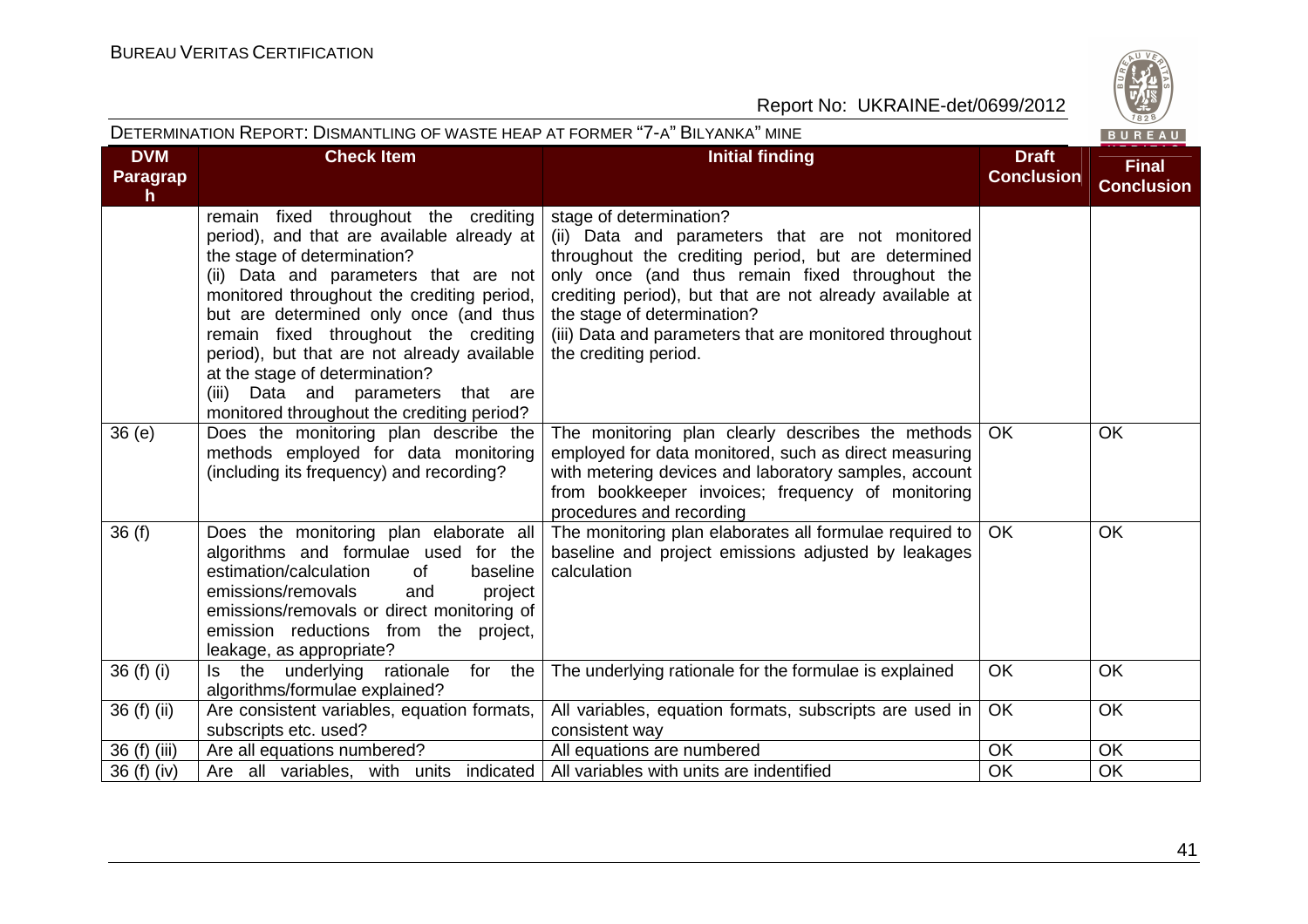

|                                        | DETERMINATION KEPORT. DISMANTLING OF WASTE HEAP AT FORMER 1-A DILYANKA MINE                                                                                          |                                                                                                                                                                                                                                                              |                                   | B U R E A U                       |
|----------------------------------------|----------------------------------------------------------------------------------------------------------------------------------------------------------------------|--------------------------------------------------------------------------------------------------------------------------------------------------------------------------------------------------------------------------------------------------------------|-----------------------------------|-----------------------------------|
| <b>DVM</b><br>Paragrap<br>$\mathsf{h}$ | <b>Check Item</b>                                                                                                                                                    | <b>Initial finding</b>                                                                                                                                                                                                                                       | <b>Draft</b><br><b>Conclusion</b> | <b>Final</b><br><b>Conclusion</b> |
|                                        | defined?                                                                                                                                                             |                                                                                                                                                                                                                                                              |                                   |                                   |
| 36 $(f)(v)$                            | conservativeness<br>of<br>the<br>the<br>ls.<br>algorithms/procedures justified?                                                                                      | The conservativeness of the procedures are justified                                                                                                                                                                                                         | OK                                | <b>OK</b>                         |
| 36(f)(v)                               | To the extent possible, are methods to<br>quantitatively account for uncertainty in key<br>parameters included?                                                      | Uncertainty level of Key parameters is indicated as low<br>in the section D.2 of the PDD. Only uncertainty level of<br>probability of waste heap self-ignition is indicated as<br>medium                                                                     | <b>OK</b>                         | <b>OK</b>                         |
| 36 (f) (vi)                            | Is consistency between the elaboration of<br>the<br>baseline scenario and the procedure for<br>calculating the emissions or net removals<br>of the baseline ensured? | Consistency between the elaboration of the baseline<br>scenario and the baseline emission<br>calculation<br>procedure is ensured                                                                                                                             | <b>OK</b>                         | OK                                |
| 36 (f) (vii)                           | Are any parts of the algorithms or formulae<br>that are not self-evident explained?                                                                                  | The monitoring plan contains detailed explanation of<br>each part of formulae                                                                                                                                                                                | OK                                | OK                                |
| 36 (f) (vii)                           | Is it justified that the procedure is<br>consistent<br>with<br>standard<br>technical<br>procedures in the relevant sector?                                           | The proposed monitoring plan is similar with monitoring<br>plans of JI projects implemented at SIA "Antracit", SIA<br>"Monolit", "Temp" LLC etc, determined by Global<br>Carbon B.V.                                                                         | <b>OK</b>                         | <b>OK</b>                         |
| 36 (f) (vii)                           | Are references provided as necessary?                                                                                                                                | The references are provided in relevant points                                                                                                                                                                                                               | <b>OK</b>                         | OK                                |
| 36 (f) (vii)                           | Are implicit and explicit key assumptions<br>explained in a transparent manner?                                                                                      | The explicit and implicit key assumptions are explained<br>in transparent manner                                                                                                                                                                             | OK                                | OK                                |
| 36(f)(vi)                              | Is it clearly stated which assumptions and<br>procedures have significant uncertainty<br>associated with them, and how such<br>uncertainty is to be addressed?       | The project participants describe uncertainty level of<br>key factors as low. Key project parameters monitoring<br>equipment is calibrated/verified in accordance with<br>state rules and approved methodologies of quality<br>control and quality assurance | <b>OK</b>                         | <b>OK</b>                         |
| 36 (f) (vii)                           | Is the uncertainty of key parameters<br>described and, where possible, is an<br>uncertainty range at 95% confidence level                                            | The uncertainty level of parameters monitored is<br>indicated in the section D.2, quality control and quality<br>assurance procedures. The uncertainty level of                                                                                              | OK                                | OK                                |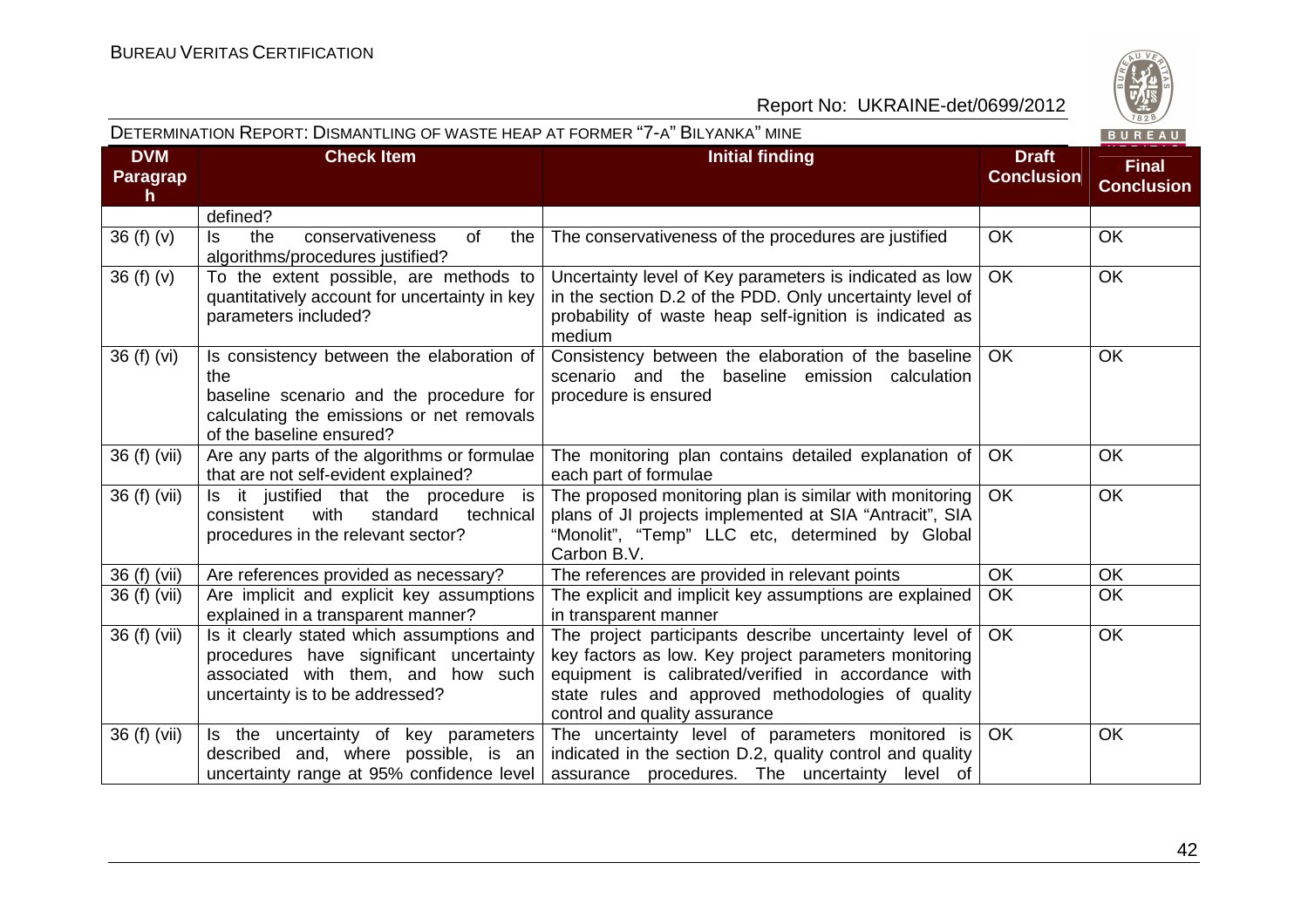

|                              | DETERMINATION REPORT: DISMANTLING OF WASTE HEAP AT FORMER "7-A" BILYANKA" MINE                                                                                                                                                                                                                       |                                                                                                                                                                                                                                                                         |                                   | BUREAU                            |
|------------------------------|------------------------------------------------------------------------------------------------------------------------------------------------------------------------------------------------------------------------------------------------------------------------------------------------------|-------------------------------------------------------------------------------------------------------------------------------------------------------------------------------------------------------------------------------------------------------------------------|-----------------------------------|-----------------------------------|
| <b>DVM</b><br>Paragrap<br>h. | <b>Check Item</b>                                                                                                                                                                                                                                                                                    | <b>Initial finding</b>                                                                                                                                                                                                                                                  | <b>Draft</b><br><b>Conclusion</b> | <b>Final</b><br><b>Conclusion</b> |
|                              | for key parameters for the calculation of<br>emission reductions or enhancements of<br>net removals provided?                                                                                                                                                                                        | parameters monitored is indicated as low, only<br>Probability of waste heap burning is indicated as<br>medium                                                                                                                                                           |                                   |                                   |
| 36(9)                        | Does the monitoring plan identify a national<br>or international monitoring standard if such<br>standard has to be and/or is applied to<br>certain aspects of the project?<br>Does the monitoring plan provide a<br>reference as to where<br>a detailed<br>description of the standard can be found? | The monitoring plan identifies next state ruling<br>documents:<br>(a)<br>GOST 11022-95 and GOST 11014-2001 for<br>sampling analysis process<br>GOST 305-82 on diesel fuel parameters<br>(b)<br>References on detailed description of mentioned<br>standard are provided | OK                                | OK                                |
| 36(h)                        | Does the monitoring plan document<br>statistical<br>techniques,<br>if<br>used<br>for<br>monitoring, and that they are used in a<br>conservative manner?                                                                                                                                              | The monitoring plan uses some statistical data sources<br>such as researches of waste heap self-ignition<br>probability from Scientific Centre "Respirator", data<br>from Ukrainian State Statistic Service                                                             | <b>OK</b>                         | OK                                |
| 36(i)                        | Does the monitoring plan present the<br>quality assurance and control procedures<br>for the monitoring process, including, as<br>appropriate, information on calibration and<br>on how records on data and/or method<br>validity and accuracy are kept and made<br>available upon request?           | The quality control and quality assurance procedures of<br>monitoring process are presented. Information on<br>project measuring devices calibration is provided                                                                                                        | <b>OK</b>                         | <b>OK</b>                         |
| 36(j)                        | Does the monitoring plan clearly identify<br>the responsibilities and the authority<br>regarding the monitoring activities?                                                                                                                                                                          | monitoring<br>The<br>plan<br>clearly<br>identifies<br>the<br>responsibilities and the authorities regarding<br>the<br>monitoring activities, see please figure 9, section D.3 of<br>the PDD                                                                             | OK                                | OK                                |
| 36(k)                        | Does the monitoring plan, on the whole,<br>reflect<br>good<br>monitoring<br>practices<br>appropriate to the project type?<br>If it is a JI LULUCF project, is the good                                                                                                                               | The monitoring plan is identical to monitoring plans in<br>JI projects implemented at SIA "Antracit", SIA "Monolit",<br>"Temp" LLC etc, determined by Global Carbon B.V.                                                                                                | <b>OK</b>                         | OK                                |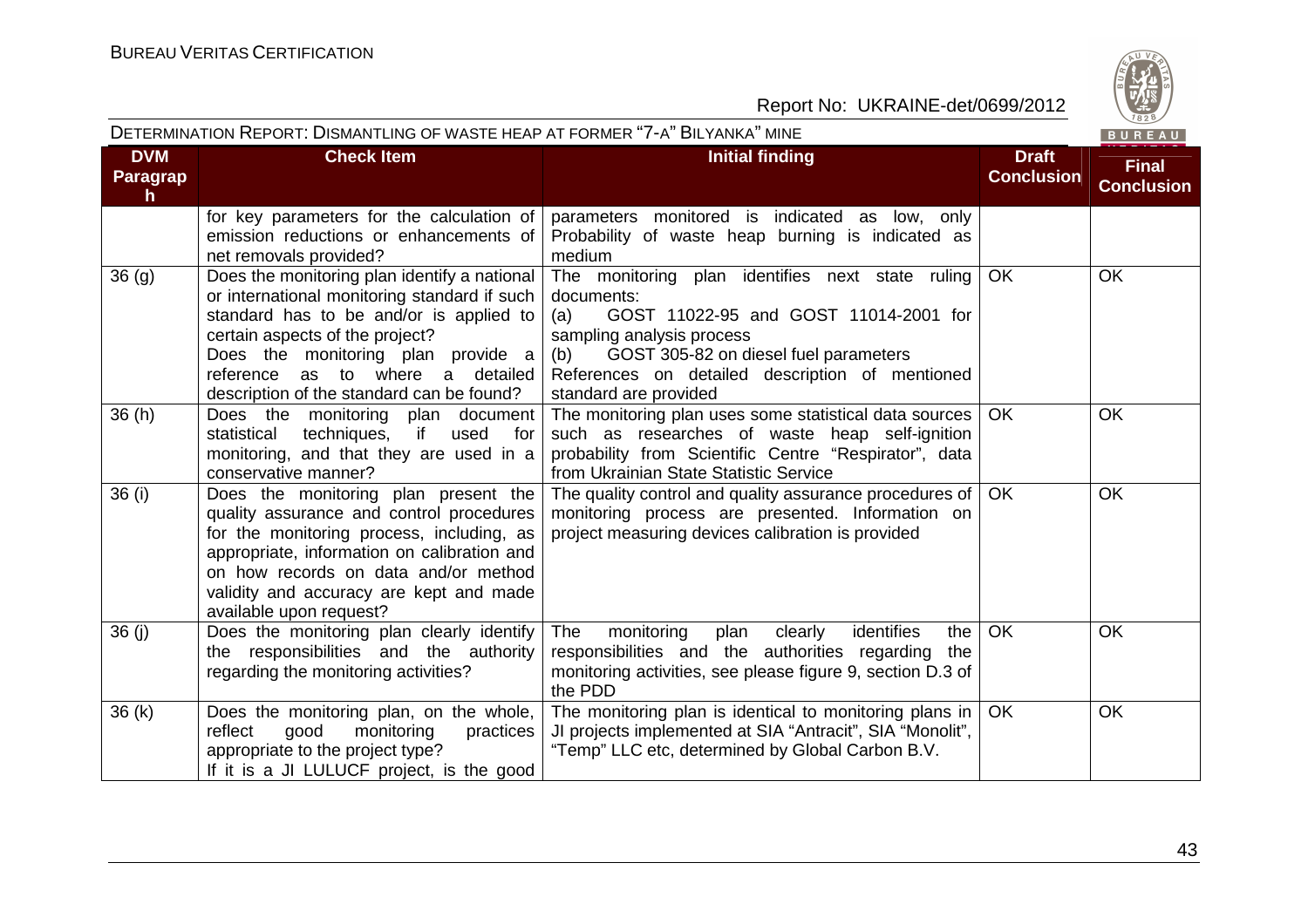| CO. |
|-----|
|     |
| W   |
|     |
| 828 |
|     |

|                                                                                                           | DETERMINATION REPORT: DISMANTLING OF WASTE HEAP AT FORMER "7-A" BILYANKA" MINE                                                                                                                                                                                                                                                         |                                                                                                                                                                                                                                                                                                                |                                   | BUREAU                            |  |
|-----------------------------------------------------------------------------------------------------------|----------------------------------------------------------------------------------------------------------------------------------------------------------------------------------------------------------------------------------------------------------------------------------------------------------------------------------------|----------------------------------------------------------------------------------------------------------------------------------------------------------------------------------------------------------------------------------------------------------------------------------------------------------------|-----------------------------------|-----------------------------------|--|
| <b>DVM</b><br><b>Paragrap</b><br>$\mathsf{h}$                                                             | <b>Check Item</b>                                                                                                                                                                                                                                                                                                                      | <b>Initial finding</b>                                                                                                                                                                                                                                                                                         | <b>Draft</b><br><b>Conclusion</b> | <b>Final</b><br><b>Conclusion</b> |  |
|                                                                                                           | practice guidance developed by IPCC<br>applied?                                                                                                                                                                                                                                                                                        |                                                                                                                                                                                                                                                                                                                |                                   |                                   |  |
| $36$ (I)                                                                                                  | Does the monitoring plan provide, in<br>tabular form, a complete compilation of the<br>data that need to be collected for its<br>application, including<br>data that are<br>measured or sampled and data that are<br>collected from other sources but not<br>including data that are calculated with<br>equations?                     | The monitoring plan provides in tabular form a<br>complete compilation of the data collected and required<br>for emission reduction calculation, including data that<br>are measured or sampled and data that are collected<br>from other sources but not including data that are<br>calculated with equations | <b>OK</b>                         | OK                                |  |
| 36(m)                                                                                                     | Does the monitoring plan indicate that the<br>data monitored and required for verification<br>are to be kept for two years after the last<br>transfer of ERUs for the project?                                                                                                                                                         | The monitoring plan indicates that data monitored and<br>required for ERUs calculation will be kept two years<br>after the last ERUs transfer                                                                                                                                                                  | <b>OK</b>                         | OK                                |  |
| 37                                                                                                        | If selected elements or combinations of<br><b>CDM</b><br>methodologies<br>approved<br>or<br>methodological<br>tools<br>are<br>used<br>for<br>establishing the monitoring plan, are the<br>selected elements or combination, together<br>with elements supplementary developed by<br>the project participants in line with 36<br>above? | <b>CDM</b><br>Selected<br>of<br>methodology<br>elements<br>ACM009, Version 03.2 was<br>leakages<br>used<br>for<br>estimations in line within the section 36 above                                                                                                                                              | <b>OK</b>                         | OK                                |  |
|                                                                                                           | Approved CDM methodology approach only_Paragraphs 38(a) - 38(d)_Not applicable                                                                                                                                                                                                                                                         |                                                                                                                                                                                                                                                                                                                |                                   |                                   |  |
| Applicable to both JI specific approach and approved CDM methodology approach_Paragraph 39_Not applicable |                                                                                                                                                                                                                                                                                                                                        |                                                                                                                                                                                                                                                                                                                |                                   |                                   |  |
| Leakage                                                                                                   | JI specific approach only                                                                                                                                                                                                                                                                                                              |                                                                                                                                                                                                                                                                                                                |                                   |                                   |  |
| 40(a)                                                                                                     | Does the PDD appropriately describe an  <br>assessment of the potential leakage of the<br>project and appropriately explain which                                                                                                                                                                                                      | The PDD appropriately describe an assessment of<br>project leakages and explain which sources of leakage<br>are to be calculated or to be neglected                                                                                                                                                            | OK.                               | OK                                |  |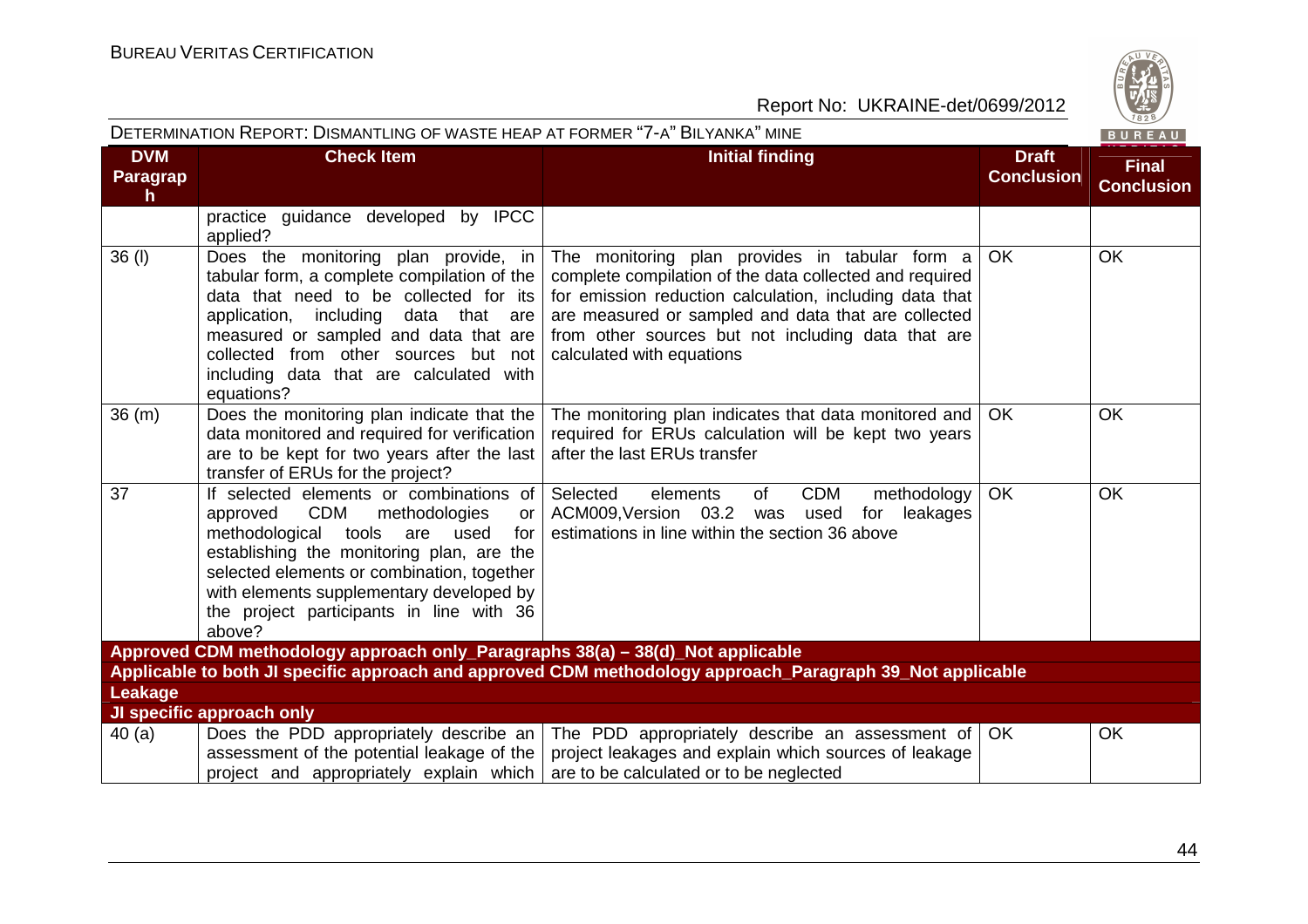| DETERMINATION REPORT: DISMANTLING OF WASTE HEAP AT FORMER "7-A" BILYANKA" MINE<br>BUREAU |                                                                                                                                                                                                                                                                                                                                                                                                                |                                                                                                                                                                                                                                                                                                                                                                                                                                                                                                                                 |                                   |                                   |  |  |  |
|------------------------------------------------------------------------------------------|----------------------------------------------------------------------------------------------------------------------------------------------------------------------------------------------------------------------------------------------------------------------------------------------------------------------------------------------------------------------------------------------------------------|---------------------------------------------------------------------------------------------------------------------------------------------------------------------------------------------------------------------------------------------------------------------------------------------------------------------------------------------------------------------------------------------------------------------------------------------------------------------------------------------------------------------------------|-----------------------------------|-----------------------------------|--|--|--|
| <b>DVM</b><br>Paragrap<br>$\mathsf{h}$                                                   | <b>Check Item</b>                                                                                                                                                                                                                                                                                                                                                                                              | <b>Initial finding</b>                                                                                                                                                                                                                                                                                                                                                                                                                                                                                                          | <b>Draft</b><br><b>Conclusion</b> | <b>Final</b><br><b>Conclusion</b> |  |  |  |
|                                                                                          | sources of leakage are to be calculated<br>and which can be neglected?                                                                                                                                                                                                                                                                                                                                         |                                                                                                                                                                                                                                                                                                                                                                                                                                                                                                                                 |                                   |                                   |  |  |  |
| 40(b)                                                                                    | ex ante estimate of leakage?                                                                                                                                                                                                                                                                                                                                                                                   | Does the PDD provide a procedure for an $\vert$ The procedure of ex ante leakages estimates are<br>provided in the PDD                                                                                                                                                                                                                                                                                                                                                                                                          | OK                                | <b>OK</b>                         |  |  |  |
|                                                                                          | Approved CDM methodology approach only_Paragraph 41_Not applicable                                                                                                                                                                                                                                                                                                                                             |                                                                                                                                                                                                                                                                                                                                                                                                                                                                                                                                 |                                   |                                   |  |  |  |
|                                                                                          | Estimation of emission reductions or enhancements of net removals                                                                                                                                                                                                                                                                                                                                              |                                                                                                                                                                                                                                                                                                                                                                                                                                                                                                                                 |                                   |                                   |  |  |  |
| 42                                                                                       | following approaches it chooses?<br>(a) Assessment of emissions or net<br>removals in the baseline scenario and in<br>the project scenario<br>(b) Direct assessment of emission<br>reductions                                                                                                                                                                                                                  | Does the PDD indicate which of the The PDD indicates that assessment of emissions in the<br>baseline scenario and in the project scenario was<br>chosen                                                                                                                                                                                                                                                                                                                                                                         | <b>OK</b>                         | <b>OK</b>                         |  |  |  |
| 43                                                                                       | If the approach (a) in 42 is chosen, does $\vert$<br>the PDD provide ex ante estimates of:<br>(a) Emissions or net removals for the<br>project scenario (within the<br>project<br>boundary)?<br>(b) Leakage, as applicable?<br>(c) Emissions or net removals for the<br>baseline scenario (within the project<br>boundary)?<br>(d) Emission reductions or enhancements<br>of net removals adjusted by leakage? | The PDD provides ex ante estimates for period<br>01/09/2008-31/12/2012<br>(a) Emissions for the project scenario within the<br>project boundary which is 69 613 tonnes of<br>CO <sub>2</sub> equivalent<br>(b) Leakages which is -566 526 tonnes of CO2<br>equivalent<br>(c) Emissions for the baseline scenario which is<br>1 582 715 tonnes of CO2 equivalent<br>(d) Emission reductions adjusted by leakages<br>which is 2 079 628 tonnes of CO2 equivalent<br>CAR07<br>Please check JI PDD form in the sub-heads of section | CAR07                             | <b>OK</b>                         |  |  |  |
| 44                                                                                       | If the approach (b) in 42 is chosen, does<br>the PDD provide ex ante estimates of:                                                                                                                                                                                                                                                                                                                             | The approach 42(a) was chosen                                                                                                                                                                                                                                                                                                                                                                                                                                                                                                   | <b>OK</b>                         | <b>OK</b>                         |  |  |  |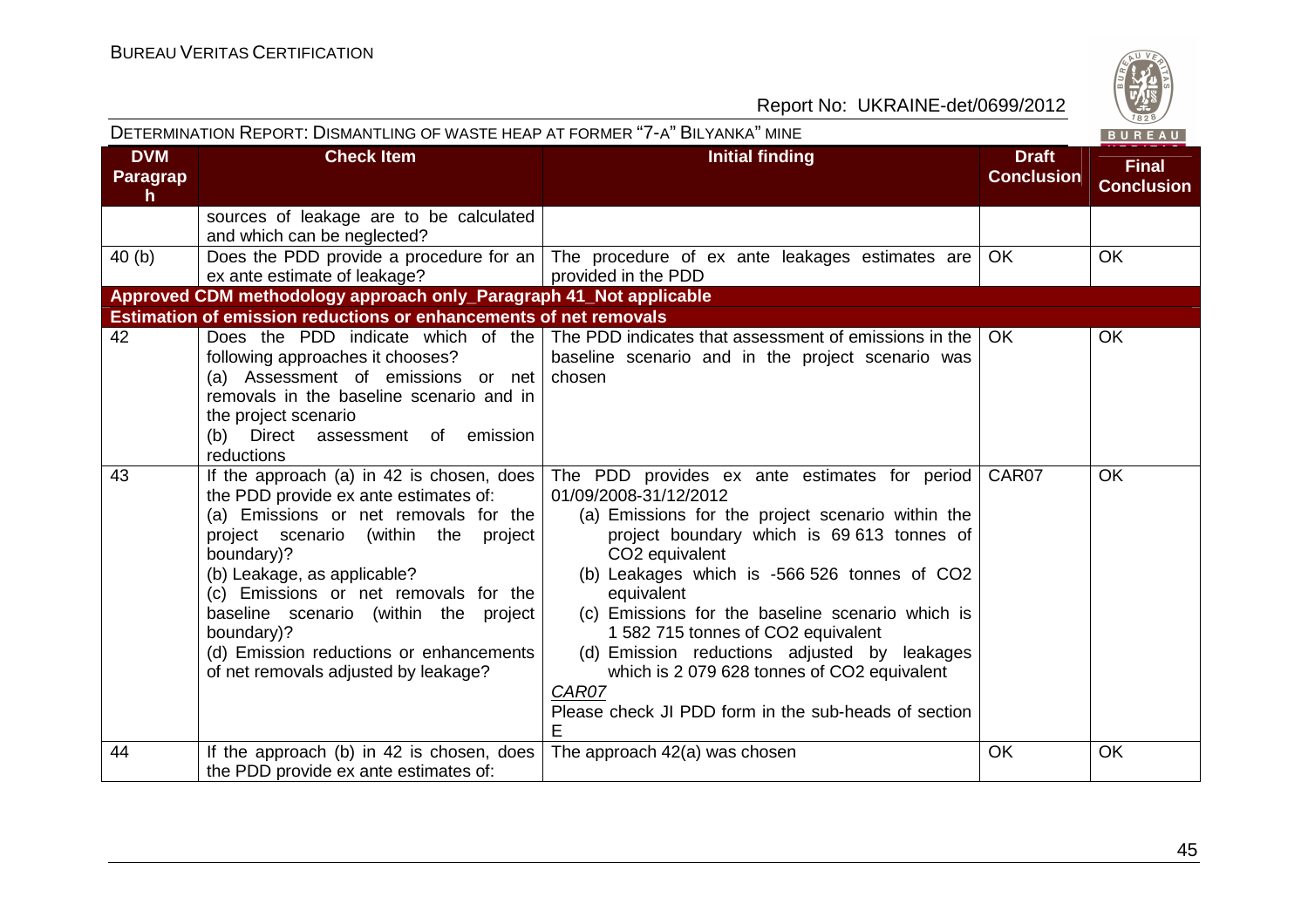| tn  |
|-----|
| ሕ   |
|     |
| 828 |

| DETERMINATION REPORT: DISMANTLING OF WASTE HEAP AT FORMER "7-A" BILYANKA" MINE |                                                                                                                                                                                                                                                                                                                                                                                                                                                                                                                                                                                                                                                                                                                                                                                                                                                         |                                                                                                                                                                                                                                                                                                                                                                                                                                                                                                                                                                                                                                                                                                                                                                                                                                                                                                                                                                                                                                                                            |                                   | $\sqrt{828}$<br>BUREAU            |
|--------------------------------------------------------------------------------|---------------------------------------------------------------------------------------------------------------------------------------------------------------------------------------------------------------------------------------------------------------------------------------------------------------------------------------------------------------------------------------------------------------------------------------------------------------------------------------------------------------------------------------------------------------------------------------------------------------------------------------------------------------------------------------------------------------------------------------------------------------------------------------------------------------------------------------------------------|----------------------------------------------------------------------------------------------------------------------------------------------------------------------------------------------------------------------------------------------------------------------------------------------------------------------------------------------------------------------------------------------------------------------------------------------------------------------------------------------------------------------------------------------------------------------------------------------------------------------------------------------------------------------------------------------------------------------------------------------------------------------------------------------------------------------------------------------------------------------------------------------------------------------------------------------------------------------------------------------------------------------------------------------------------------------------|-----------------------------------|-----------------------------------|
| <b>DVM</b><br><b>Paragrap</b><br>h.                                            | <b>Check Item</b>                                                                                                                                                                                                                                                                                                                                                                                                                                                                                                                                                                                                                                                                                                                                                                                                                                       | <b>Initial finding</b>                                                                                                                                                                                                                                                                                                                                                                                                                                                                                                                                                                                                                                                                                                                                                                                                                                                                                                                                                                                                                                                     | <b>Draft</b><br><b>Conclusion</b> | <b>Final</b><br><b>Conclusion</b> |
|                                                                                | (a) Emission reductions or enhancements<br>of net removals (within the project<br>boundary)?<br>(b) Leakage, as applicable?<br>(c) Emission reductions or enhancements<br>of net removals adjusted by leakage?                                                                                                                                                                                                                                                                                                                                                                                                                                                                                                                                                                                                                                          |                                                                                                                                                                                                                                                                                                                                                                                                                                                                                                                                                                                                                                                                                                                                                                                                                                                                                                                                                                                                                                                                            |                                   |                                   |
| 45                                                                             | For both approaches in 42<br>(a) Are the estimates in 43 or 44 given:<br>(i) On a periodic basis?<br>(ii) At least from the beginning until the<br>end of the crediting period?<br>(iii) On a source-by-source/sink-by-sink<br>basis?<br>(iv) For each GHG?<br>(v) In tones of CO2 equivalent, using<br>global warming potentials defined by<br>decision 2/CP.3 or as subsequently<br>revised in accordance with Article 5 of the<br>Kyoto Protocol?<br>(b) Are the formula used for calculating the<br>estimates in 43 or 44 consistent throughout<br>the PDD?<br>(c) For calculating estimates in 43 or 44,<br>are key factors influencing the baseline<br>emissions or removals and the activity<br>level of the project and the emissions or<br>net removals as well as risks associated<br>with the project taken into account, as<br>appropriate? | a) The estimates are given on<br>(i) on a yearly basis<br>(ii) from 01/09/2008 till 31/12/2012<br>(iii) On a source-by-source/sink-by-sink basis<br>- for each GHG, which are CH4 and CO2<br>- in tonnes of CO2 equivalent<br>- using global warming potentials defined by decision<br>2/CP.3<br>(b) The formula used for calculating in 43 is consistent<br>throughout the PDD<br>(c) The key factors influencing the baseline emissions<br>and the activity level of the project and the emissions<br>as well as risks associated with the project were taken<br>into account for calculating estimates in 43<br>(d) The data sources used for calculating the estimates<br>in 43 are clearly identified, reliable and transparent.<br>(e) emission factors used for calculations in 43 are in<br>line with National GHG Inventory Report approved by<br><b>Ukrainian DFP</b><br>(f) The estimations in 43 are based on conservative<br>assumptions and the most plausible scenarios in a<br>transparent manner<br>(g) the estimates in 43 are consistent throughout the | <b>OK</b>                         | OK                                |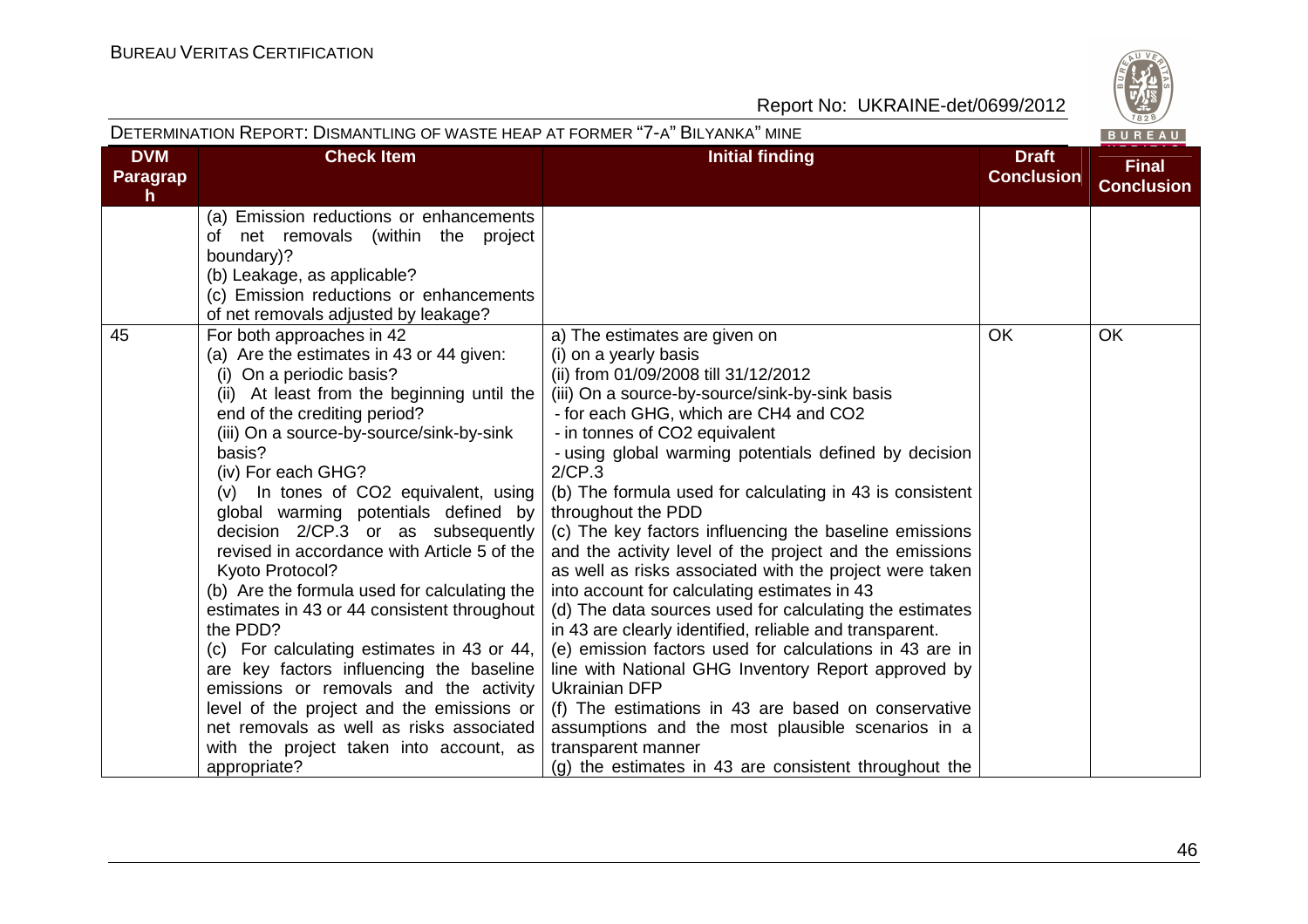| DETERMINATION REPORT: DISMANTLING OF WASTE HEAP AT FORMER "7-A" BILYANKA" MINE |                                                                                                                                                                                                                                                                                                                                                                                                                                                                                                                                                                                                                                                                                                                                                                                                                                                                                                    |                                                                                                                                                                                                                                                                                            |                                   |                                   |  |  |
|--------------------------------------------------------------------------------|----------------------------------------------------------------------------------------------------------------------------------------------------------------------------------------------------------------------------------------------------------------------------------------------------------------------------------------------------------------------------------------------------------------------------------------------------------------------------------------------------------------------------------------------------------------------------------------------------------------------------------------------------------------------------------------------------------------------------------------------------------------------------------------------------------------------------------------------------------------------------------------------------|--------------------------------------------------------------------------------------------------------------------------------------------------------------------------------------------------------------------------------------------------------------------------------------------|-----------------------------------|-----------------------------------|--|--|
| <b>DVM</b><br>Paragrap<br>$\mathsf{h}$                                         | <b>Check Item</b>                                                                                                                                                                                                                                                                                                                                                                                                                                                                                                                                                                                                                                                                                                                                                                                                                                                                                  | <b>Initial finding</b>                                                                                                                                                                                                                                                                     | <b>Draft</b><br><b>Conclusion</b> | <b>Final</b><br><b>Conclusion</b> |  |  |
|                                                                                | (d) Are data sources used for calculating<br>the estimates in 43 or 44 clearly identified,<br>reliable and transparent?<br>(e) Are emission factors (including default<br>emission factors) if used for calculating the<br>estimates in 43 or 44 selected by carefully<br>balancing accuracy and reasonableness,<br>and appropriately justified of the choice?<br>(f) Is the estimation in 43 or 44 based on<br>conservative assumptions and the most<br>plausible scenarios in a transparent<br>manner?<br>Are the estimates in 43 or 44<br>(q)<br>consistent throughout the PDD?<br>(h) Is the annual average of estimated<br>emission reductions or enhancements of<br>net removals calculated by dividing the<br>total estimated emission reductions or<br>enhancements of net removals over the<br>crediting period by the total months of the<br>crediting period and multiplying by twelve? | <b>PDD</b><br>(h) the annual average value of estimated emission<br>reductions is calculated by dividing the total estimated<br>emission reductions or enhancements of net removals<br>over the crediting period by the total months of the<br>crediting period and multiplying by twelve. |                                   |                                   |  |  |
| 46                                                                             | If the calculation of the baseline emissions<br>or<br>net removals is to be performed ex post,<br>does the PDD include an illustrative ex<br>emissions<br>removals<br>ante<br>or<br>net<br>calculation?                                                                                                                                                                                                                                                                                                                                                                                                                                                                                                                                                                                                                                                                                            | PDD contains ex-post calculations for 2008-2011<br>years. Ex-ante calculations is provided for 2012 year                                                                                                                                                                                   | OK.                               | <b>OK</b>                         |  |  |
| Approved CDM methodology approach only_Paragraphs 47(a) – 47(b)_Not applicable |                                                                                                                                                                                                                                                                                                                                                                                                                                                                                                                                                                                                                                                                                                                                                                                                                                                                                                    |                                                                                                                                                                                                                                                                                            |                                   |                                   |  |  |
| <b>Environmental impacts</b>                                                   |                                                                                                                                                                                                                                                                                                                                                                                                                                                                                                                                                                                                                                                                                                                                                                                                                                                                                                    |                                                                                                                                                                                                                                                                                            |                                   |                                   |  |  |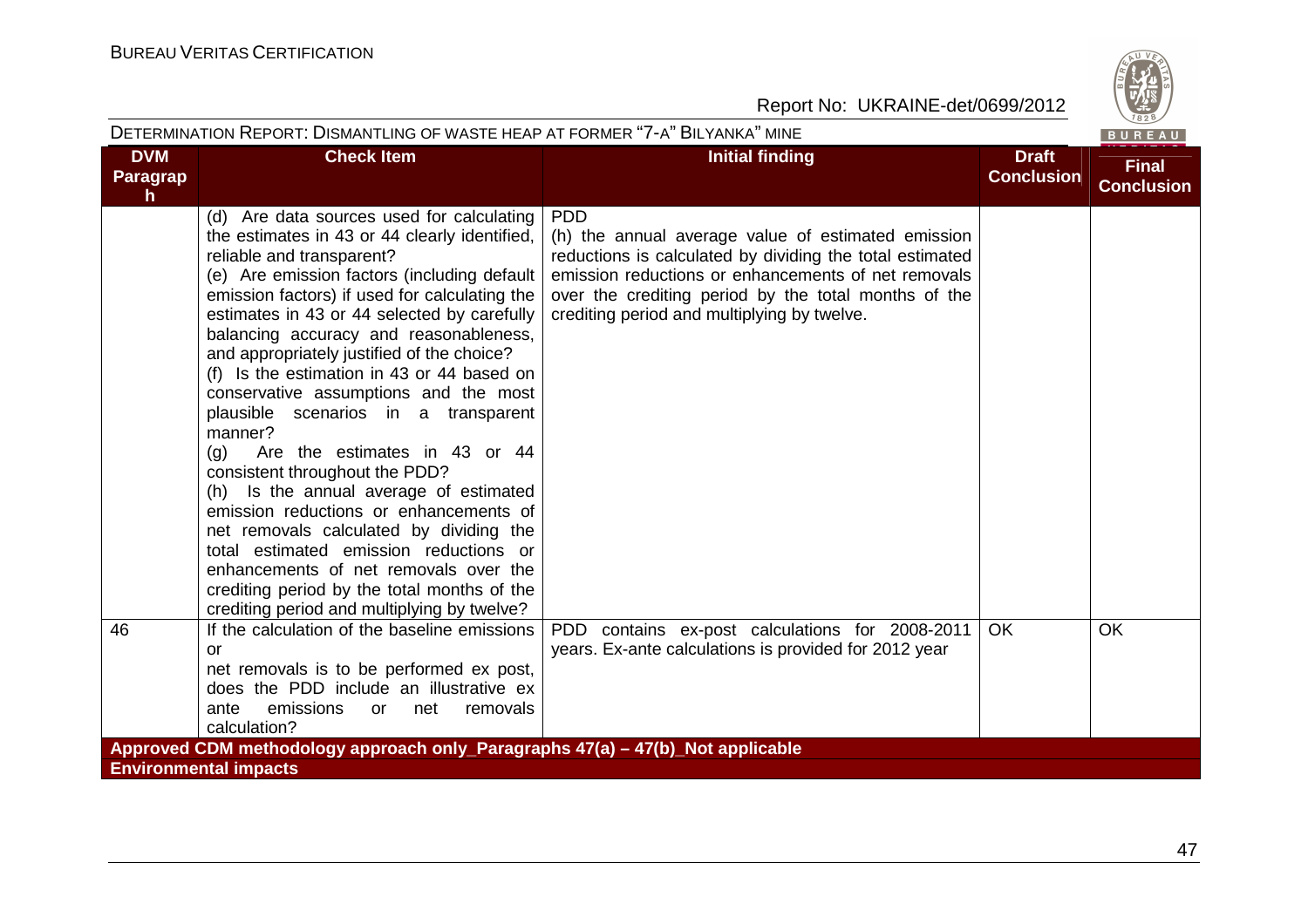| DETERMINATION REPORT: DISMANTLING OF WASTE HEAP AT FORMER "7-A" BILYANKA" MINE<br>BUREAU                      |                                                                                                                                                                                                                                                                                                                                                                       |                                                                                                                                                                                                           |                                   |                                   |  |  |  |
|---------------------------------------------------------------------------------------------------------------|-----------------------------------------------------------------------------------------------------------------------------------------------------------------------------------------------------------------------------------------------------------------------------------------------------------------------------------------------------------------------|-----------------------------------------------------------------------------------------------------------------------------------------------------------------------------------------------------------|-----------------------------------|-----------------------------------|--|--|--|
| <b>DVM</b><br>Paragrap<br>h                                                                                   | <b>Check Item</b>                                                                                                                                                                                                                                                                                                                                                     | <b>Initial finding</b>                                                                                                                                                                                    | <b>Draft</b><br><b>Conclusion</b> | <b>Final</b><br><b>Conclusion</b> |  |  |  |
| 48 (a)                                                                                                        | <b>PDD</b><br>Does<br>the<br>list<br>attach<br>and<br>documentation on the analysis<br>of the<br>environmental impacts of the project,<br>transboundary<br>impacts,<br>including<br>in in<br>accordance with procedures as determined<br>by the host Party?                                                                                                           | The PDD<br>documentation<br>lists<br>on the<br>project<br>environmental impact analysis in accordance with<br>actual Ukrainian legislation.                                                               | OK                                | OK                                |  |  |  |
| 48(b)                                                                                                         | If the analysis in 48 (a) indicates that the<br>environmental impacts are considered<br>significant by the project participants or the<br>host Party, does the PDD provide<br>conclusion and all references to supporting<br>documentation of an environmental impact<br>assessment undertaken in accordance with<br>the procedures as required by the host<br>Party? | The analysis mentioned in $48(a)$ indicates that impact   OK<br>on air is significant. Assessment of impact on the<br>environment under the laws of Ukraine was held for the<br>proposed project in 2008. |                                   | <b>OK</b>                         |  |  |  |
|                                                                                                               | <b>Stakeholder consultation</b>                                                                                                                                                                                                                                                                                                                                       |                                                                                                                                                                                                           |                                   |                                   |  |  |  |
| 49                                                                                                            | If stakeholder consultation was undertaken<br>in<br>accordance with the procedure as required<br>by the host Party, does the PDD provide:<br>(a) A list of stakeholders from whom<br>comments on the projects have been<br>received, if any?<br>(b) The nature of the comments?<br>(c) A description on whether and how the<br>comments have been addressed?          | Actual Ukraine legislation doesn't require public<br>information for JI project. Any comments from local<br>stakeholders are obtained. Comments will be collect<br>during determination process           | <b>OK</b>                         | <b>OK</b>                         |  |  |  |
|                                                                                                               |                                                                                                                                                                                                                                                                                                                                                                       | Determination regarding small-scale projects (additional elements for assessment)_Paragraphs 50 - 57_Not applicable                                                                                       |                                   |                                   |  |  |  |
| Determination regarding land use, land-use change and forestry projects _Paragraphs 58 – 64(d) Not applicable |                                                                                                                                                                                                                                                                                                                                                                       |                                                                                                                                                                                                           |                                   |                                   |  |  |  |
| Determination regarding programmes of activities Paragraphs 66 – 73 Not applicable                            |                                                                                                                                                                                                                                                                                                                                                                       |                                                                                                                                                                                                           |                                   |                                   |  |  |  |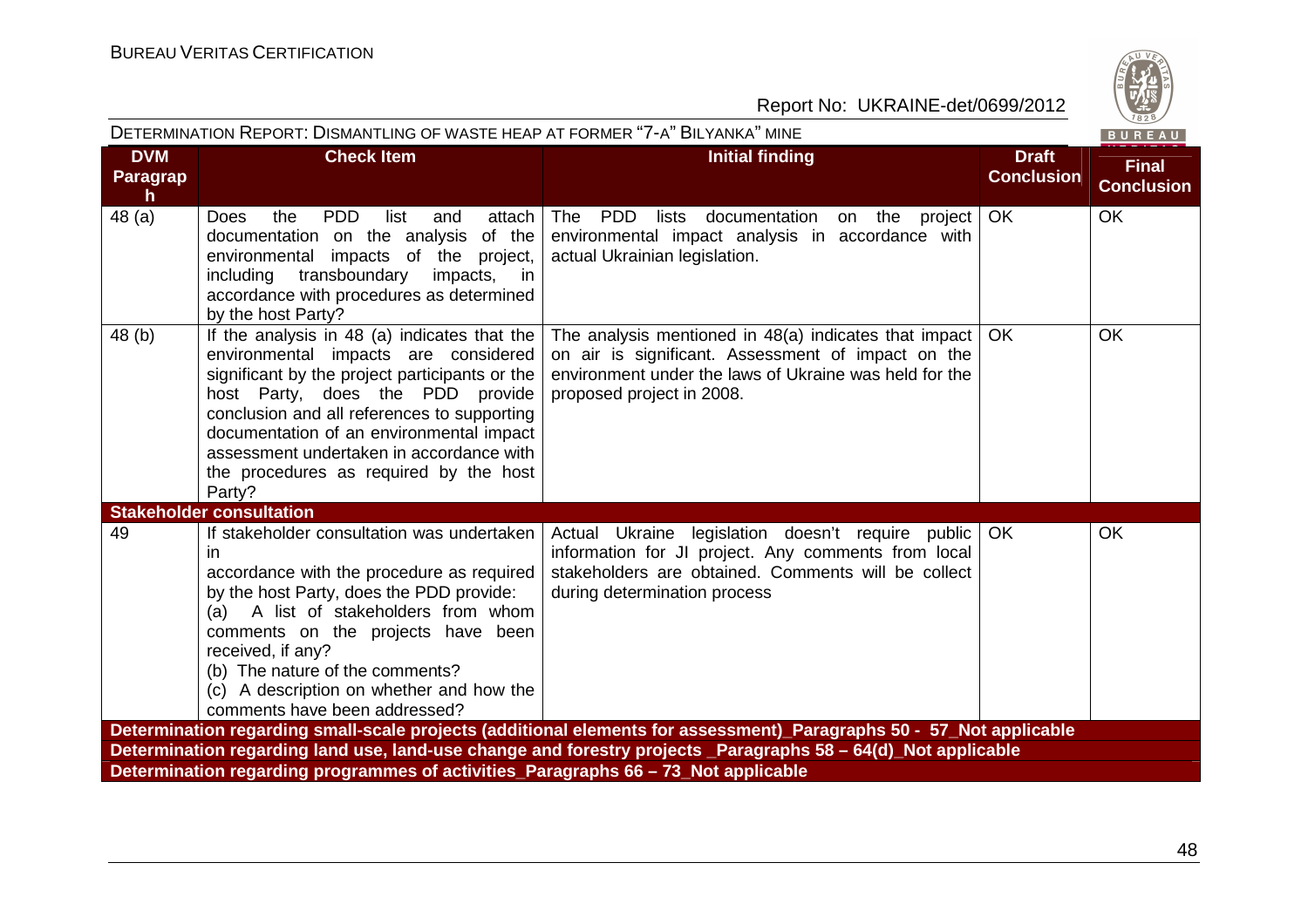#### DETERMINATION REPORT: DISMANTLING OF WASTE HEAP AT FORMER "7-A" <sup>B</sup>ILYANKA" MINE



**Table 2 Resolution of Corrective Action and Clarification Requests** 

| Draft report clarifications and<br>corrective<br>action requests by validation team                                                                                                                                                                                                                               | Ref. to<br>checklist<br>question<br>in table 1 | <b>Summary</b><br>participant<br>project<br><b>of</b><br>response                                                                                                                                                                                                                                                    | <b>Determination team conclusion</b> |
|-------------------------------------------------------------------------------------------------------------------------------------------------------------------------------------------------------------------------------------------------------------------------------------------------------------------|------------------------------------------------|----------------------------------------------------------------------------------------------------------------------------------------------------------------------------------------------------------------------------------------------------------------------------------------------------------------------|--------------------------------------|
| CAR01<br>PDD indicates that coal in waste heaps is long<br>lasting from 5 to 7 years. Please add data on<br>waste heap history or delete this misamendment                                                                                                                                                        |                                                | Next correction is provided: coal burning<br>process is extended in time                                                                                                                                                                                                                                             | the issue is closed                  |
| <b>CAR02</b><br>Please provide more actual satellite photos of<br>dismantled waste heap or indicate date of<br>proposed in the PDD photo                                                                                                                                                                          |                                                | Exterior of mine "7-a Bilyanka" waste<br>heap at final stage of dismantling in 2012<br>year is added                                                                                                                                                                                                                 | the issue is closed                  |
| CAR03<br>Please provide written project approvals from the<br>both Parties Involved                                                                                                                                                                                                                               | 19                                             | Letter of approval from foreign country<br>(Latvia) #12399 was obtained 04/09/12.<br>Letter of Approval from SEIA will be<br>obtained after finishing of determination<br>process                                                                                                                                    | pending                              |
| CAR04<br>Please add information for more clear and<br>transparent demonstration of project additionally<br>information on both projects start time, also<br>please provide demonstration of additionality in<br>line with article 12 of "Guidance of criteria for<br>baseline setting and monitoring", version 03 | 29(b)                                          | Section 2) fo Step 2 corrections are<br>added:<br>"Both projects are implemented in the<br>same time and in the same country".<br>Title of "Guidance on criteria for baseline<br>setting and monitoring" version 03 was<br>corrected. Table with comparing of values<br>of dismantled rock mass by years is<br>added | the issue is closed                  |
| <b>CAR05</b><br>Please provide data on project output in tonnes<br>per year with indication of shift-cycle                                                                                                                                                                                                        | 29(b)                                          | This data was provided in the Table 19<br>and in supporting materials                                                                                                                                                                                                                                                | the issue is closed                  |